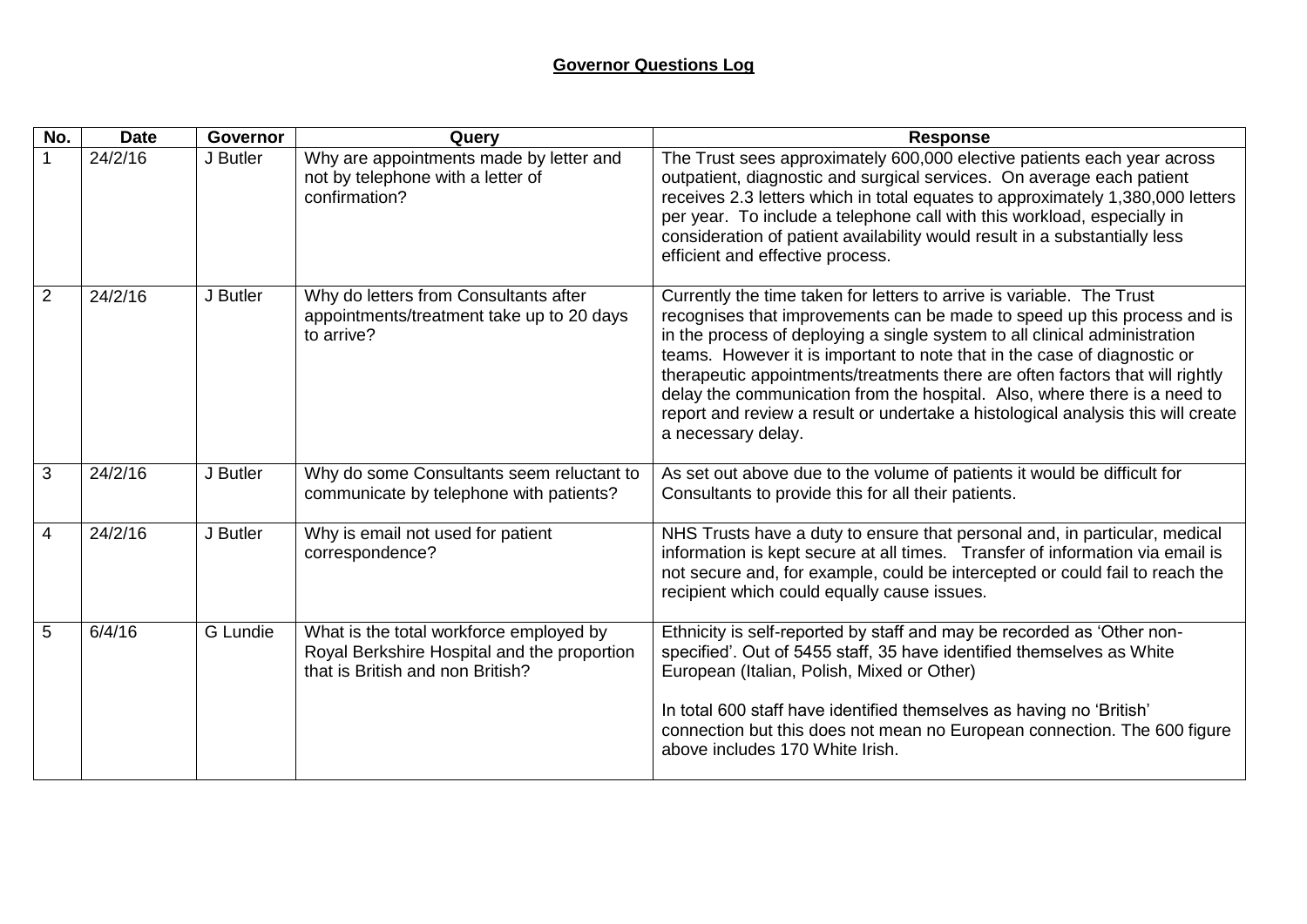| 6              | 7/4/16 | <b>B</b> Tickner | Does the Trust's strategy/recruitment plans<br>take into account future developments which<br>will increase Reading's population eg<br><b>Crossrail and Reading Borough Council's</b><br>build of new schools and expansion of<br>existing schools? | As a provider the Trust responds to what local commissioners want to<br>provide for the local population.<br>When considering the Trust's strategies and plans consideration is given to<br>the future size and demographics of the population. This work is informed<br>by local population projections undertaken by the Office of National<br>Statistics.                                                                                                                                                                                                                                                                                                                                                                                                                                                                                                                                                                                                                                                                                                                                |
|----------------|--------|------------------|-----------------------------------------------------------------------------------------------------------------------------------------------------------------------------------------------------------------------------------------------------|---------------------------------------------------------------------------------------------------------------------------------------------------------------------------------------------------------------------------------------------------------------------------------------------------------------------------------------------------------------------------------------------------------------------------------------------------------------------------------------------------------------------------------------------------------------------------------------------------------------------------------------------------------------------------------------------------------------------------------------------------------------------------------------------------------------------------------------------------------------------------------------------------------------------------------------------------------------------------------------------------------------------------------------------------------------------------------------------|
| $\overline{7}$ | 7/4/16 | <b>B</b> Tickner | How does the Trust's strategy take in to<br>account the effect of the current shortage of<br>GPs, the number of single doctor GP<br>surgeries and ageing GPs and what can the<br>Trust do to promote a better GP service in<br>our local area?      | Individual initiatives and plans will continue to be developed between the<br>Trust and individual practices. However, strategically the Trust is working<br>closely with system partners in developing new models of care. This is<br>taking place at two levels: via the Sustainability and Transformation Plan<br>(STP) and the locally established Accountable Care System (ACS). Our<br>forward plan has been developed is in line with the principles of the ACS<br>and the principles underlying the STP. The development of the ACS is<br>underpinned by a clear and shared objective to address the challenges<br>articulated by the Five Year Forward View which includes: increasing the<br>emphasis on primary prevention, health and well-being. Specifically, this<br>includes a system-wide commitment to "develop and implement a local plan<br>to address the sustainability and quality of general practice". We are<br>committed to working with our partners to this end and would expect that<br>this local plan will endeavour to address the challenges referred to. |
| 8              | 7/4/16 |                  | What benchmarking data does the Trust<br>have in relation to ED attendances and how<br>does the Trust compare to other trusts?                                                                                                                      | The Trust utilises nationally available information relating to ED<br>performance across the country. This is scrutinised by the Urgent Care<br>Group and where possible this data is incorporated into the ED exception<br>report submitted to the Board.<br>When compared with other trusts in the region, the Trust is achieving a<br>higher level of performance than most however the Trust is not the only<br>hospital experiencing challenge with ED performance.                                                                                                                                                                                                                                                                                                                                                                                                                                                                                                                                                                                                                    |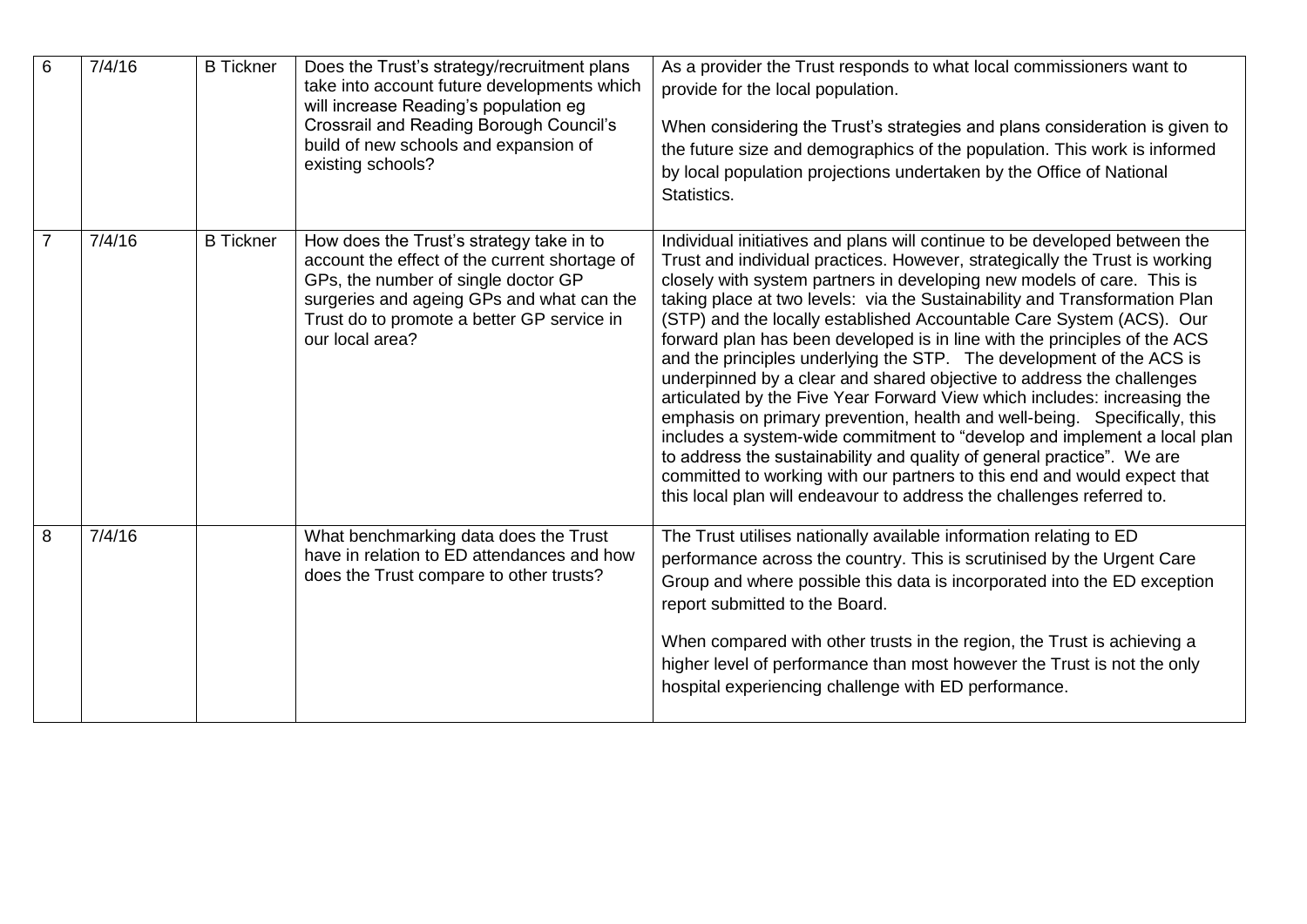| 9  | 7/4/16  |          | What plans are there to use handheld<br>devices to improve and speed up<br>recordkeeping, prescriptions etc?                                                                           | The Trust is looking to pilot a Bring your Own Device (BYOD) mobile phone<br>solution in May, with the view to expand this to include managing tablets<br>and ipads shortly after. When we are satisfied the pilot is successful we will<br>be looking to provide a number of ipads for staff to speed up clinical working<br>and to improve patient experience.                                                                                                                                                                                                                                                                                                                                                        |
|----|---------|----------|----------------------------------------------------------------------------------------------------------------------------------------------------------------------------------------|-------------------------------------------------------------------------------------------------------------------------------------------------------------------------------------------------------------------------------------------------------------------------------------------------------------------------------------------------------------------------------------------------------------------------------------------------------------------------------------------------------------------------------------------------------------------------------------------------------------------------------------------------------------------------------------------------------------------------|
| 10 | 9/5/16  | D Sander | Are weekend mortality rates at the RBH still<br>raised? Do we have a clear idea of the<br>factors which caused the increase in<br>mortality? What was done to resolve these<br>issues? | The weekend mortality rates are not significantly raised. Both weekend and<br>weekday rates are both statistically significantly lower than the national<br>benchmark.<br>The current (February 2015 to January 2016 rolling 12 months) HSMR<br>emergency weekend admissions is 86.67, and the current (February 2015<br>to January 2016 rolling 12 months) HSMR emergency weekday admissions<br>is 82.63. Both are the lowest reported rolling 12 months figures in 2015/16.<br>The trend in HSMR has been improving for some time. This is not<br>attributable to a single programme or intervention but to on-going multiple<br>local and Trust-wide<br>Initiatives to improve patient safety and clinical outcomes. |
| 11 | 20/7/16 | G Lundie | At the AGM it was noted that drug income<br>was £3.46m over budget, is this due to<br>providing Hepatitis C treatments?                                                                | The majority of this figure (i.e. £2.27m) was due to purchasing Hepatitis C<br>drugs, which from September 2016 became a pass-through cost via the<br>Trust's bank. Previously these Hepatitis C Drugs were paid for directly by<br>the commissioner.<br>It should be noted that the 'over budget' relates to both expenditure and<br>income. There was no overall financial loss for the Trust.                                                                                                                                                                                                                                                                                                                        |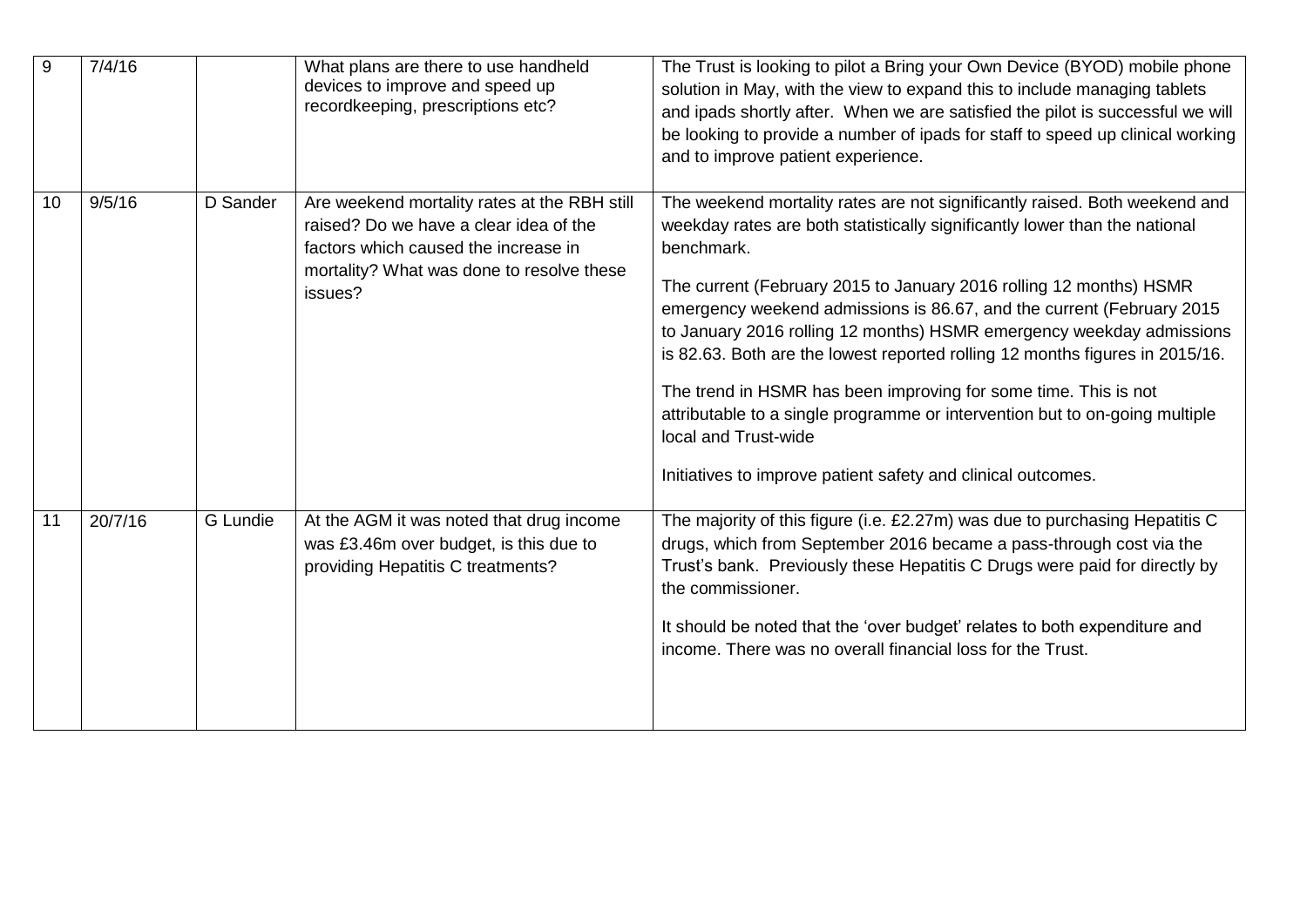| 12 | 20/7/16 | <b>G</b> Lundie  | Have there been instances where we have<br>not managed to get 100% reimbursement<br>through Blueteq for high cost drugs?                                                                                                                           | No. Not where appropriate approval is sought by consultants correctly using<br>Blueteq.<br>The Trust Pharmacy is currently working with clinical areas to ensure that<br>rechargeable high cost drugs are correctly identified when issued and that<br>prior approval is sought from commissioners where appropriate.                                                                                                      |
|----|---------|------------------|----------------------------------------------------------------------------------------------------------------------------------------------------------------------------------------------------------------------------------------------------|----------------------------------------------------------------------------------------------------------------------------------------------------------------------------------------------------------------------------------------------------------------------------------------------------------------------------------------------------------------------------------------------------------------------------|
| 13 | 20/7/16 | G Lundie         | For what reasons might NHS England<br>refused payment for either Hepatitis C<br>treatments or other high cost drugs tracked<br>through Blueteq and what procedures the<br>Trust has used to ensure that we get 100%<br>reimbursement of the costs? | This would only be the case where NHS England highlighted incorrect<br>prescribing against national permitted use.                                                                                                                                                                                                                                                                                                         |
| 14 | 20/7/16 | <b>B</b> Tickner | Are there any comments on the A&E survey<br>carried out by Healthwatch earlier this<br>summer e.g. was it useful and is there<br>learning for the Trust from it?                                                                                   | This would only be the case where NHS England highlighted incorrect<br>prescribing against national permitted use.                                                                                                                                                                                                                                                                                                         |
| 15 | 26/7/16 | J Butler         | Does the Trust use the Incident Decision<br>Tree (IDT) or a similar alternative to<br>determine a fair and consistent course of<br>action toward staff involved in patient safety<br>incidents?                                                    | The Trust does not officially use the IDT. However, we do promote an open,<br>'fair blame' incident reporting and learning culture. This is stated in our<br>Incident Reporting, Investigation and Learning Policy and our investigation<br>root cause analysis templates. One of our standard terms of reference for<br>investigations is "to focus on the processes, systems and organisations -<br>and not the people". |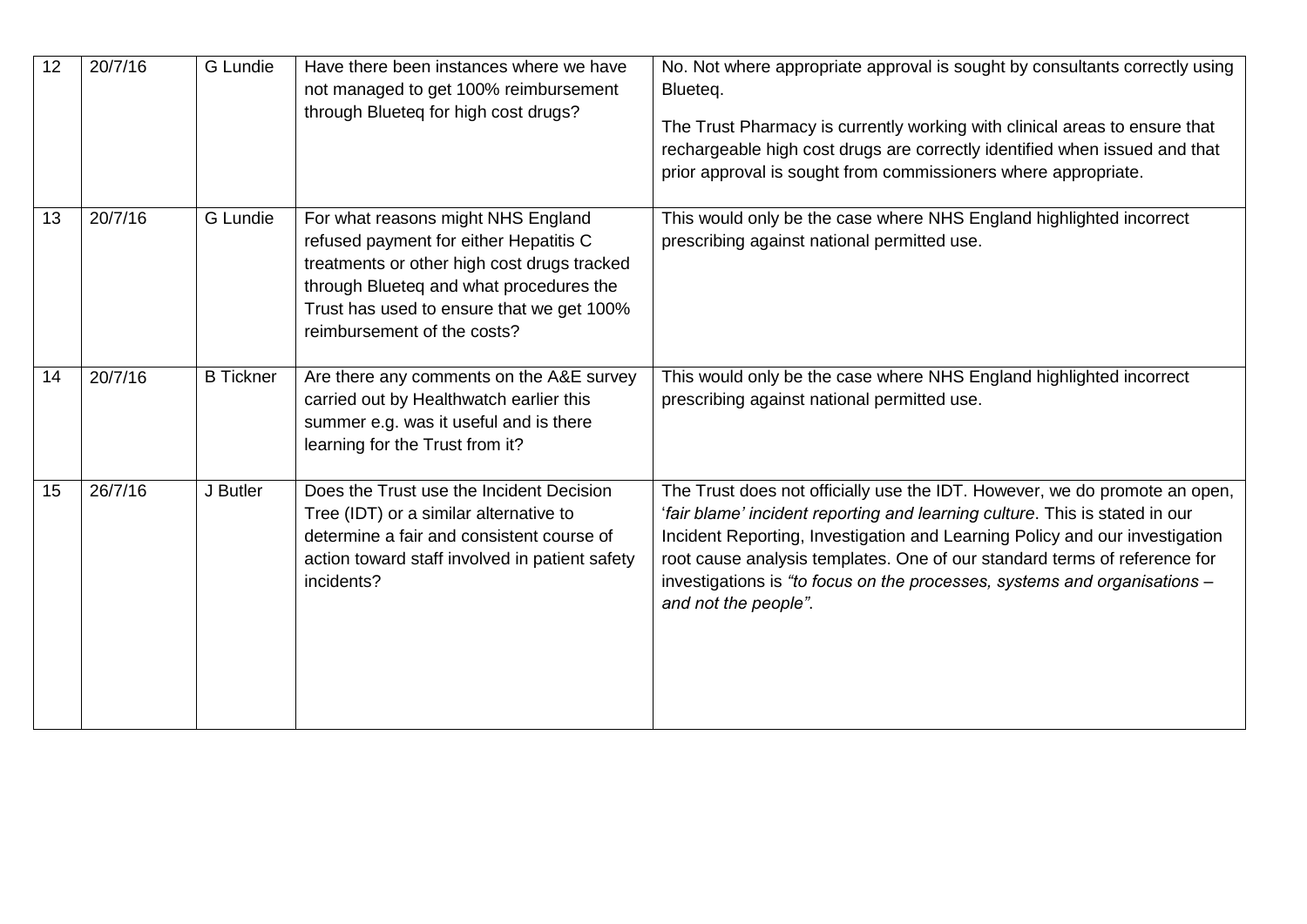| 16 | 26/7/16  | J Butler | How much is paid for postage per year by<br>the Trust and is it considered an appropriate<br>expenditure?                                          | The Trust spent £683k last financial year on postage and franking. Where<br>we can we minimise this cost through use of franking and other commercial<br>agreements, and this is kept under review by our Procurement Team. Whilst<br>we continue to explore a number of different ways of informing, and keeping<br>patients informed, of their appointments and other correspondence, formal<br>letters remains a critical part of this process.                                   |
|----|----------|----------|----------------------------------------------------------------------------------------------------------------------------------------------------|--------------------------------------------------------------------------------------------------------------------------------------------------------------------------------------------------------------------------------------------------------------------------------------------------------------------------------------------------------------------------------------------------------------------------------------------------------------------------------------|
| 17 | 27/7/16  | J Butler | Why is text messaging reminder service not<br>used across all specialties in the Trust?                                                            | The cost of text reminders was previously absorbed by specialties who had<br>the service in place and there was no budget to expand the service to<br>further specialties.<br>However, we are currently looking at re-tendering the service which is<br>expected to reduce the per text cost. These savings will be used to fund the<br>expansion of the service to those services for which it is currently not in<br>place.                                                        |
| 18 | 04/08/16 | D Cooper | How are the NEDs assured that the trust is<br>able to implement the new junior doctor<br>contract effectively whilst supporting clinical<br>staff? | The Trust is currently monitoring the issue of the new Junior Doctor<br>Contracts and following the Implementation Timeline issued by NHS<br>Employers. The Trust has appointed a Guardian of Safe Working and is<br>bringing together an Implementation Team in order to ensure the<br>implementation is carried out accurately.                                                                                                                                                    |
| 19 | 04/08/16 | D Cooper | What are the risks associated with<br>implementing the contract? How is the Board<br>managing these risks?                                         | There are several risks with the implementation of the new contract, as<br>follows:<br>There is a potential salary cost increase with implementing the new<br>а.<br>junior doctors contract, which the Trust is currently assessing using tools<br>issued by NHSE.<br>There is a risk junior doctors could refuse to accept the new 2016<br>b.<br>Contract of Employment when issued to them. One of the tasks of the<br>Implementation Team is to assess and address this scenario. |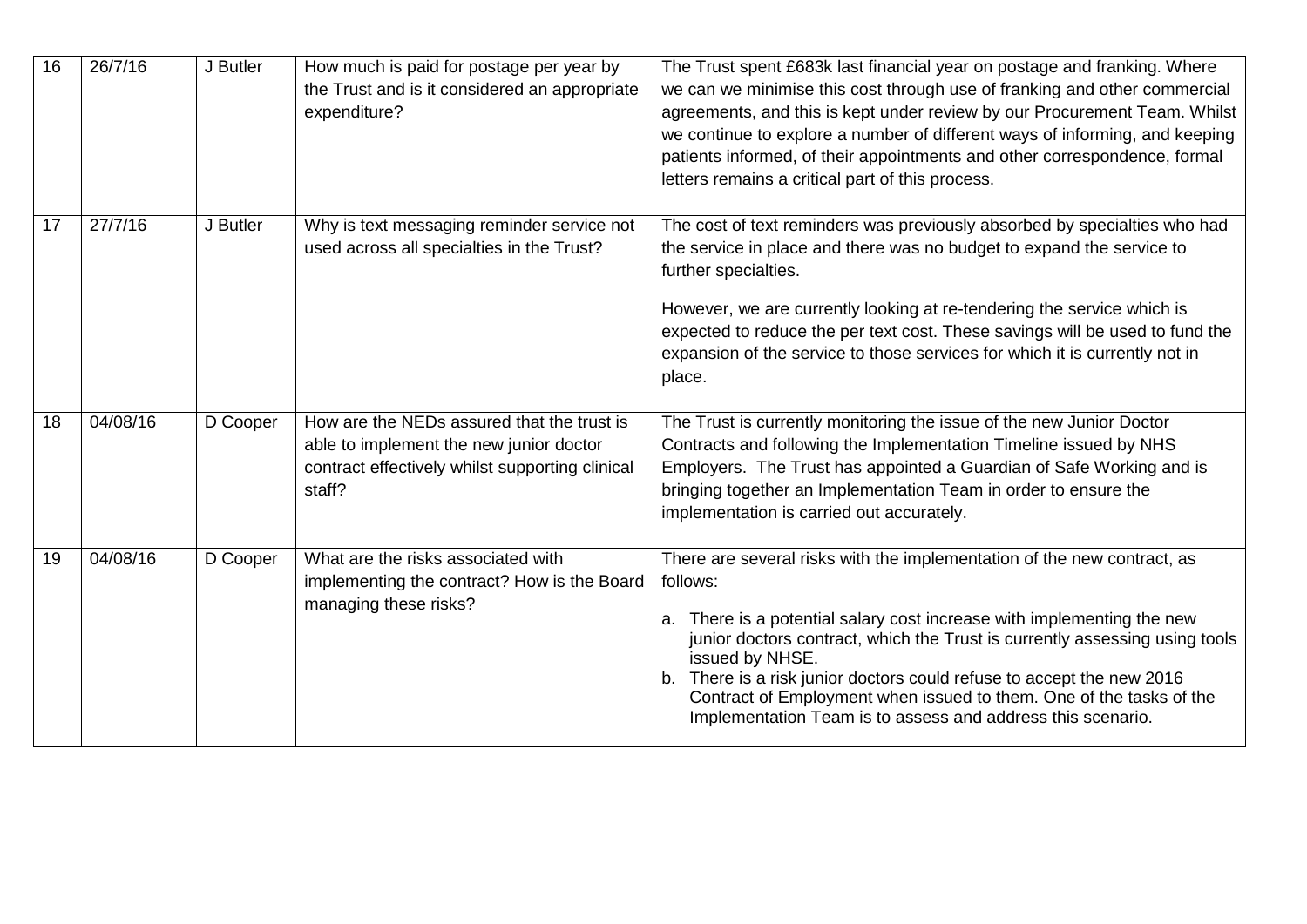|    |          |                                    |                                                                                                                            | The new contract requires a change to current work schedules.<br>C.<br>However, the Trust has not identified any major changes required to<br>current rotas to make them compliant.                                                                                                                                                                                                                                                                                                                                                                                      |
|----|----------|------------------------------------|----------------------------------------------------------------------------------------------------------------------------|--------------------------------------------------------------------------------------------------------------------------------------------------------------------------------------------------------------------------------------------------------------------------------------------------------------------------------------------------------------------------------------------------------------------------------------------------------------------------------------------------------------------------------------------------------------------------|
| 20 | 04/08/16 | D Cooper                           | What does the Board see as the impact on<br>patient care of any further strikes and of the<br>new contract?                | Currently, the junior doctors have postponed any further industrial action.<br>However, this does not preclude the option of carrying out further strike<br>action in the future. Single day industrial action was safely managed by the<br>Trust. However, a full week of industrial action would result in a significant<br>loss of elective activity, and ensuring the safe care of non-elective patients<br>would be a challenge.<br>In terms of patient safety, current indications are that the existing rotas can<br>be safely maintained under the new contract. |
| 21 | 19/9/16  | Clinical<br>Assurance<br>Committee | Does the Trust record data relating to the<br>use of the Discharge Lounge?                                                 | Yes, data relating to the use of the Discharge Lounge is recorded by the<br>Trust.                                                                                                                                                                                                                                                                                                                                                                                                                                                                                       |
| 22 | 19/9/16  | Clinical<br>Assurance<br>Committee | Could discussions be held with Reading<br>Borough Council regarding the social worker<br>role in the palliative care team? | Due to the overall increase in social worker presence in the Trust, for<br>example, via the discharge lounge, the palliative care team are able to gain<br>direct input from the social work team when required and there is no<br>requirement for the role to be reinstated specifically in the palliative care<br>team.                                                                                                                                                                                                                                                |
| 23 | 28/9/16  | R Dolinski                         | How much blood is used across the RBH?                                                                                     | The number of red blood units/bags issued and transfused at the RBH (not<br>including those transfused at spoke sites):<br>2014: 7,848<br>2015: 7,693<br>2016 (to August 16): 4,315                                                                                                                                                                                                                                                                                                                                                                                      |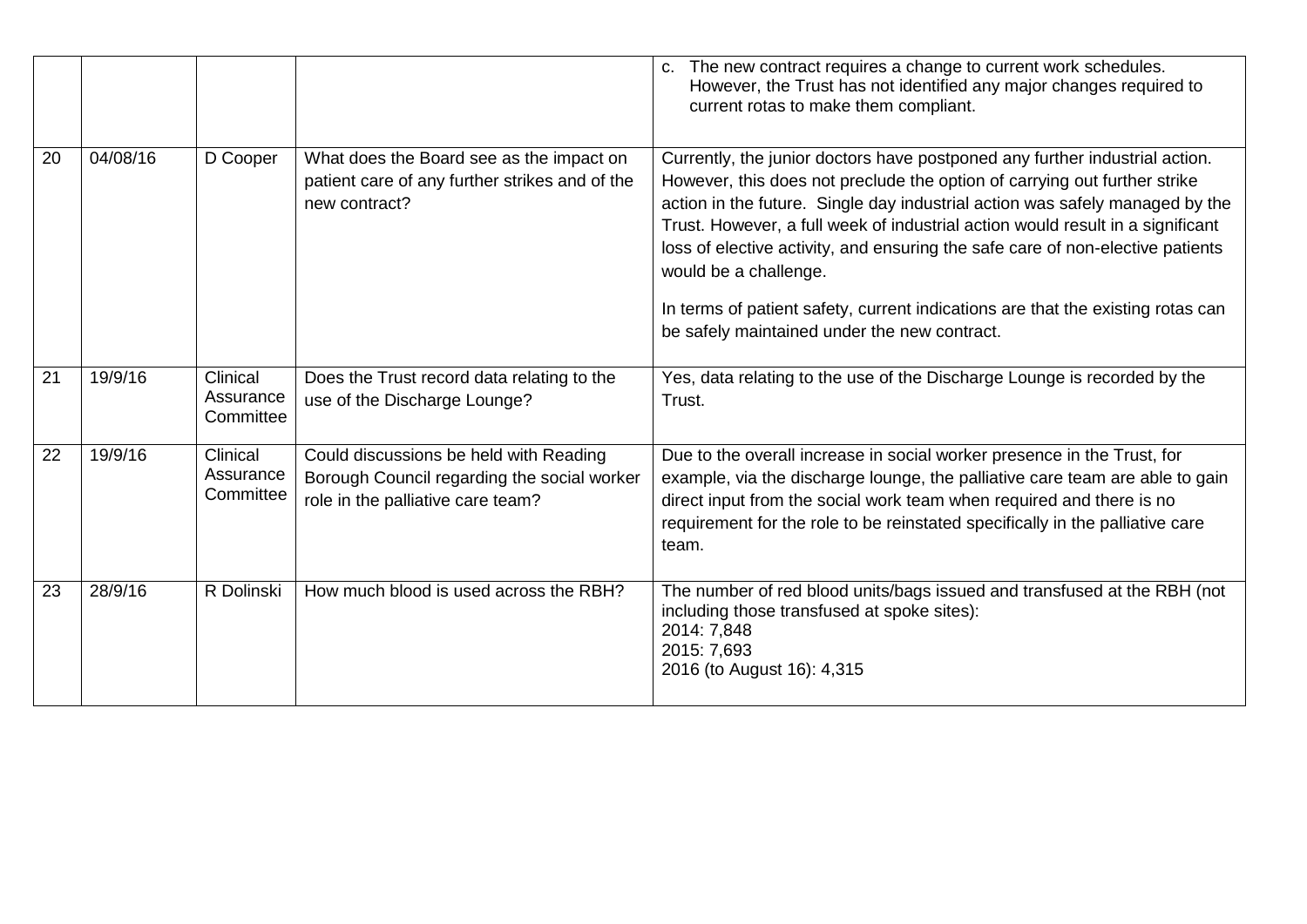| 24 | 12/10/16 | D Sander | How many patients leave via the discharge<br>lounge, how long do they wait there (the<br>range and mean waiting time), how late in<br>the day are some patients in the lounge and<br>are the waits usually related to transport,<br>drugs or paperwork?                                                                                                                                                                                                                                                                                                          | In September 2016, 502 patients left via the discharge lounge.<br>Patients may wait from between a few minutes to a few hours depending on<br>whether they need to wait for transport and/or medications. The Trust<br>records waits of less than one hour or more than 4 hours. In September<br>2016 252 patients waited less than one hour and 16 patients more than four<br>hours.                                                                                                                                                                                                                                                                                                                                                                                                   |
|----|----------|----------|------------------------------------------------------------------------------------------------------------------------------------------------------------------------------------------------------------------------------------------------------------------------------------------------------------------------------------------------------------------------------------------------------------------------------------------------------------------------------------------------------------------------------------------------------------------|-----------------------------------------------------------------------------------------------------------------------------------------------------------------------------------------------------------------------------------------------------------------------------------------------------------------------------------------------------------------------------------------------------------------------------------------------------------------------------------------------------------------------------------------------------------------------------------------------------------------------------------------------------------------------------------------------------------------------------------------------------------------------------------------|
|    |          |          |                                                                                                                                                                                                                                                                                                                                                                                                                                                                                                                                                                  | The discharge lounge closes at 6pm. However, occasionally patients will<br>wait in the discharge lounge past 6pm if they are waiting for transport. The<br>latest a patient had been in the discharge lounge is 9.30pm. However, the<br>Trust endeavours to move patients to a more congenial area on a ward if<br>the delay is this significant. This also allows for the possibility that they may<br>need to remain at the Trust overnight.                                                                                                                                                                                                                                                                                                                                          |
| 25 | 19/10/16 | T Lloyd  | Does the Trust have a Board approved<br>proactive and coordinated Patient and Public<br><b>Engagement Strategy?</b>                                                                                                                                                                                                                                                                                                                                                                                                                                              | The Trust has a patient experience strategy which is in the process of being<br>updated. A volunteers' strategy is also being developed.                                                                                                                                                                                                                                                                                                                                                                                                                                                                                                                                                                                                                                                |
| 26 | 11/11/16 | T Lloyd  | Does the Trust have the means to do<br>1)<br>MpMRI scans for prostate cancer?<br>(multi-parametric magnetic resonance<br>imaging). By means I mean both the kit<br>and the trained staff.<br>Please comment (and quantify if<br>2)<br>possible) whether it is a significantly<br>more accurate diagnostic test than<br>current methods.<br>If we don't have the kit, do you have any<br>3)<br>idea of the approximate costs involved?<br>What roughly is the turn round time per<br>4)<br>test. i.e. For example, how many people<br>could be scanned in 8 hours | The Trust has both the equipment capability and appropriately<br>experienced staff to enable us to do mpMRI Prostate. However, due to<br>staff capacity issues the Trust does not currently provide this service.<br>Pre-biopsy mpMRI Prostate is significantly more accurate than other<br>2)<br>methods. It can accurately identify clinically significant tumours and has<br>a good negative predictive value for ruling out disease, thus negating<br>the need for biopsy in those cases. NICE guidelines (2014)<br>recommend mpMRI for staging, active surveillance and for any negative<br>biopsy where there is still a high clinical suspicion.<br>As above, the Trust has the equipment needed to provide the service.<br>3)<br>Each scan takes approximately 30 minutes<br>4) |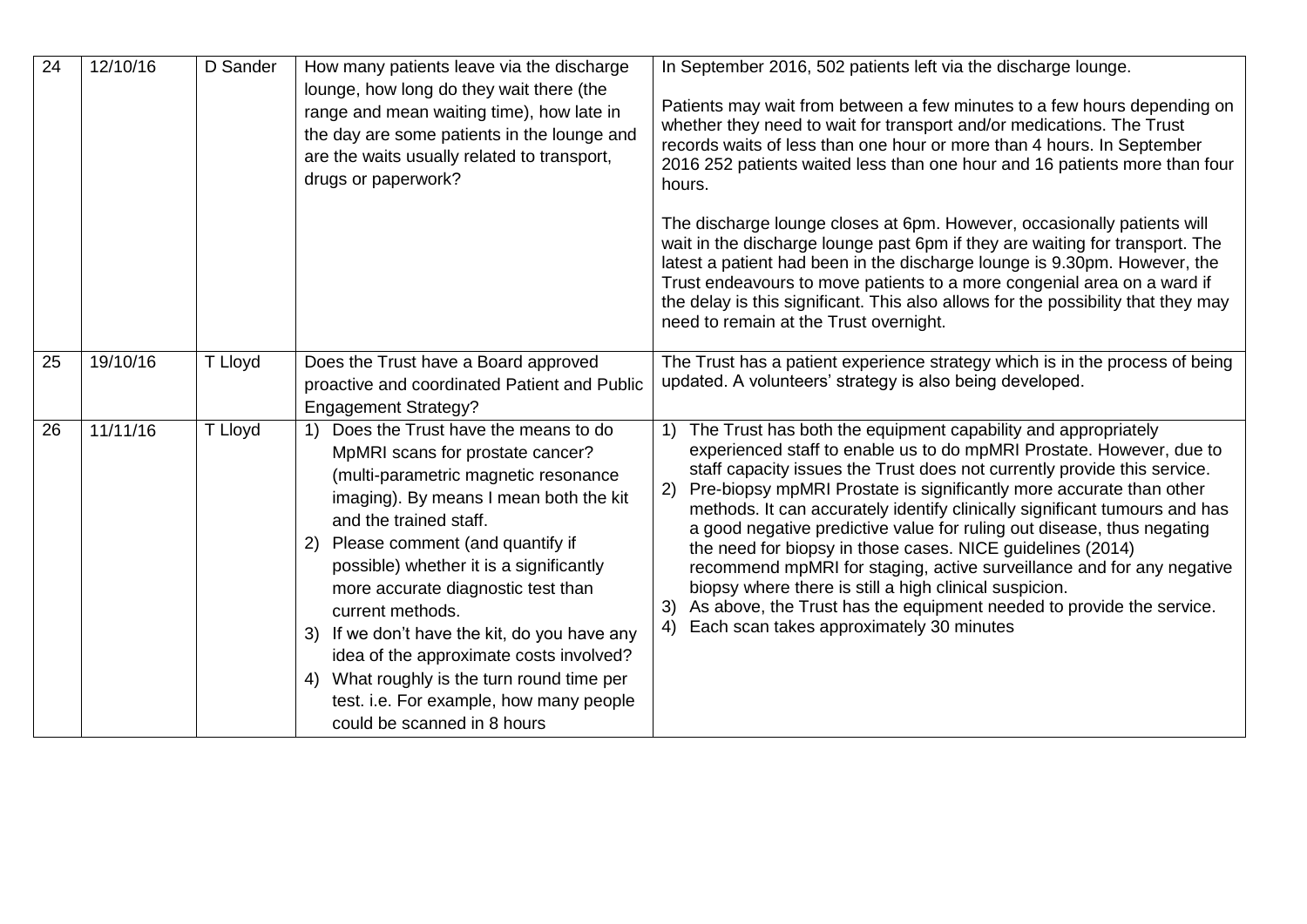| 27 | 11/11/16 | T Lloyd                   | Is it possible to see the 2011/12 to 2013/14<br>memory checks in the same format as<br>created on 28/06/2011 by the Risk<br>Department and Patient Safety Team. I'm<br>really interested in the lessons learnt (or not<br>as the case may be) and subsequently<br>whether these memory checks are/will be<br>available on the Intranet.                                                                                               | Trust memory checks have been replaced by a number of other reporting<br>documents. A monthly Patient Safety and Quality Newsletter is circulated to<br>staff and a monthly Quality Report is produced. In addition, the Board<br>Quality Committee receives a quarterly Serious Incident Report.<br>These reporting mechanisms ensure that risks and lessons learnt are<br>shared throughout the Trust.                                                                                                             |
|----|----------|---------------------------|---------------------------------------------------------------------------------------------------------------------------------------------------------------------------------------------------------------------------------------------------------------------------------------------------------------------------------------------------------------------------------------------------------------------------------------|----------------------------------------------------------------------------------------------------------------------------------------------------------------------------------------------------------------------------------------------------------------------------------------------------------------------------------------------------------------------------------------------------------------------------------------------------------------------------------------------------------------------|
| 28 | 7/12/16  | J Butler                  | If a patient is ready to leave hospital and will<br>require continuing care at home, not to be<br>payed for by social services, it is the<br>responsibility of the patient or carer to make<br>the necessary arrangements for the<br>provision of that care/ care package. Should<br>it not be the hospitals responsibility, at the<br>very least, to facilitate the care provision with<br>the patient/carer and suitable providers? | The Care Act states explicitly that Councils have a responsibility to support<br>patients and carers to find a suitable care package regardless of who is<br>paying for the package.<br>However, the Trust has proactively commissioned a company called CHS<br>Healthcare, which has a track record of chaperoning carers to address<br>issues with putting a suitable care package in place.<br>The A&E Delivery Board was also focused on delayed transfers of care and<br>work across organisational boundaries. |
| 29 | 23/3/17  | Public<br>Member<br>Query | For what reasons is the Royal Berkshire<br>Hospital planning on closing its hydrotherapy<br>pool?                                                                                                                                                                                                                                                                                                                                     | The key component of the Trust's decision to close the service relate to the<br>current and future requirements for core acute clinical service capacity on<br>what is a highly constrained site at Reading.                                                                                                                                                                                                                                                                                                         |
| 30 | 23/3/17  | Public<br>Member<br>Query | How many patients and pool users would be<br>affected by closure?                                                                                                                                                                                                                                                                                                                                                                     | The Trust holds data for NHS patients only: less than 5% of referrals to the<br>physiotherapy department are for hydrotherapy equating to around 500<br>patients per year.                                                                                                                                                                                                                                                                                                                                           |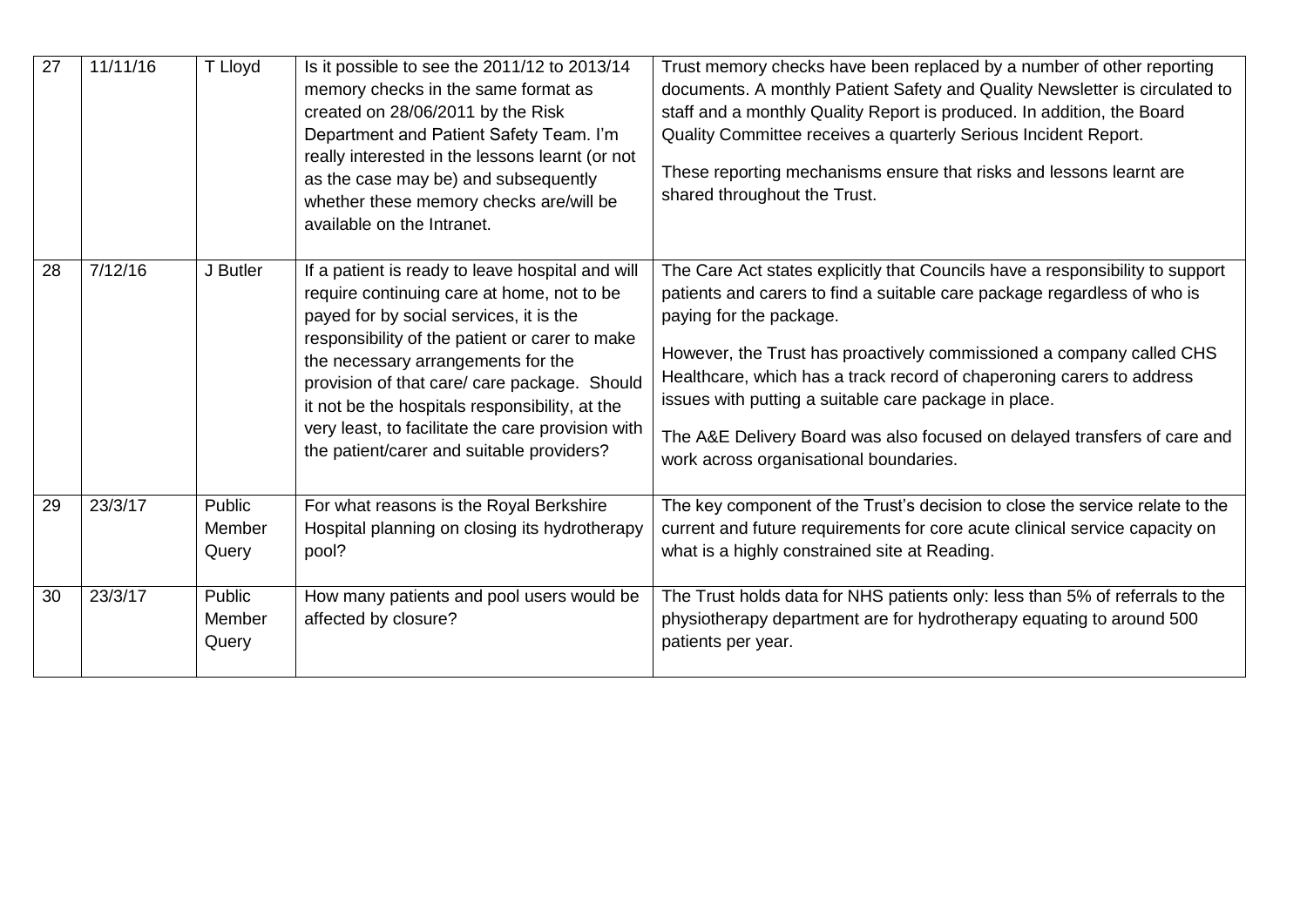| 31 | 23/3/17 | Public<br>Member<br>Query        | Where is the nearest alternative<br>hydrotherapy pool?                                                                                                                    | There are several options for hydrotherapy in the area and a report is being<br>produced to identify suitable alternative provision. This is being undertaken<br>in conjunction with service users and staff.                                                                                                                                                            |
|----|---------|----------------------------------|---------------------------------------------------------------------------------------------------------------------------------------------------------------------------|--------------------------------------------------------------------------------------------------------------------------------------------------------------------------------------------------------------------------------------------------------------------------------------------------------------------------------------------------------------------------|
| 32 | 23/3/17 | Public<br>Member<br>Query        | What were the running costs and income for<br>the pool over each of the past three years?                                                                                 | Running costs for the Hydrotherapy pool including staffing costs and<br>maintenance of the pool is £127,296 per annum. This figure does not<br>include costs to renovate the pool.                                                                                                                                                                                       |
| 33 | 23/3/17 | Public<br><b>Member</b><br>Query | What facilities management contract<br>obligations exist in relation to the pool?                                                                                         | The pool is maintained under the Trusts current maintenance contract and<br>utilises uses in house contractors.                                                                                                                                                                                                                                                          |
| 34 | 23/3/17 | Public<br>Member<br>Query        | Which organisations currently refer patients<br>to use the pool?                                                                                                          | GP's, Community physiotherapists (on behalf of GP's) and internal<br>therapists and clinicians.                                                                                                                                                                                                                                                                          |
| 35 | 23/3/17 | S Lobo                           | How are decisions about the services and<br>(trauma) centres offered by NHS hospitals,<br>made?                                                                           | These were made centrally some years ago based on specialist services.<br>Our trauma centres are Oxford and Southampton which have<br>Cardiothoracic surgery and neuro surgery.                                                                                                                                                                                          |
| 36 | 23/3/17 | S Lobo                           | How are we equipped in our NHS Trust to<br>address something like this (the recent<br>attack in London), if, something of this<br>nature were to happen in our community? | The Trust's has major incident plans in place which cover a wide range of<br>incidents. We are also part of the Thames Valley emergency planning<br>network that reviews plans across the area to ensure all plans are fit for<br>purpose. However, in the light of recent events our emergency response<br>plans will be reviewed to determine whether any adjustments. |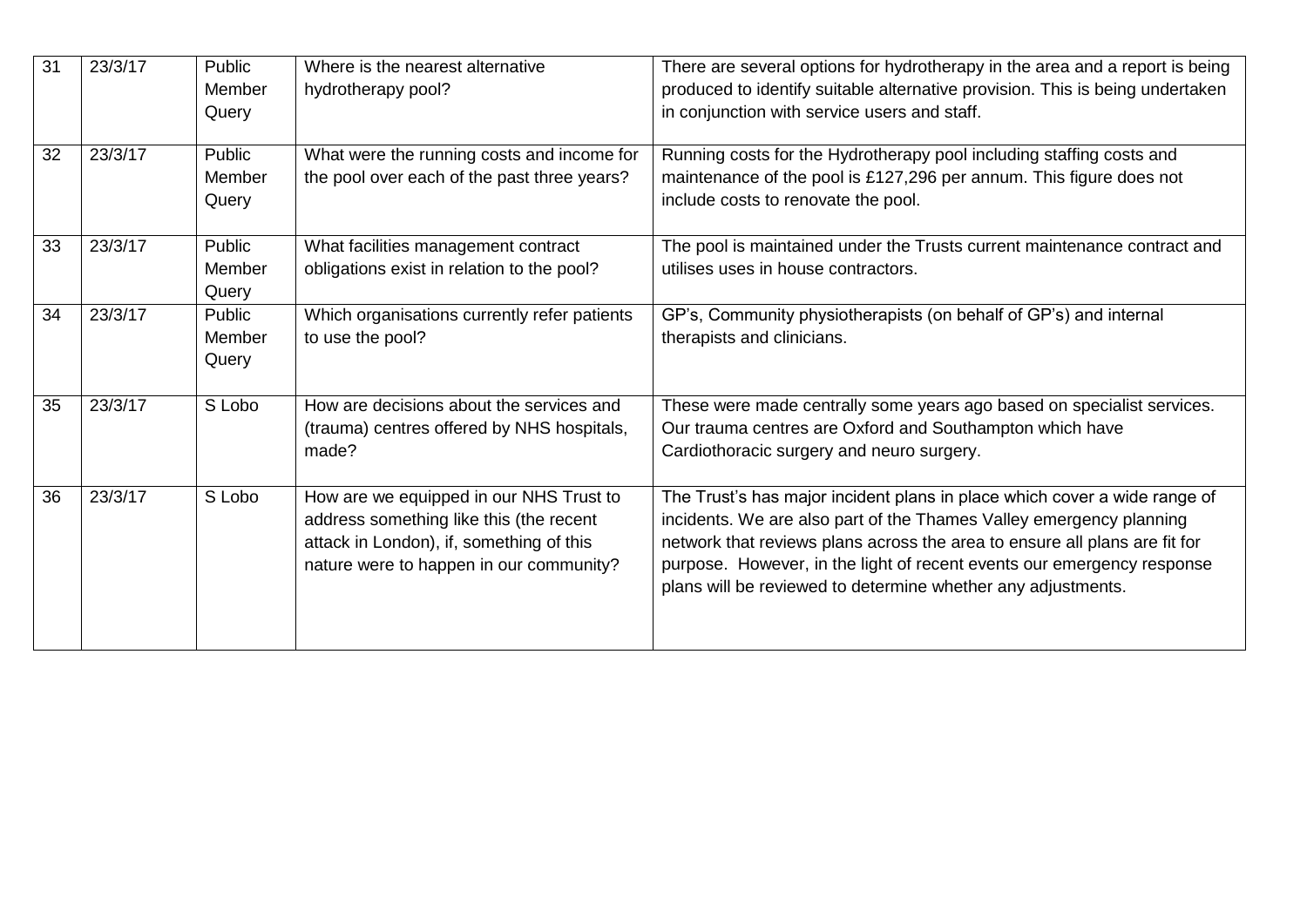| 37 | 31/05/17 | S Lobo       | What is the Act that the RBH Trust is<br>complying with in regards to emergency<br>planning?                                                                                                                                      | The Act the Trust is complying with is the Civil Contingencies Act 2004.                                                                                                                                                                                                                                                                                                                                                                                                                                                                                                                                                                     |
|----|----------|--------------|-----------------------------------------------------------------------------------------------------------------------------------------------------------------------------------------------------------------------------------|----------------------------------------------------------------------------------------------------------------------------------------------------------------------------------------------------------------------------------------------------------------------------------------------------------------------------------------------------------------------------------------------------------------------------------------------------------------------------------------------------------------------------------------------------------------------------------------------------------------------------------------------|
| 38 | 31/05/17 | D Sander     | How much staff time is spent on negotiating<br>contracts with other NHS bodies such as<br>CCGs and other trusts as part of the 'internal<br>market' arrangements? What are the<br>implications of this for RBH resources?         | The Contracts team comprises 4 staff (3x wte and 0.8 wte) that work on the<br>negotiation of NHS Acute and provider to provider Non-Acute Contracts with<br>both NHS and Private providers. The role of these four staff members is to<br>negotiate the contracts and, more significantly now that the Trust has a two-<br>year contract until the end of April 2019, the team focus is on ensuring that<br>all contractual requirements are met by the Trust, working with operational<br>colleagues and liaising with Berkshire West CCG, in conjunction with the<br>Trust Executive, on the form of an ACS contract and its requirements. |
| 39 | 31/5/17  | J<br>Bagshaw | Is the Pathology transformation on track to<br>achieve improvements in service levels<br>and/or financial savings over the previous in<br>house service? Can this be quantified and is<br>it in line with the planned objectives? | Service levels have been a challenge in some areas. Service levels in<br>several areas have improved and work is on-going in others that are not at<br>the level the Trust would want them to be. The financial forecast for the year<br>is currently being prepared for review by all Partners.                                                                                                                                                                                                                                                                                                                                             |
| 40 | 31/5/17  | J<br>Bagshaw | Is there any on-going effort by the new<br>providers to ensure service users have a<br>readily accessible helpline if they are unable<br>to access information, or if they need advice<br>on interpretation of results?           | The Trust is committed to ensuring that service users have a readily<br>accessible helpline. Telephone numbers are published for each service -<br>both to track a specific result and to seek clinician advice from a consultant.                                                                                                                                                                                                                                                                                                                                                                                                           |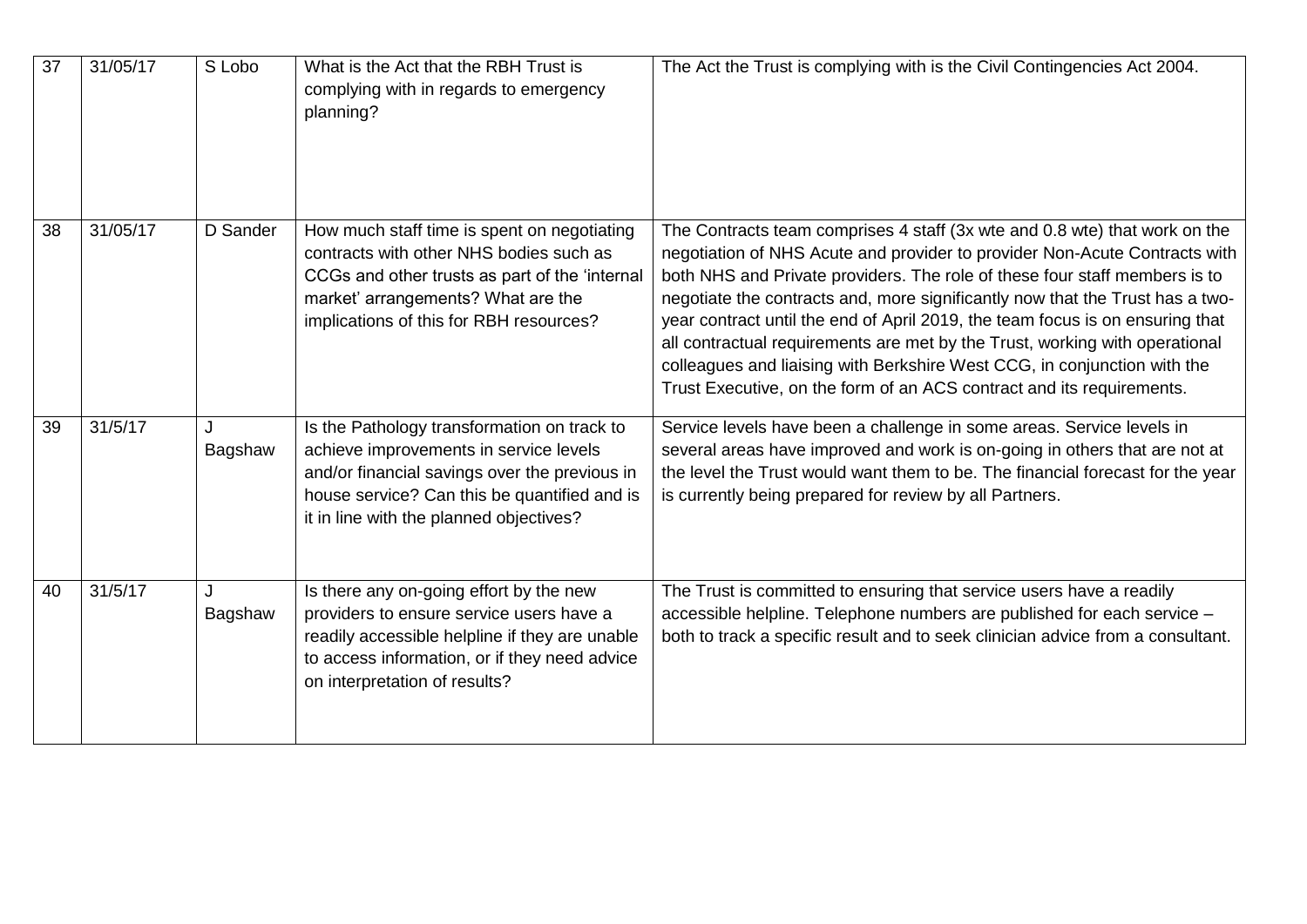| 41 |         | S Lobo     | How many PCs left in the Trust are XP<br>machines?                                                                                                                                                                                  | There are approximately 230 PCs using XP. The number continues to<br>decrease as the Trust has a programme of work in place to remove them.<br>There is a potential that a small number (approximately 36) cannot be<br>upgraded due to the compatibility of applications that are run on them. The<br>Trust considers the risk of each one in turn with the appropriate mitigation<br>and with a view to remove, upgrade or 'lock down' these PCs.                                                                                                                                                                                                                                                                                       |
|----|---------|------------|-------------------------------------------------------------------------------------------------------------------------------------------------------------------------------------------------------------------------------------|-------------------------------------------------------------------------------------------------------------------------------------------------------------------------------------------------------------------------------------------------------------------------------------------------------------------------------------------------------------------------------------------------------------------------------------------------------------------------------------------------------------------------------------------------------------------------------------------------------------------------------------------------------------------------------------------------------------------------------------------|
| 42 | 17/7/17 | R Dolinski | As the RBH has now decided to keep the<br>Hydrotherapy Pool open for the<br>unforeseeable future, what work has been<br>done by the hospital to promote/encourage<br>referrals by GPs, Physiotherapist and any<br>other clinicians? | For a number of months while the Stakeholder Engagement Group were<br>exploring alternative options for the provision of hydrotherapy in the<br>Reading area, the Trust has been clear it is open for referrals. Following the<br>recent decision to keep the hydrotherapy pool open for the foreseeable<br>future, the Trust will communicate this to GPs and other referrers so that<br>they are aware of the up to date position. However, capacity was recently<br>made available to charity/stakeholder groups and only taken up in a limited<br>way, and empty capacity is limited to a small number of afternoon and<br>weekend sessions. The Trust will review internal usage and consider plans<br>to optimise weekday capacity. |
| 43 | 19/7/17 | R Dolinski | How many ED admissions as a result of<br>domestic violence in the last 12 months.                                                                                                                                                   | It is not possible to determine ED admissions as a result of domestic<br>violence. Whilst there in an increase drive to record how an injury is<br>sustained in a structured reportable format, the information we currently<br>hold would be the presenting complaint i.e. the actual injury or complaint<br>would be recorded - not the cause.                                                                                                                                                                                                                                                                                                                                                                                          |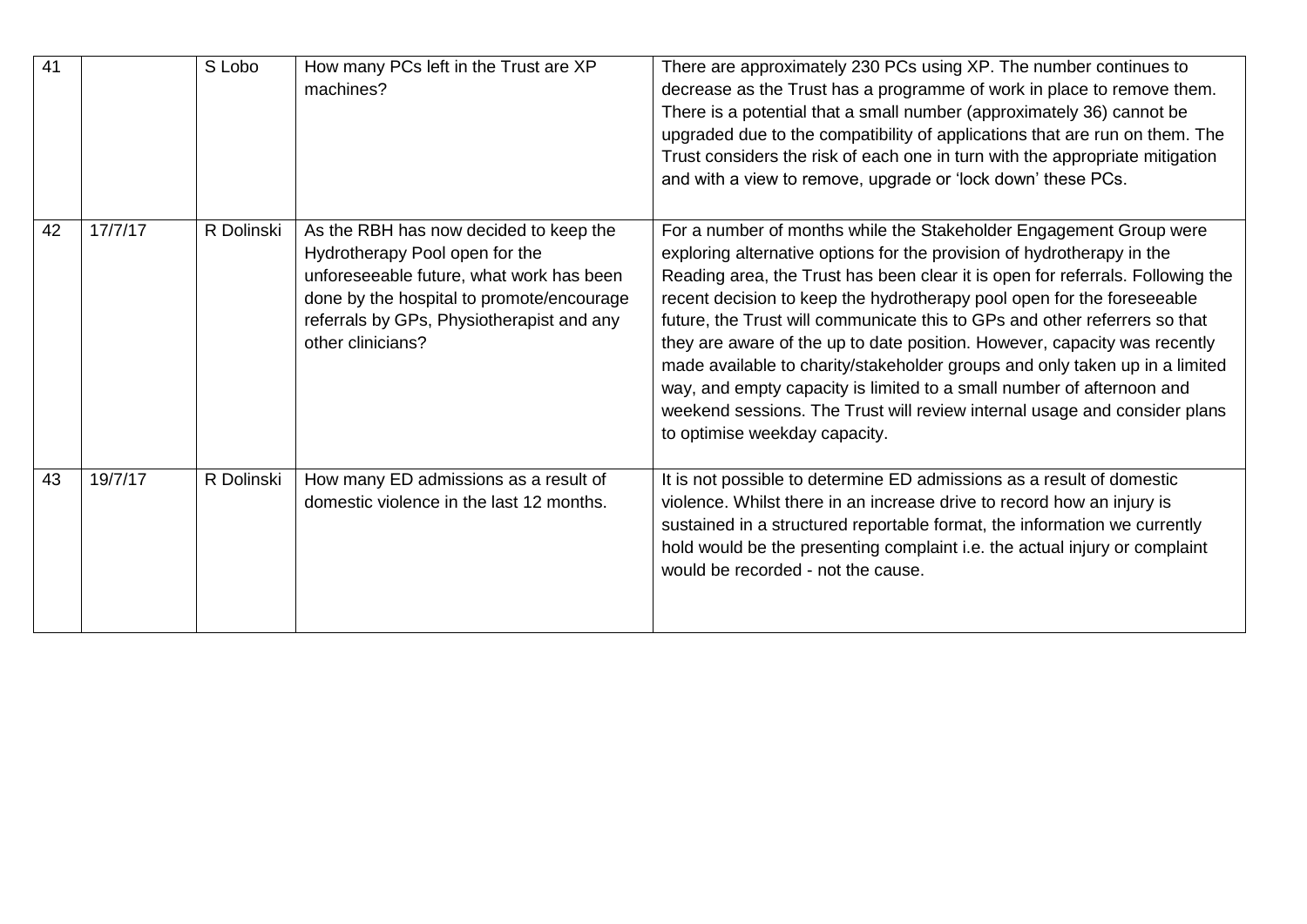| 44 | 24/07/17   | D Sander       | Now that student nurses no longer receive<br>bursaries and have to pay university fees it<br>is likely that fewer young people will apply<br>for training. Is the Trust making plans to<br>encourage more applications? In particular,<br>what support, including financial, do we give<br>to healthcare assistant, phlebotomists and<br>other staff who might like to retrain? | Nationally Universities have seen on average a reduction of 25% in<br>applications for nursing. However our local University - the University of<br>West London (UWL) have not seen such a big reduction and from what I<br>understand they have filled their course for September. The February intake<br>is currently proving more challenging to fill but has always been more<br>challenging than the September intake. We support the university in their<br>recruitment and selection events.<br>Currently we are not able to give financial support to Healthcare support<br>workers, phlebotomists etc as Health Education England no longer provide<br>salary support nor cover course fee costs to second students other than to<br>those who are eligible to do a Post Graduate Diploma. We are supporting<br>three such students this year. By 2019 UWL will be providing an<br>apprenticeship nursing degree and we would at that point propose to<br>support Healthcare Support Workers who work for us and fit the entry<br>criteria to train via this route funded through the apprenticeship levy that we<br>already have to pay into. |
|----|------------|----------------|---------------------------------------------------------------------------------------------------------------------------------------------------------------------------------------------------------------------------------------------------------------------------------------------------------------------------------------------------------------------------------|---------------------------------------------------------------------------------------------------------------------------------------------------------------------------------------------------------------------------------------------------------------------------------------------------------------------------------------------------------------------------------------------------------------------------------------------------------------------------------------------------------------------------------------------------------------------------------------------------------------------------------------------------------------------------------------------------------------------------------------------------------------------------------------------------------------------------------------------------------------------------------------------------------------------------------------------------------------------------------------------------------------------------------------------------------------------------------------------------------------------------------------------------------|
| 45 | 10/08/2017 | <b>T</b> Neill | 1. How many women were denied<br>admission to RBNHSFT maternity<br>services in 2016?<br>2. Were any complaints received as a result<br>and, if so, may I see the complaints and<br>responses please<br>3. What does the Trust say was the effect<br>on these women of being denied<br>admission?<br>4. What internal and external<br>representations have been made in          | 1. 34 women were diverted from RBNHSFT maternity services in 2016.<br>No complaints were received in 2016 relating to unit diversion.<br>2.<br>3. Personal opinion therefore not applicable under FOI.<br>4. The Trust does not make representations. However, NHS Providers<br>is an organisation which makes representations on behalf of all NHS<br>trusts. The Trust does not hold this information.                                                                                                                                                                                                                                                                                                                                                                                                                                                                                                                                                                                                                                                                                                                                                |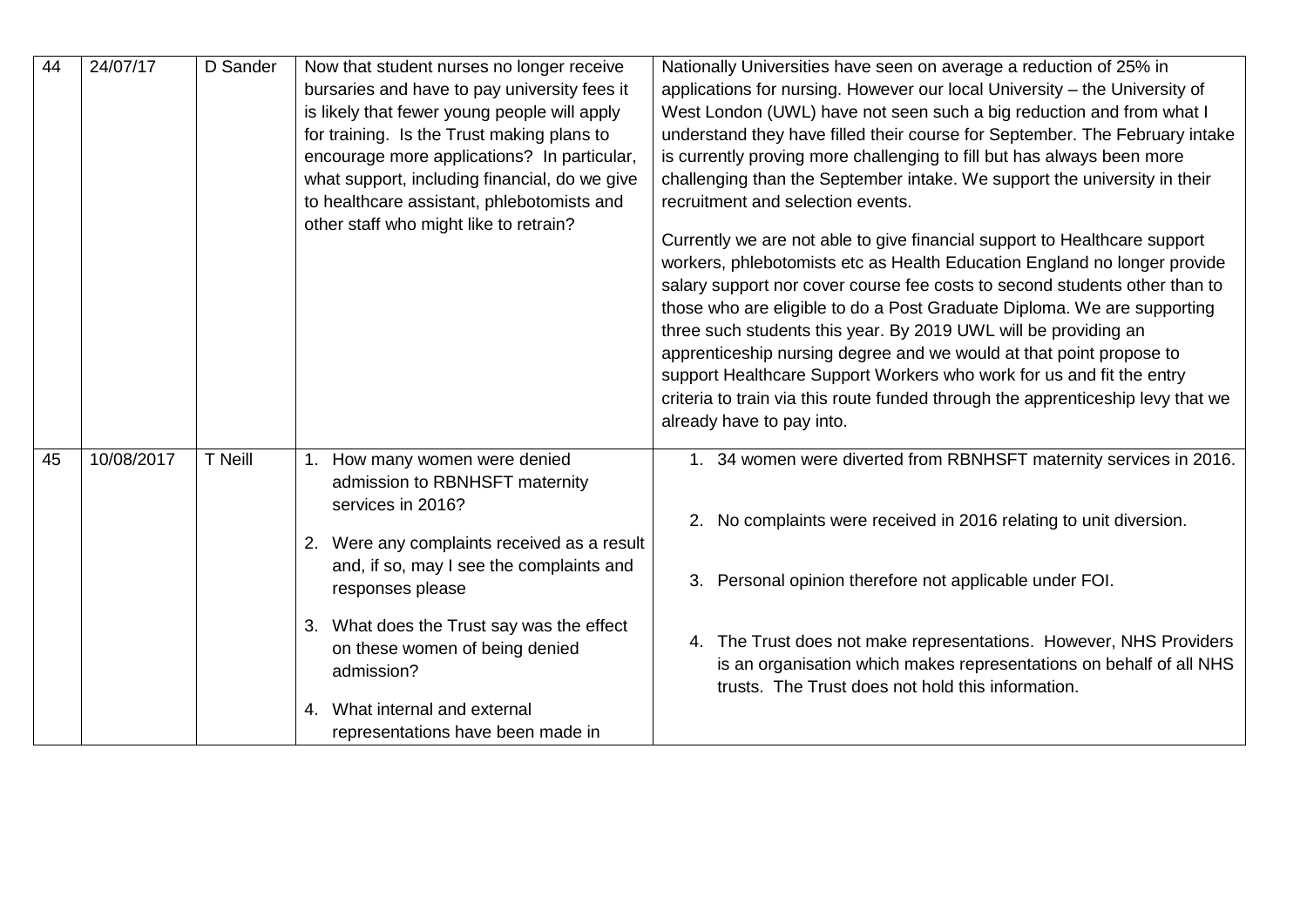|  | support of lifting the public sector pay<br>cap and, if any, may I see these<br>representations please?                                           | 5. See response to Question 4                                                                                                                                                                                                                                                                                                                                                  |
|--|---------------------------------------------------------------------------------------------------------------------------------------------------|--------------------------------------------------------------------------------------------------------------------------------------------------------------------------------------------------------------------------------------------------------------------------------------------------------------------------------------------------------------------------------|
|  | What internal and external<br>5.<br>representations have been made in<br>support of reinstating nursing bursaries<br>and, if any, may I see these | Details of how long our maternity unit been closed since 2010<br>6.                                                                                                                                                                                                                                                                                                            |
|  | representations please?<br>6. Since 2010, for how long has our                                                                                    | 2010 203 hours over 16 occasions                                                                                                                                                                                                                                                                                                                                               |
|  | maternity unit been closed each year?                                                                                                             | 2011 475 hours over 34 occasions                                                                                                                                                                                                                                                                                                                                               |
|  |                                                                                                                                                   | 2012 532 hours over 36 occasions                                                                                                                                                                                                                                                                                                                                               |
|  |                                                                                                                                                   | 2013 348 hours over 24 occasions                                                                                                                                                                                                                                                                                                                                               |
|  |                                                                                                                                                   | 2014 459 hours over 35 occasions                                                                                                                                                                                                                                                                                                                                               |
|  |                                                                                                                                                   | 2015 792 hours over 45 occasions                                                                                                                                                                                                                                                                                                                                               |
|  |                                                                                                                                                   | 2016 321 hours over 34 occasions                                                                                                                                                                                                                                                                                                                                               |
|  |                                                                                                                                                   | 2017 to date 308 hours over 20 occasions.                                                                                                                                                                                                                                                                                                                                      |
|  |                                                                                                                                                   |                                                                                                                                                                                                                                                                                                                                                                                |
|  | 7. May I take a copy our response to the                                                                                                          | 7. All information that is requested via the Governors Question Log is<br>published in the agenda and is therefore in the public domain. As we are a<br>public authority all the written material we hold, including any<br>correspondence that is sent to us, may be considered for release following<br>a request to us under the Freedom of Information Act 2000 unless the |
|  | Labour Party's Freedom of Information                                                                                                             | information is exempt.                                                                                                                                                                                                                                                                                                                                                         |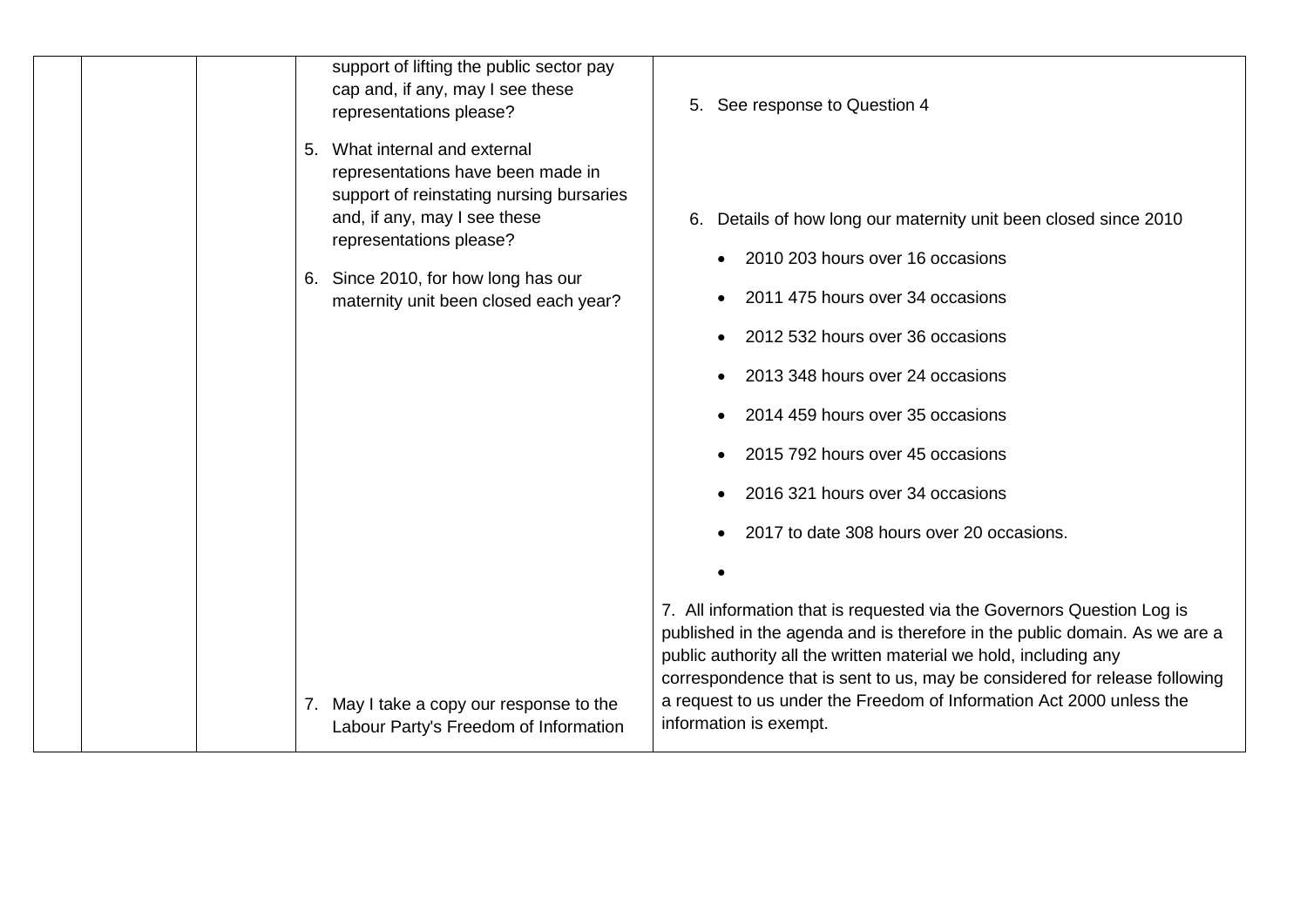|    |            |            | request please?                                                                                                                                              |                                                                                                                                                                                                                                                                                                                                                                                                                                                                                                                                                                                                                                                                                                                                                                                                               |
|----|------------|------------|--------------------------------------------------------------------------------------------------------------------------------------------------------------|---------------------------------------------------------------------------------------------------------------------------------------------------------------------------------------------------------------------------------------------------------------------------------------------------------------------------------------------------------------------------------------------------------------------------------------------------------------------------------------------------------------------------------------------------------------------------------------------------------------------------------------------------------------------------------------------------------------------------------------------------------------------------------------------------------------|
| 46 | 15/08/2017 | R Dolinski | How many appointments are cancelled as a<br>result of administrative errors across all<br>outpatient departments and what is the total<br>cost to RBH Trust? | Whilst administrative errors do happen they are infrequent and usually<br>rectified prior to the day of the appointment. This is incredibly difficult to<br>quantify however the cost in relation to lost capacity is minimal as errors are<br>mainly corrected prior to the appointment.<br>However, we do want to eradicate the potential for clinic notes to have this<br>kind of an impact. Through the Trust Digital Hospital programme a number<br>of enhancements to our Electronic Patient Record (EPR) have happened<br>and continue to be planned for the future. For example, clinic letters and a<br>number of diagnostic test results are now available within the EPR and<br>through our Connected Care platform it is possible for a clinician to view<br>information held by the patients GP. |
| 47 | 28/7/2017  | D Sander   | Why do appointment letters not make<br>reference to the public transport links, such<br>as buses?                                                            | The Trust attempts to keep information in appointment letters as short and<br>concise as possible, detailing the specifics of the appointment, what to<br>expect and some information about communication services (interpreters).<br>For more general queries our letters direct patients to contact the relevant<br>department or alternatively information can be obtained on the Trust<br>website where in the 'how to find us' section details are provided for each of<br>our sites. This includes access via public transport. How we enhance the<br>information we can provide patients and how we increase the level of<br>helpful information is be considered through our Digital Hospital Programme<br>as we begin to adopt a more paper-less provision of information.                           |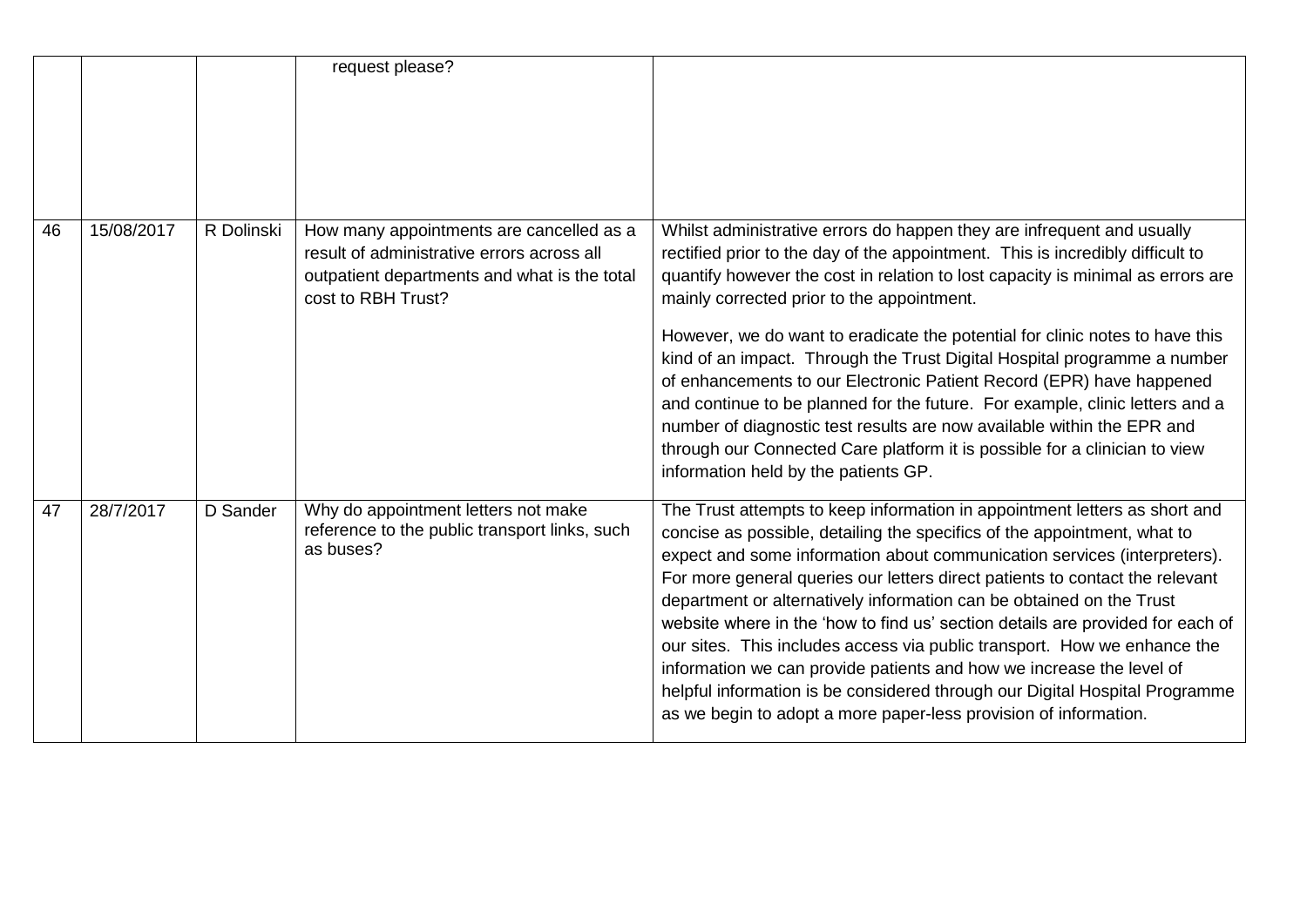| 48  | 21/08/2017 | R Dolinski | Could the Trust look/revisit providing extra<br>volunteer parking bays and or look at<br>alternative solutions to support what clearly<br>is an invaluable service? | Yes. We are undertaking a review of all parking areas with a view to seeing<br>how we can extend the drop off sites for volunteer drivers. The Trust is also<br>looking at a new parking system which is aimed at improving the flow of<br>traffic within the on-site parking as well as the allocation of on-site parking<br>permits, including those given to volunteers.<br>The Trust is also looking at providing more off site staff car parking which<br>would also increase the number of parking spaces available in the multi-<br>storey car park. |
|-----|------------|------------|---------------------------------------------------------------------------------------------------------------------------------------------------------------------|-------------------------------------------------------------------------------------------------------------------------------------------------------------------------------------------------------------------------------------------------------------------------------------------------------------------------------------------------------------------------------------------------------------------------------------------------------------------------------------------------------------------------------------------------------------|
| 49. | 27/09/2017 | Bagshaw    | Can you confirm if the total costs of<br>pathology at the Trust are within the 1.6% of<br>total cost of the Trust as recommended by<br><b>NHSI</b>                  | Yes. The Gross costs net of direct access income which at a budget of 6.8m<br>for the Trust equates to 1.6% of income.                                                                                                                                                                                                                                                                                                                                                                                                                                      |
| 50  | 18/10/2017 | T Lloyd    | How is the Trust planning to communicate<br>about the extension to the Mereoak Service?                                                                             | The news of the expansion of the Mereoak bus service has been shared<br>with staff via the Trust intranet and through the weekly RoundUp<br>communication sent to everyone. It has also been added to the front page<br>of the website under the patients tab on the left hand side, and also on the<br>Royal Berkshire Hospital page under the 'how to find us' tab as a useful link<br>on the right hand side.                                                                                                                                            |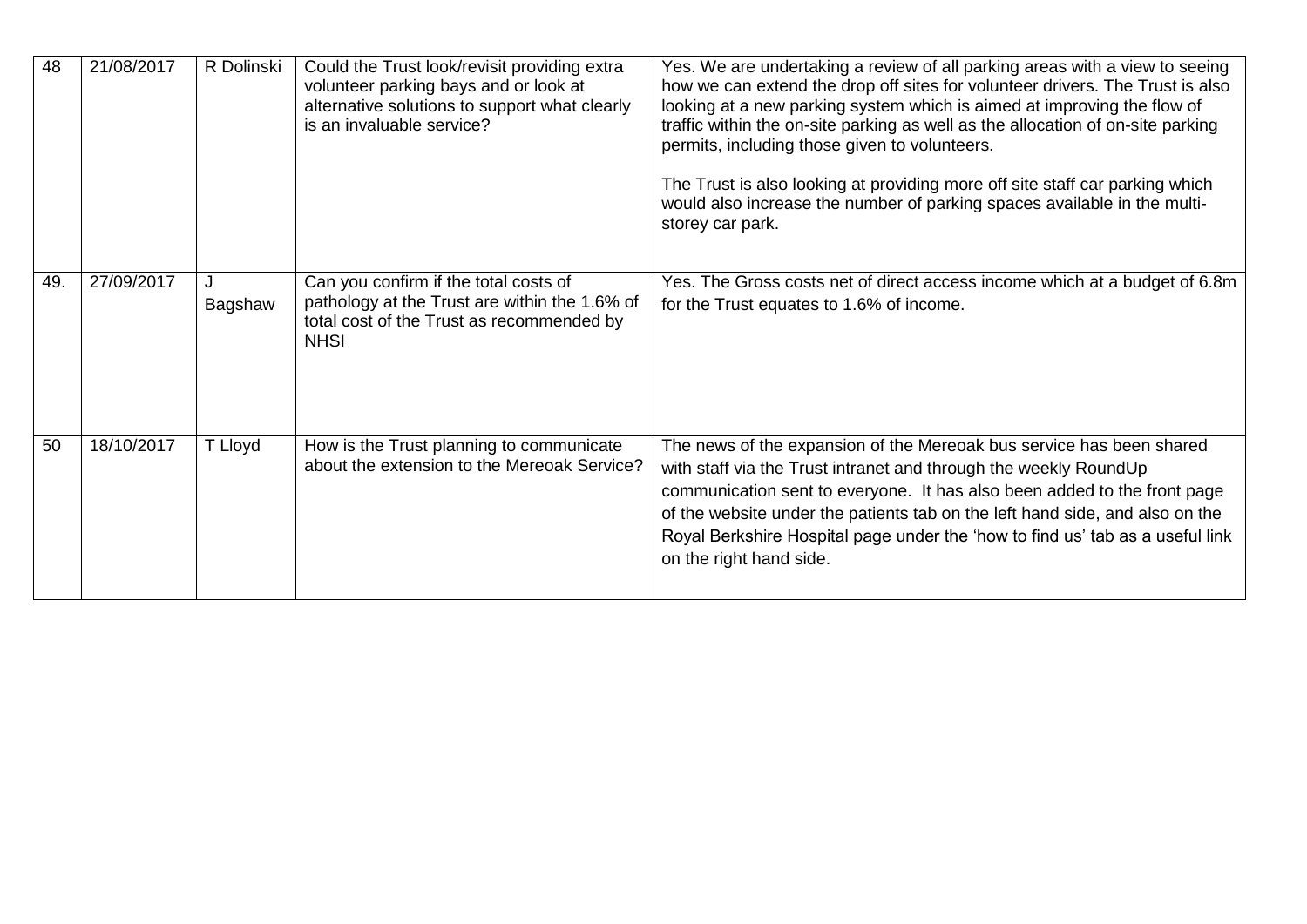| 51  | 12/10/17   | T Lloyd | Please can you provide details in which the<br>hydrotherapy pool has been closed over the<br>last 3 months<br>The reasons why it was closed<br>If there are any actions we are taking to<br>address the issues | The hydrotherapy pool has been closed for 43 days over the past three<br>months but these were not consecutive. The main reason for the closures<br>was due to a problem with the pool heating system. This was identified as<br>being linked to an issue with the heating system in another part of the<br>hospital. This has now been temporarily resolved and the installation of a<br>new boiler system is being planned.<br>Further to this refurbishment of the interior of the hydrotherapy pool has<br>been agreed and is also being progressed.                                                                                                                                                                                                                                                                                             |
|-----|------------|---------|----------------------------------------------------------------------------------------------------------------------------------------------------------------------------------------------------------------|------------------------------------------------------------------------------------------------------------------------------------------------------------------------------------------------------------------------------------------------------------------------------------------------------------------------------------------------------------------------------------------------------------------------------------------------------------------------------------------------------------------------------------------------------------------------------------------------------------------------------------------------------------------------------------------------------------------------------------------------------------------------------------------------------------------------------------------------------|
| 52. | 18/10/2017 | T Lloyd | Why don't we send text messages to<br>patients rather than appointment letters?                                                                                                                                | The use of a text message enabled platform for communicating with<br>patients commenced a pilot phase within the Trust during October 17.<br>Whilst the option to send letters is not planned until a later phase, following<br>successful pilot with the system supplier, the digital enablement of<br>communication with patients is being continually reviewed through the Trust<br>Digital Hospital Programme.                                                                                                                                                                                                                                                                                                                                                                                                                                   |
| 53  | 04/10/2017 | S Lobo  | Are we satisfied that the working conditions<br>of the pharmacy team based in the Ground<br>Floor, Eye Block is appropriate in relation the<br>welfare of the staff.                                           | Yes the Trust is satisfied that the working conditions of the Pharmacy team<br>based in the Ground Floor, Eye Block is appropriate in relation to the<br>welfare of the Staff.<br>The Pharmacy is on the ground floor and is on the same level as other<br>departments along the corridor and is not in the basement<br>The Pharmacy areas are all air conditioned, ventilated and temperature<br>controlled so the room temperatures and air circulation is set to strict<br>levels and always maintained within limits.<br>The Pharmacy was inspected by the GpHC which inspects all Chemists<br>and we meet the required standards.<br>Pharmacists are rotational and do not spend all day in the department,<br>visiting wards also.<br>All staff have necessary rest breaks, a tea room is available with both<br>hot and cold water dispensers |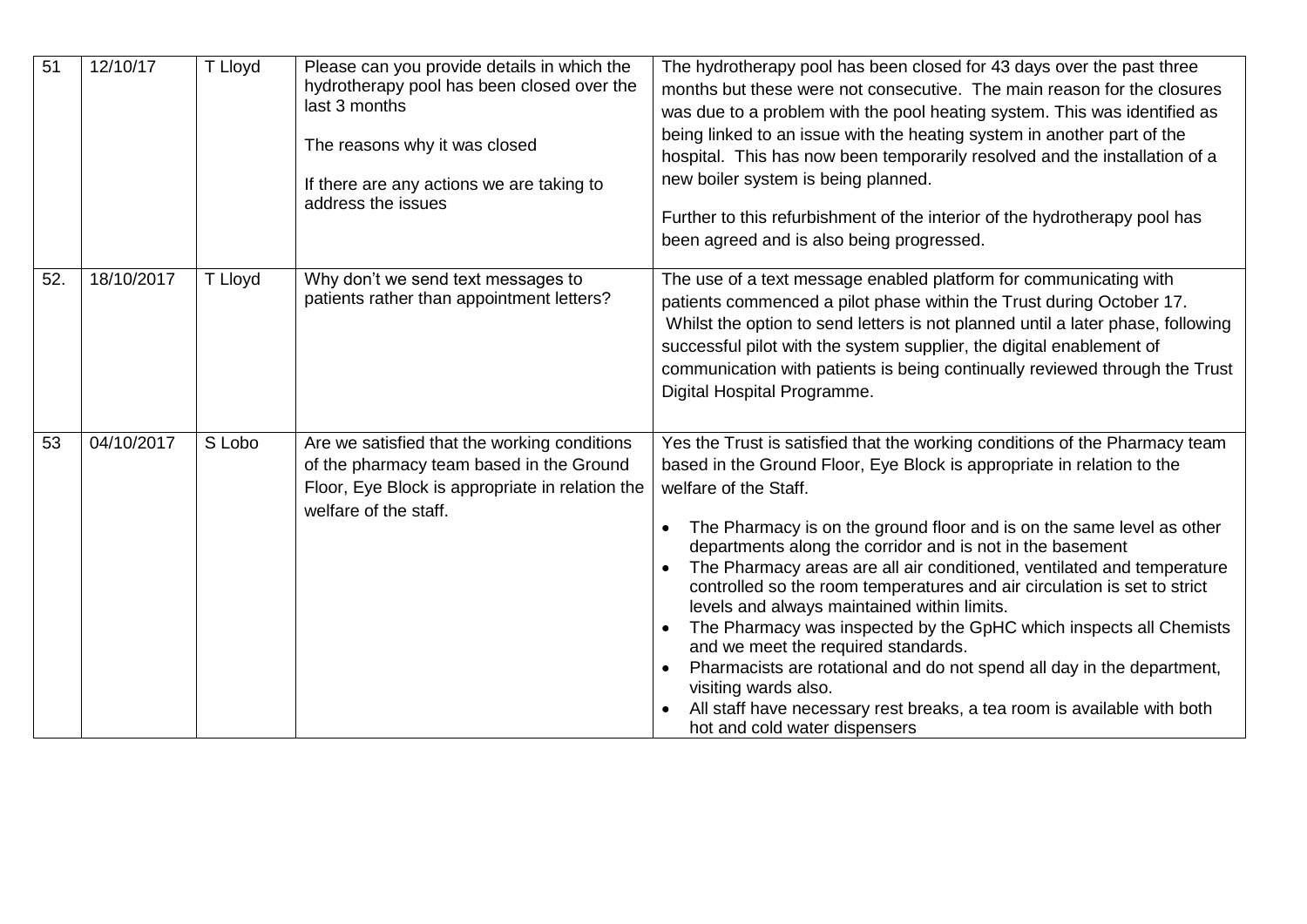|    |            |                  |                                                                                                                                                                                                                                                                                                                                                                                                                                                     | Lighting is designed according to the process followed and is<br>appropriate<br>The Pharmacy links into the Trust estates strategy and meetings are<br>being held re longer term foot print in the Trust.                                                                                                                                                                                                                                                                                                                                                                                                                                      |
|----|------------|------------------|-----------------------------------------------------------------------------------------------------------------------------------------------------------------------------------------------------------------------------------------------------------------------------------------------------------------------------------------------------------------------------------------------------------------------------------------------------|------------------------------------------------------------------------------------------------------------------------------------------------------------------------------------------------------------------------------------------------------------------------------------------------------------------------------------------------------------------------------------------------------------------------------------------------------------------------------------------------------------------------------------------------------------------------------------------------------------------------------------------------|
| 54 | 05/10/2017 | S Lobo           | Can you provide evidence that the Trust's<br>strategy (including the Clinical Services<br>Strategy) is being developed in alignment<br>with the work of the Berkshire West<br>Accountable Care System?                                                                                                                                                                                                                                              | The Chief Executive and Chairman are both members of the Berkshire<br>West Accountable Care System (ACS) Leadership team therefore all<br>strategy development is aligned with the work of the Berkshire West ACS.<br>The Trust's Interim Director of Strategy, Andrew Statham, who is<br>responsible for developing the Trusts refresh strategy is working in<br>conjunction with his counterpart Sam Burrows who is the ACS Programme<br><b>Director</b>                                                                                                                                                                                     |
| 55 | 22/11/2017 | Clay             | <b>Operation of Main Car Park</b><br>As we are seeing major queues from 06-<br>45am and the failure of the exit barrier.<br>Queue observed today 22/11/17.<br>What is the financial loss to the Trust<br>a)<br>over the past six months?<br>b) What action is the Board taking to<br>rectify this ongoing problem?<br>It should be noted that the brunt of<br>C)<br>complaints are taken by the Trusts<br>Receptionists and Volunteer<br>Welcomers. | We are unable to confirm the number of people parking who may have<br>a)<br>left without paying but looking at year on year parking income as a proxy<br>shows that for six months ended October 2017 income from patients<br>and visitors was £465k, £76k lower than the same period last year.<br>Whilst there may well be many reasons for this undoubtedly the barriers<br>not working for parts of the time will be a major contributor.<br>The Board has received updates on a number of occasions, ensuring<br>b)<br>that, not withstanding the complexity, that the situation is a priority for<br>management to address.<br>c) Noted. |
| 56 | 04/12/17   | <b>B</b> Tickner | Mary Sherry mentioned at the Board last<br>week that RBH is still needing to struggle<br>with Delayed Transfer Of Care's (DTOC),<br>and that while Reading Borough's<br>performance was still below par, that RBH                                                                                                                                                                                                                                   | This is an on-going discussion by the Berkshire West 10 Delivery Group<br>who has commissioned the Local Government Organisation to undertake a<br>comparative review.<br>We have seen some improvements generally over the Winter period and                                                                                                                                                                                                                                                                                                                                                                                                  |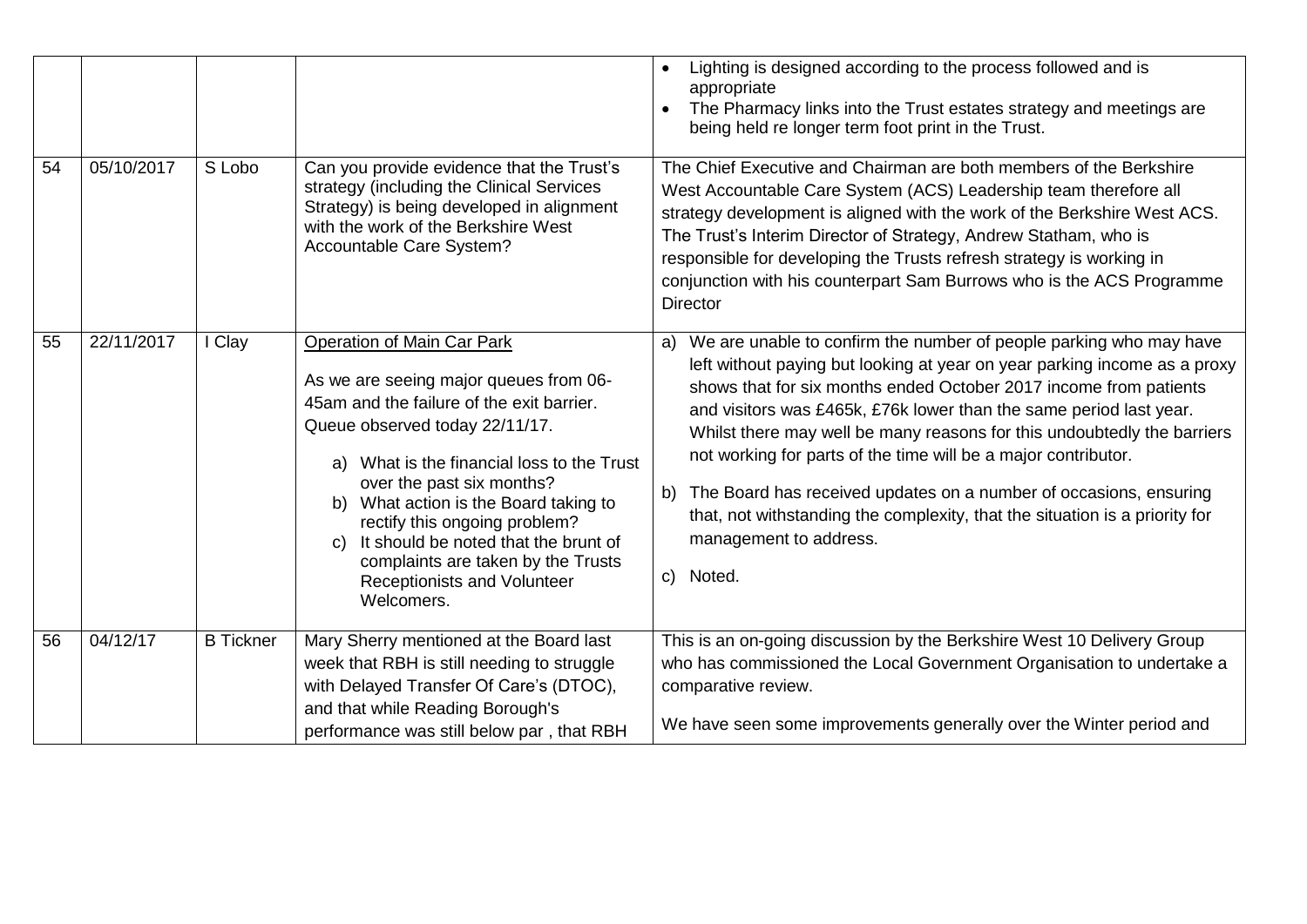|    |          |          | considers Wokingham Council as an<br>example of best practice.<br>Could I ask what Wokingham is doing which<br>Reading is not, or conversely, what Reading<br>needs to do specifically to improve its<br>progress on DTOCs?                                                                                                                                   | will look forward to the outputs of the review and working those though with<br>our local authority partners.                                                                                                                                                                                                                                                                                                                                                                                                                                  |
|----|----------|----------|---------------------------------------------------------------------------------------------------------------------------------------------------------------------------------------------------------------------------------------------------------------------------------------------------------------------------------------------------------------|------------------------------------------------------------------------------------------------------------------------------------------------------------------------------------------------------------------------------------------------------------------------------------------------------------------------------------------------------------------------------------------------------------------------------------------------------------------------------------------------------------------------------------------------|
| 57 | 28/03/18 |          | The Chair advised that he had discussed<br>whether additional seating could be made<br>available in the link corridors with the<br>Director of Estates and Facilities.                                                                                                                                                                                        | The League of Friends have kindly agreed to fund some additional seating<br>in corridors and circulation area's (where safe & appropriate) on all floor<br>levels of the Trust buildings.                                                                                                                                                                                                                                                                                                                                                      |
| 58 | 28/03/18 |          | A query was raised as to whether additional<br>information, including links to other websites<br>providing information for patients, could be<br>added to the website                                                                                                                                                                                         | Speciality pages have additional links available. The Communications<br>Team can add in links if they have been provided by clinical staff in the<br>appropriate speciality to ensure it is a recognised body that they approve.                                                                                                                                                                                                                                                                                                               |
| 59 | 28/03/18 |          | A query was raised in relation to volunteer<br>training as to whether any of the training<br>could be provided online.                                                                                                                                                                                                                                        | Not currently. Training can be completed online in the Trust library if the<br>individual has a trust log-on.<br>However we have been working on reducing the face to face training with<br>paper booklets which volunteers can take home and complete or read.                                                                                                                                                                                                                                                                                |
| 60 | 28/03/18 | D Sander | Please will the Board consider the barriers<br>affecting referrals and communication<br>between oncology and the Berkshire<br>Healthcare Trust. I have recently found that<br>the problems go in both directions when my<br>physiotherapist found that she could not<br>refer me for hydrotherapy and she cannot<br>access my scan results although these may | The Trust does not provide the physiotherapists to the Berkshire Cancer<br>Centre - they are commissioned through Berkshire Healthcare Foundation<br>Trust.<br>We would accept a Hydrotherapy referral from a physiotherapist, or the GP,<br>provided the patient had no clear contra-indications.<br>If one of our therapists were treating someone we would discuss relevant<br>aspects of the scan findings (i.e. scar tissue density, position and extent) in<br>order to inform an exercise/stretching program providing that the overall |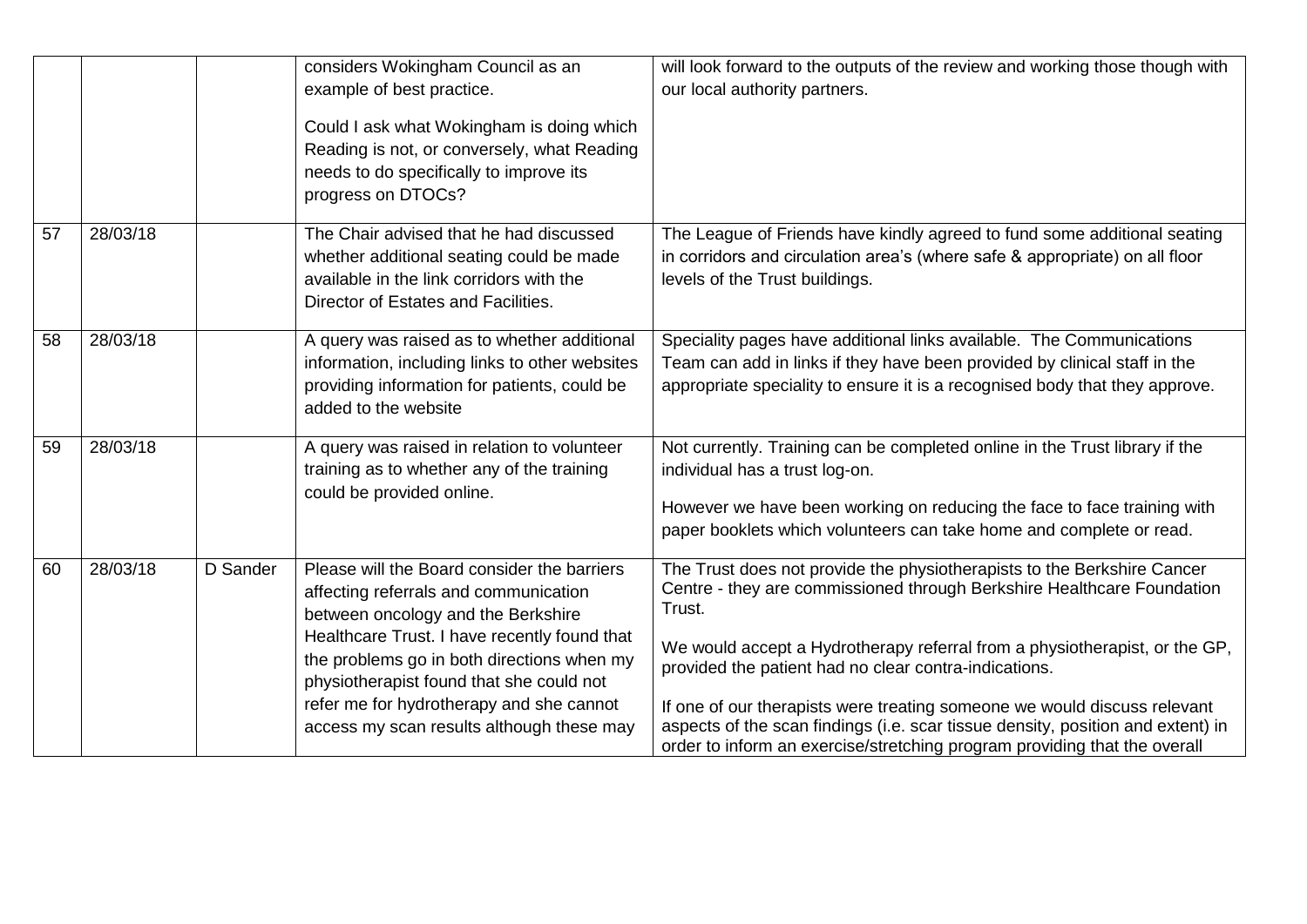|    |          |          | have implications for the exercise<br>programme that she is suggesting.<br>There are two possible approaches to<br>solving these issues:<br>* We could work to improve joined up<br>working between the two trusts.<br>* However I have found that most cancer<br>centres directly employ dieticians,<br>physiotherapists, speech and language<br>therapists and psychologists. I note that the<br>gastroenterologists at RBH have now<br>employed two psychologists as part of their<br>team. Personally I feel very strongly that this<br>is what the Berkshire Cancer Centre should<br>be doing. | scan findings had already been discussed by the doctor and the patient.                                                                                                                                        |
|----|----------|----------|-----------------------------------------------------------------------------------------------------------------------------------------------------------------------------------------------------------------------------------------------------------------------------------------------------------------------------------------------------------------------------------------------------------------------------------------------------------------------------------------------------------------------------------------------------------------------------------------------------|----------------------------------------------------------------------------------------------------------------------------------------------------------------------------------------------------------------|
| 61 | 30/05/18 | D Sander | Please can the Trust review, with its<br>Integrated Care System (ICS) partners<br>including partners in South Oxfordshire, the<br>current barriers which affect referrals and<br>communication between oncology services<br>provided by the Trust and those provided by<br>the Berkshire Healthcare Trust. This                                                                                                                                                                                                                                                                                     | The Berkshire Cancer Centre is meeting with BHCFT to review<br>communication between the two services. This does not require ICS<br>involvement at the present time, as it only involves the two organisations |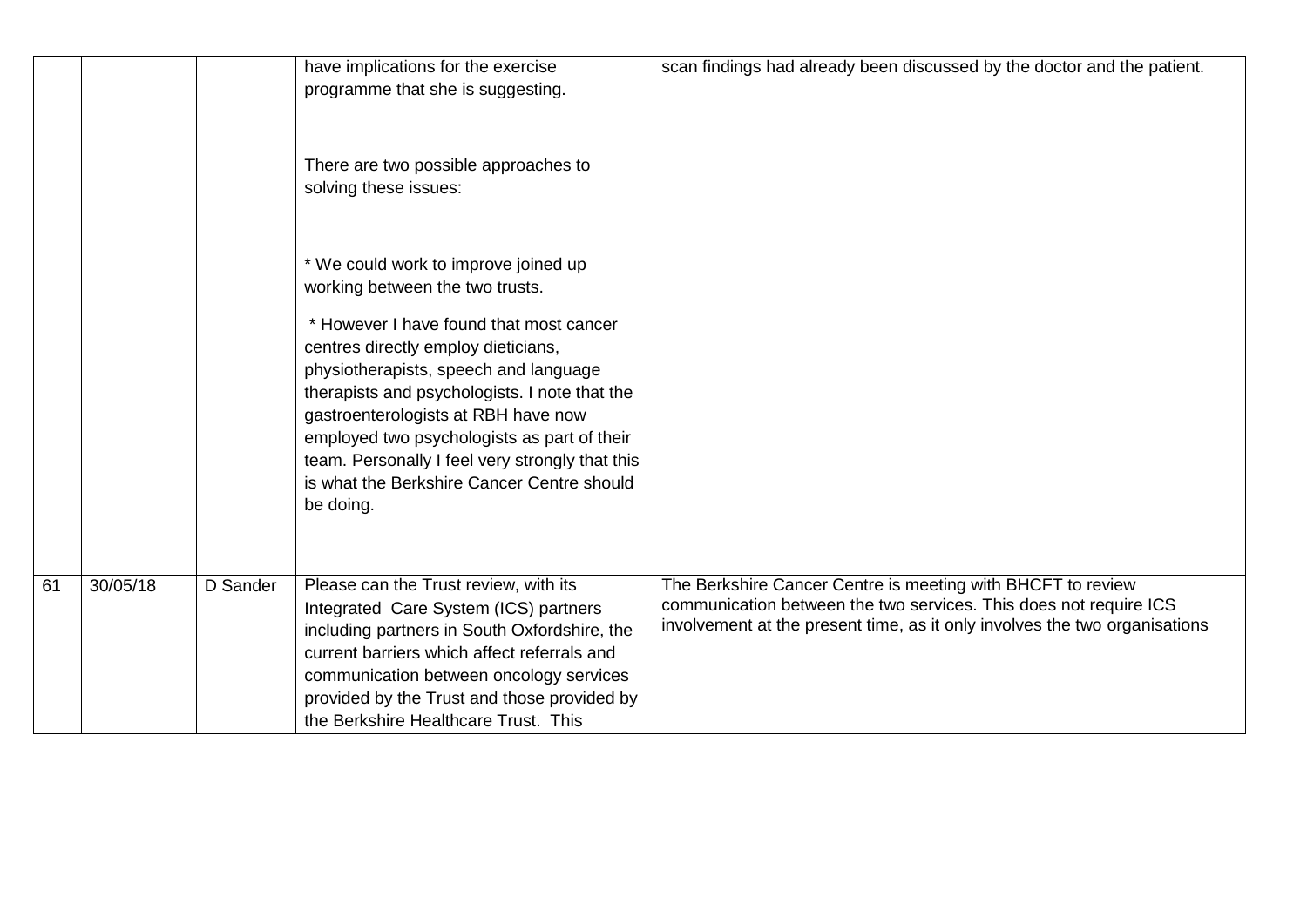|    |          |                         | includes issues with dieticians, speech and<br>language therapists, physiotherapists and<br>psychologists.                                                                                                                                                                                                                                                                                                                                                                                                                                       |                                                                                                                                                                                                                                                                                                                                                                                                                                                                                                                                                                                                                                       |
|----|----------|-------------------------|--------------------------------------------------------------------------------------------------------------------------------------------------------------------------------------------------------------------------------------------------------------------------------------------------------------------------------------------------------------------------------------------------------------------------------------------------------------------------------------------------------------------------------------------------|---------------------------------------------------------------------------------------------------------------------------------------------------------------------------------------------------------------------------------------------------------------------------------------------------------------------------------------------------------------------------------------------------------------------------------------------------------------------------------------------------------------------------------------------------------------------------------------------------------------------------------------|
| 62 | 30/05/18 | T Lloyd                 | The queue for phlebotomy at the Trust can<br>be very long at times, particularly in the late<br>morning. Patients have reported having to<br>wait more than two hours to be seen.<br>Presumably at least some of those in the<br>queue will have driven to the hospital and<br>will be occupying a parking space. Can the<br>Trust implement some measures to cope<br>with surges in demand so that patients need<br>wait no longer than 15 minutes for a blood<br>sample to be taken thus freeing up a<br>significant number of parking spaces? | There has been a system wide change in the provision of phlebotomy<br>services. With fewer GPs providing the service, numbers have increased at<br>the RBH and Community hospital sites. The ICS is scoping a project to<br>provide dispersed hospital-led phlebotomy in a fundamentally different way.                                                                                                                                                                                                                                                                                                                               |
| 63 | 30/05/18 | Council of<br>Governors | A request was made for activity figures<br>before and after implementation of the<br>streaming service could be provided to the<br>Council.                                                                                                                                                                                                                                                                                                                                                                                                      | **Type 1 Attendance - Attendance to Accident and Emergency (Traditional<br>A&E)<br>**Type 3 Attendance – Attendance to Primary Care Streaming Unit (GP<br>Streaming)<br>-The Trust introduced Primary Care Streaming during October 2017. For<br>2017/18 (April to September – pre GP Streaming) the average monthly<br>Type 1 attendance was c. 9500.<br>-Since implementation the average attendance through the Type 1 service<br>has reduced to c. 9300 (-2%). With a monthly average of 900 Type 3<br>attendances for the same period (Oct 17 - Mar 19).<br>-When Type 1 and 3 are combined this increases the average number of |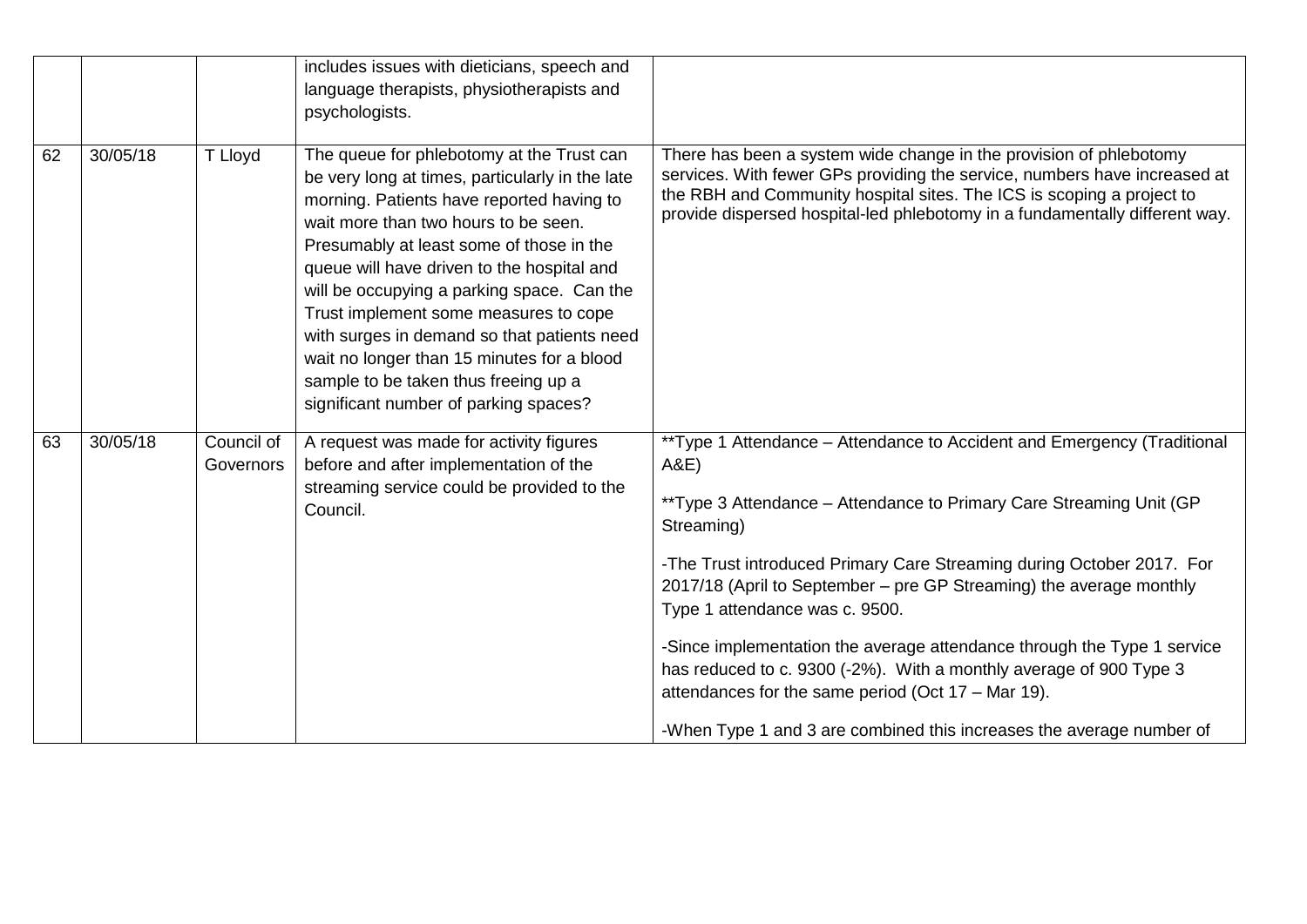|    |          |               |                                                                                                                                                                                                                                                                                                  | attends to the RBH site to 10100 per month - c.5% increase of walk in<br>urgent and emergency care (Apr 17 - Mar 19)<br>-During 2019/20 the Trust has seen an increase in the average number of<br>monthly Type 1 attendances (c. 9600) and GP streaming has reduced<br>slightly to c. 800pm. A combined average of c. 10400. (3% increase).<br>-At August 19 and using the pre PCU average as the baseline the RBH has<br>seen a c. 9% increase in urgent and emergency care demand through the<br>Type 1 and 3 service. |
|----|----------|---------------|--------------------------------------------------------------------------------------------------------------------------------------------------------------------------------------------------------------------------------------------------------------------------------------------------|---------------------------------------------------------------------------------------------------------------------------------------------------------------------------------------------------------------------------------------------------------------------------------------------------------------------------------------------------------------------------------------------------------------------------------------------------------------------------------------------------------------------------|
| 64 | 01/08/18 | J<br>Bagshaw  | Please could we be informed how many<br>days this calendar year up to the end of July<br>the Hydrotherapy Pool has been open and<br>operational?                                                                                                                                                 | The Hydrotherapy pool has been open and operational 183 days between 1<br>January - 31 July 2018.                                                                                                                                                                                                                                                                                                                                                                                                                         |
| 65 | 15/08/18 | J<br>Crossman | A Query was raised in relation to whether<br>the Trust conducted DEXA scans and if so<br>where the scans take place.                                                                                                                                                                             | DEXA scanning is outsourced to the Berkshire Independent Hospital.                                                                                                                                                                                                                                                                                                                                                                                                                                                        |
| 66 | 26/09/18 | J<br>Bagshaw  | In response to a query, the Chief Executive<br>advised that there had been no recent<br>closures to the Hydrotherapy pool despite an<br>issue with the hoist. A new hoist had been<br>ordered and the Chief Operating Officer<br>would provide and update on when the hoist<br>would be on-site. | The new hoist for the hydrotherapy pool was installed on the 15 November<br>2018.                                                                                                                                                                                                                                                                                                                                                                                                                                         |
| 67 | 21/11/18 | S Lobo        | Who manages the Patient Transport service<br>contract at the hospital, what are the service<br>levels which have been agreed to and are<br>there any penalties for not adhering to them?<br>Should RBH not seek another supplier? Is<br>RBH locked into a contract with this supplier            | The Trust does not hold a service contract for Patient Transport. This is<br>provided by the Clinical Commissioning Group (CCG) and South Central<br>Ambulance Service (SCAS). There is a member of staff that is the liaison<br>link for SCAS patients. We are in continuous communication with the CCG                                                                                                                                                                                                                  |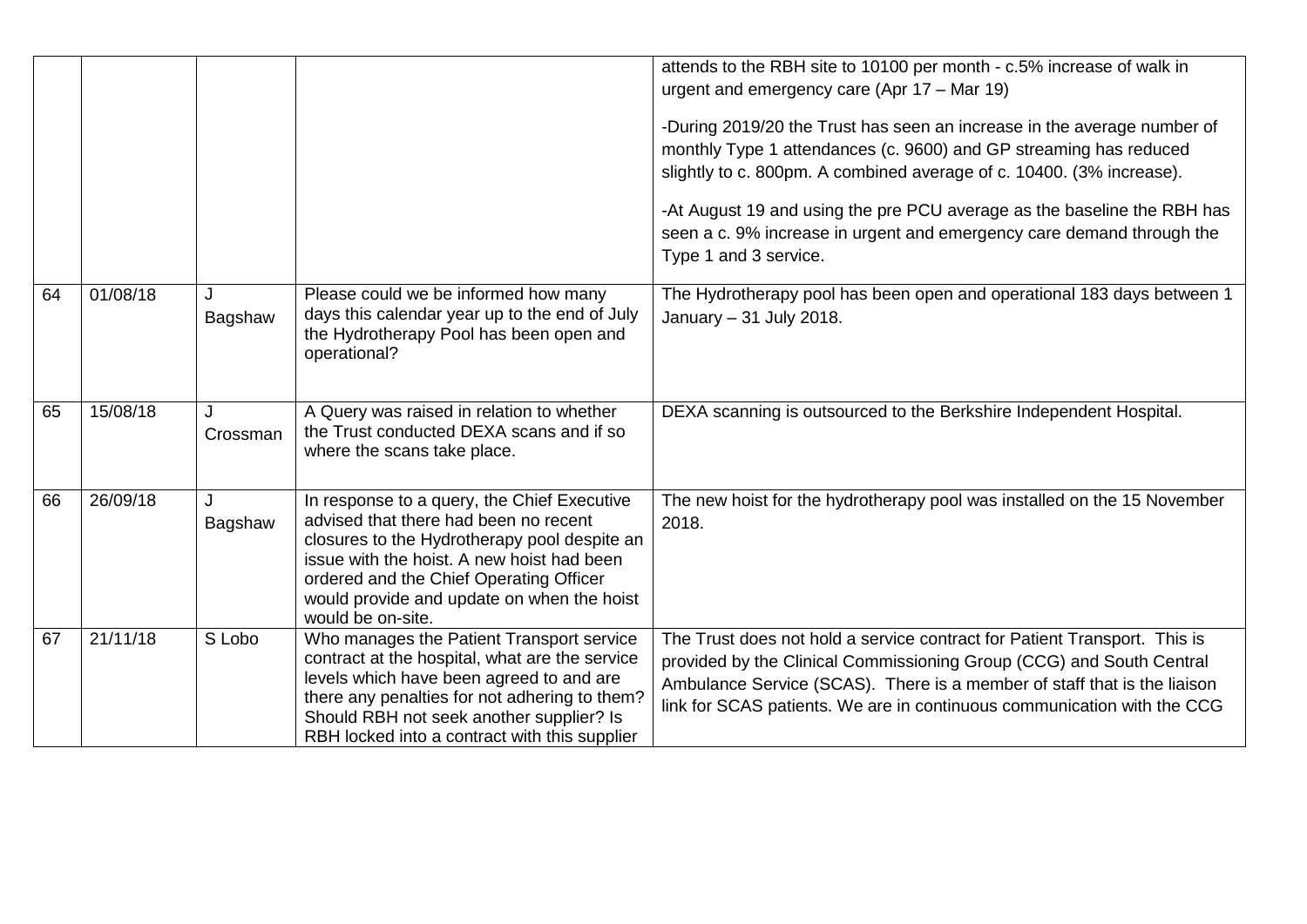|    |          |         | and for how long?                                                                                                                                                                                                                                                                                                                                                                                         | regarding quality, capacity and timeliness.                                                                                                                                                                                                                                                                                                                                                                                                                                                                                                                                                                                                   |
|----|----------|---------|-----------------------------------------------------------------------------------------------------------------------------------------------------------------------------------------------------------------------------------------------------------------------------------------------------------------------------------------------------------------------------------------------------------|-----------------------------------------------------------------------------------------------------------------------------------------------------------------------------------------------------------------------------------------------------------------------------------------------------------------------------------------------------------------------------------------------------------------------------------------------------------------------------------------------------------------------------------------------------------------------------------------------------------------------------------------------|
| 68 | 21/11/18 | S Lobo  | How often does the LINAC in Radiotherapy<br>break down? And, what backlog, if any, has<br>it created? If Radiotherapy patients become<br>in-patients and are usually warded in<br>Adelaide Ward (as Radiotherapy does not<br>have a dedicated ward). How are they<br>monitored as nurse resources are limited?                                                                                            | The machines in the LINAC have a 95% uptime. The 5% downtime is<br>inclusive of planned preventative maintenance and planned Quality<br>Assurance tests. No backlog is created due to downtime as the department<br>extends the working day on the remaining machines or work weekends as<br>required.<br>Patients that are having radiotherapy can be nursed anywhere in the Trust<br>depending on why they are attending hospital as radiotherapy is used to<br>treat a huge variety of presentations. In-patients that are nursed in Adelaide<br>ward are all well monitored. Staffing is reviewed on a very regular basis on<br>the ward. |
| 69 | 23/11/18 | I Clay  | There appears to be a growing concern that<br>patients attending "Out - Patient"<br>appointments are finding it difficult to obtain<br>transport. Patients making an initial request<br>must go via their GP (this has always been<br>the case).<br>Many people are unaware that transport is<br>coordinated by a separate Trust to the RBH.<br>Has the RBH identified Transport as a<br>growing problem? | There is an eligibility criteria for Patient transport to which the patient must<br>meet. Patients can also book themselves on patient transport services but<br>will need to answer a series of questions. Royal Berkshire Hospital receive<br>the service but the contract is between the Clinical Commissioning Groups<br>and South Central Ambulance Service (SCAS). Any queries from patients<br>are raised on the Trust Datix system which is sent weekly to SCAS to<br>investigate. The numbers of Datix vary each month. We are in continuous<br>communication with the CCG regarding quality, capacity and timeliness.               |
| 70 | 28/11/18 | K Boyle | A query was raised in relation to whether<br>servers were backed up on site.                                                                                                                                                                                                                                                                                                                              | Servers are all backed up according to backup policy (mainly best practice),<br>backups are both on site, but we have a number of critical systems backed<br>up off site for additional resilience. All on site backups are kept in a fireproof<br>safe and have been checked for security by PWC our internal auditors.                                                                                                                                                                                                                                                                                                                      |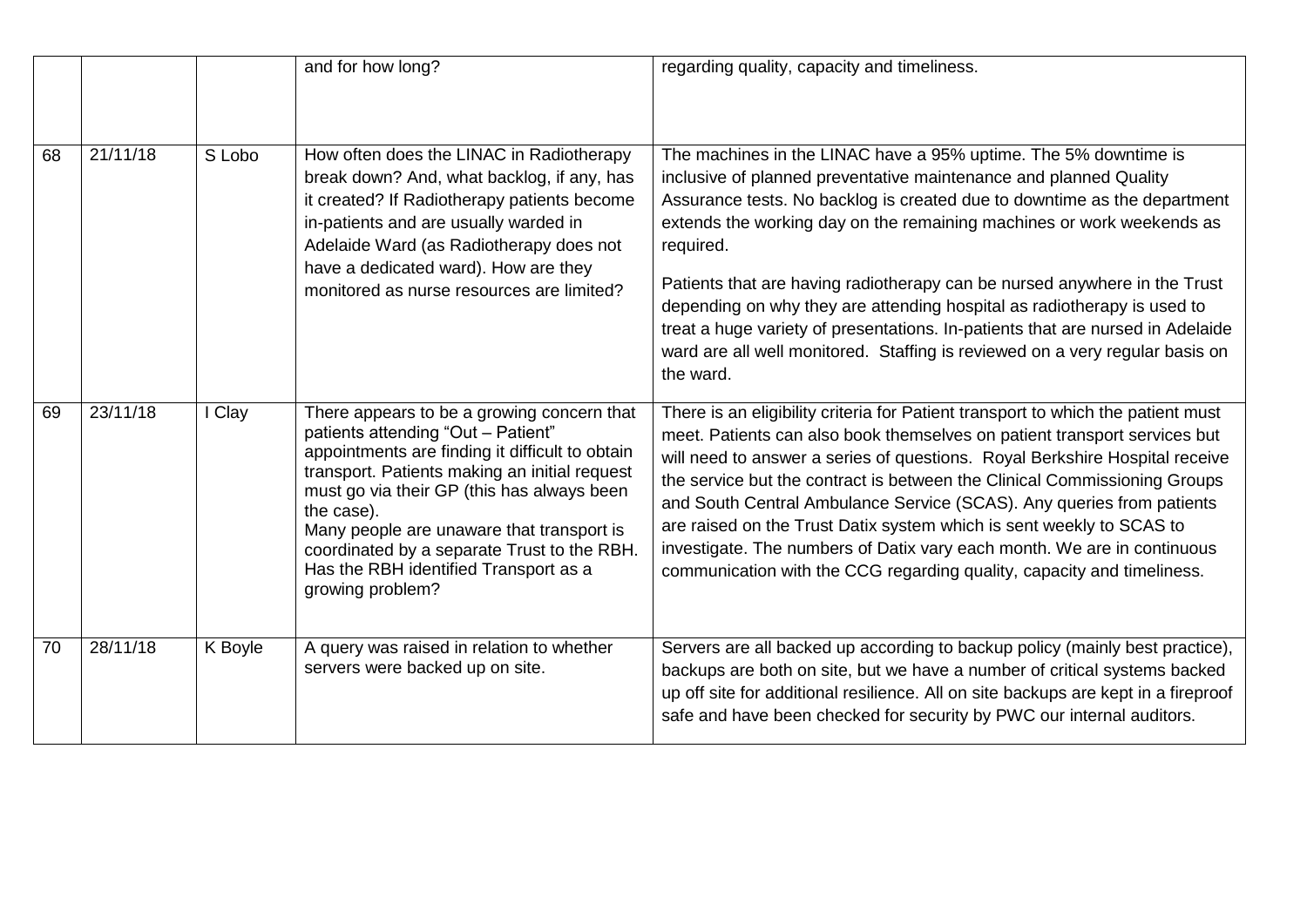| 71 | 28/11/18 | J<br>Bagshaw | A query was raised regarding the £7.2m<br>saving and what the saving would be as a<br>percentage of costs.                                                                                                                                                             | The Medical Director confirmed that the saving as a percentage of cost<br>represented 11.5% of pathology (pay and non-pay) spend.                                                                                                                                                                                                                                                                                                                                                                                                                                                                                                                    |
|----|----------|--------------|------------------------------------------------------------------------------------------------------------------------------------------------------------------------------------------------------------------------------------------------------------------------|------------------------------------------------------------------------------------------------------------------------------------------------------------------------------------------------------------------------------------------------------------------------------------------------------------------------------------------------------------------------------------------------------------------------------------------------------------------------------------------------------------------------------------------------------------------------------------------------------------------------------------------------------|
| 72 | 28/11/18 |              | A governor highlighted that the West<br>Berkshire Charity had offered funding to the<br>Trust in relation to an MRI scanner at West<br>Berkshire Community Hospital. It was<br>agreed that this would be reviewed and a<br>response added to the Governors issues log. | The Trust has been offered charity funding for replacement MRI machines.<br>This proposal has been met with a positive response, however the Trust<br>would need to construct the space for the MRI machines which is a<br>challenge as the Trust does not own the building in question. Work is on-<br>going with Estates to review options.<br>The Trust has been offered a total amount of £1,85m. This is on the<br>understanding that it would be used to fund two MRI scanners. The<br>estimated construction cost of the MRI site is estimated to be in the region<br>of £1.5 - £2 million. Meetings are on-going to discuss the way forward. |
| 73 | 28/11/18 |              | A query was raised in relation to whether the<br>hoist for the hydrotherapy pool had been<br>funded by the Multiple Sclerosis Centre.<br>The Trust Secretary would clarify this and<br>the response would be added to the<br>Governors issues log                      | The new Hydrotherapy pool hoist was funded by the MS Society.                                                                                                                                                                                                                                                                                                                                                                                                                                                                                                                                                                                        |
| 74 | 28/12/18 |              | A query was raised in relation to whether<br>incidents of discrimination amongst staff<br>were recorded by the Trust. The Chair of<br>the Workforce Committee would confirm if<br>this information was recorded.                                                       | The employee relations team record any allegations of bullying and<br>harassment, and for assurance the Workforce Committee review this data<br>at least once every 12 months.                                                                                                                                                                                                                                                                                                                                                                                                                                                                       |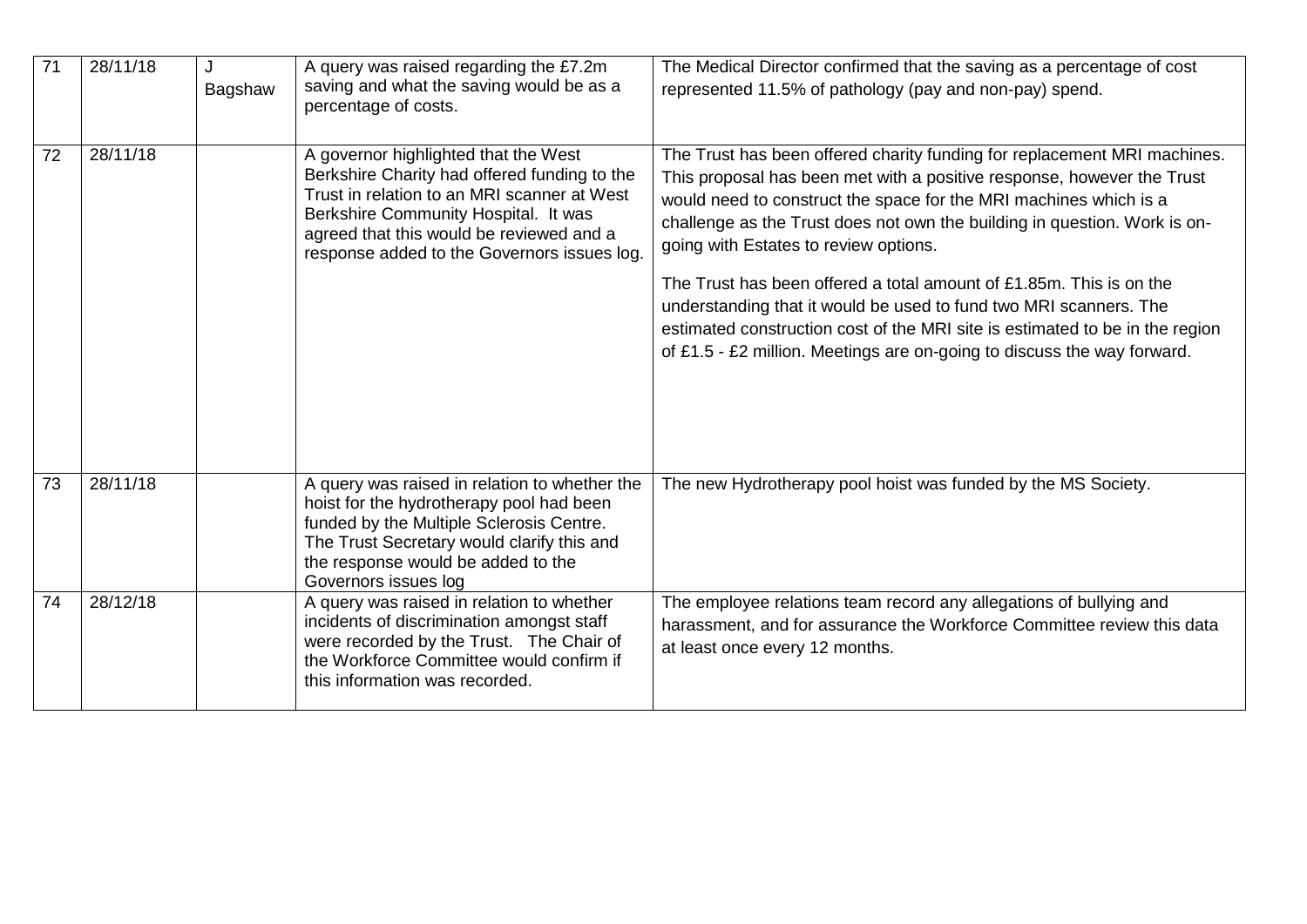| 75 | 02/01/18 | S Lobo  | What training is given and how is<br>performance monitored of staff (in their<br>dealings with patients and their families) at<br>A&E and X-ray?                                                                                                                                                                                                                                                                                                                                                                                                                                                                                                                                                                                       | The Trust staff training includes conflict resolution, managing difficult<br>conversations, and customer services. It is monitored by their Appraisal.                                                                                                                                                                                                                                                                                                                                                                                                                                                                                                                                                    |
|----|----------|---------|----------------------------------------------------------------------------------------------------------------------------------------------------------------------------------------------------------------------------------------------------------------------------------------------------------------------------------------------------------------------------------------------------------------------------------------------------------------------------------------------------------------------------------------------------------------------------------------------------------------------------------------------------------------------------------------------------------------------------------------|-----------------------------------------------------------------------------------------------------------------------------------------------------------------------------------------------------------------------------------------------------------------------------------------------------------------------------------------------------------------------------------------------------------------------------------------------------------------------------------------------------------------------------------------------------------------------------------------------------------------------------------------------------------------------------------------------------------|
| 76 | 03/01/19 |         | A query was raised about a patient who had<br>a recent hospital appointment. She did not<br>receive an appointment letter however she<br>received a text notification of her<br>appointment about 10 days prior to her<br>appointment and a subsequent reminder a<br>few days before. Neither of the text<br>notifications specified which department her<br>appointment was with. Once the appropriate<br>department was found the patient queried<br>why she did not receive a letter with the<br>department details on it.<br>The answer was that the department does<br>not send letters now. When asked how is the<br>patient supposed to manage their<br>appointment the response was that "they<br>hadn't worked that out yet." | No process has been implemented by the Trust to no longer send<br>appointment letters in the post. The text reminder service is in addition to<br>an appointment letter being sent to a patient and is a key part of assisting<br>patients to attend their appointments.<br>We have recently been improving our administration processes in respect of<br>implementing a hyrbrid mail process to automate our letter despatch and<br>improvements our dictation processes both of which are going forward<br>successfully.<br>In order to fully answer the concern it would be helpful to know the specifics<br>of the department/type of appointment in question so that we can look at<br>this further. |
| 77 | 31/01/19 | K Boyle | A query was raised relating to the return of<br>heart monitors. When returning them, is<br>there a way that they could be left in a<br>secure location near to the main entrance, to<br>avoid the need for those returning them,<br>having to make the long journey to the<br>Cardio clinic?                                                                                                                                                                                                                                                                                                                                                                                                                                           | The Trust requests that patients return the monitors to cardiology<br>department due to the value of the monitors as they cost between £2000-<br>£3000 for each device.<br>Additionally, the department uses the drop off appointment to assess<br>whether patients had any problems with the monitors, or if they had any out<br>of the ordinary symptoms.<br>The Trust usually ask patients if they are able to return them, if not, the                                                                                                                                                                                                                                                                |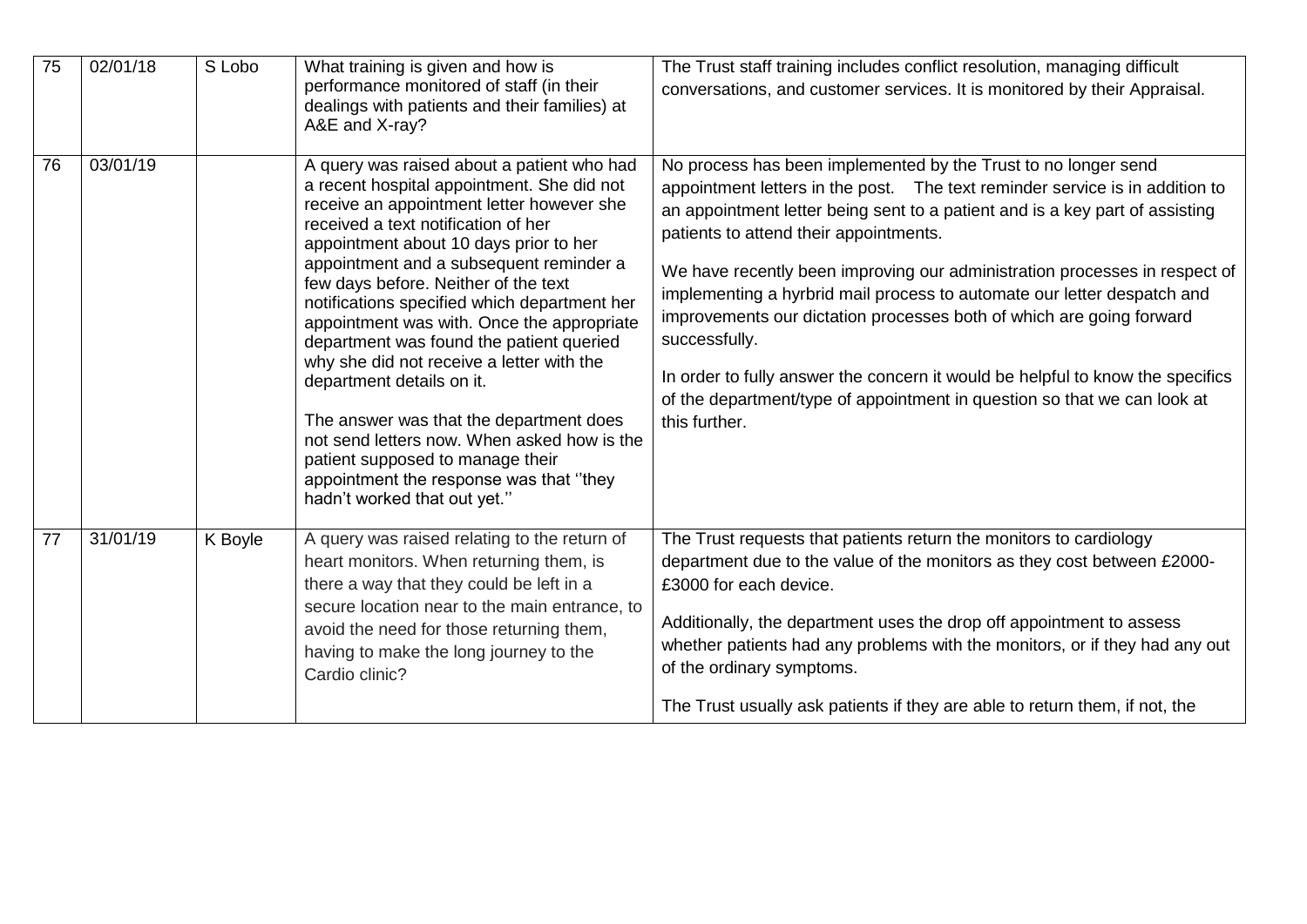|    |            |        |                                                                                                                                                                                                                                                                    | monitor can be returned by family/friend/neighbour.<br>Any patient that has difficulty should contact the department to discuss a<br>solution. Or additionally, communicate that they will have an issue returning<br>the device when they visit for the monitor to be attached.                                                                                                                                                                                                                                                                                                                                                                                                                             |
|----|------------|--------|--------------------------------------------------------------------------------------------------------------------------------------------------------------------------------------------------------------------------------------------------------------------|--------------------------------------------------------------------------------------------------------------------------------------------------------------------------------------------------------------------------------------------------------------------------------------------------------------------------------------------------------------------------------------------------------------------------------------------------------------------------------------------------------------------------------------------------------------------------------------------------------------------------------------------------------------------------------------------------------------|
| 78 | 11/03/2019 | I Clay | A Governor asked a question related to<br>phlebotomy:<br>. I have been advised that there is no<br>phlebotomy service at the Trust on the<br>Weekends. Can you advise if this is correct<br>and if so what happens to patients that<br>urgently need this service. | The current phlebotomy department model is comprised of a Monday to<br>Friday service for Outpatients, and a weekend service which is voluntary<br>depending on Staff availability.<br>The Phlebotomy Service does prioritise Outpatients in need of urgent care<br>when attending the clinic in normal working hours.<br>Any Outpatients requiring urgent blood services are able to be seen at the<br>Accident and Emergency department.<br>Additionally, phlebotomy services are available to inpatients who require<br>this service 7 days a week.<br>The Integrated Care System (ICS) is reviewing the current service model<br>and the possibility of providing phlebotomy services across the system. |
| 79 | 27/03/2019 |        | A member had highlighted that the podiatry<br>service was not being provided at the Trust's<br>site local to their home                                                                                                                                            | The Trust commissions an Acute podiatry service from our partner BHFT to<br>provide on-site care to in-patients and for those patients who need to be<br>seen in multi-disciplinary clinics with our Acute team here on site.<br>Community podiatry is commissioned by the CCGs from BHFT and is<br>widely available in community settings. Our aim is to refer patients back into<br>the community setting once the Acute element of the pathway is completed.                                                                                                                                                                                                                                              |
| 80 | 27/03/2019 |        | A member had contacted the wheelchair<br>service regarding an issue with their<br>wheelchair and had not received a response                                                                                                                                       | The wheelchair service line is 0118 322 6706 which is open between 8am -<br>4pm Monday to Friday, excluding bank holidays.<br>There is an automated recorded message on that line to cut in when the line                                                                                                                                                                                                                                                                                                                                                                                                                                                                                                    |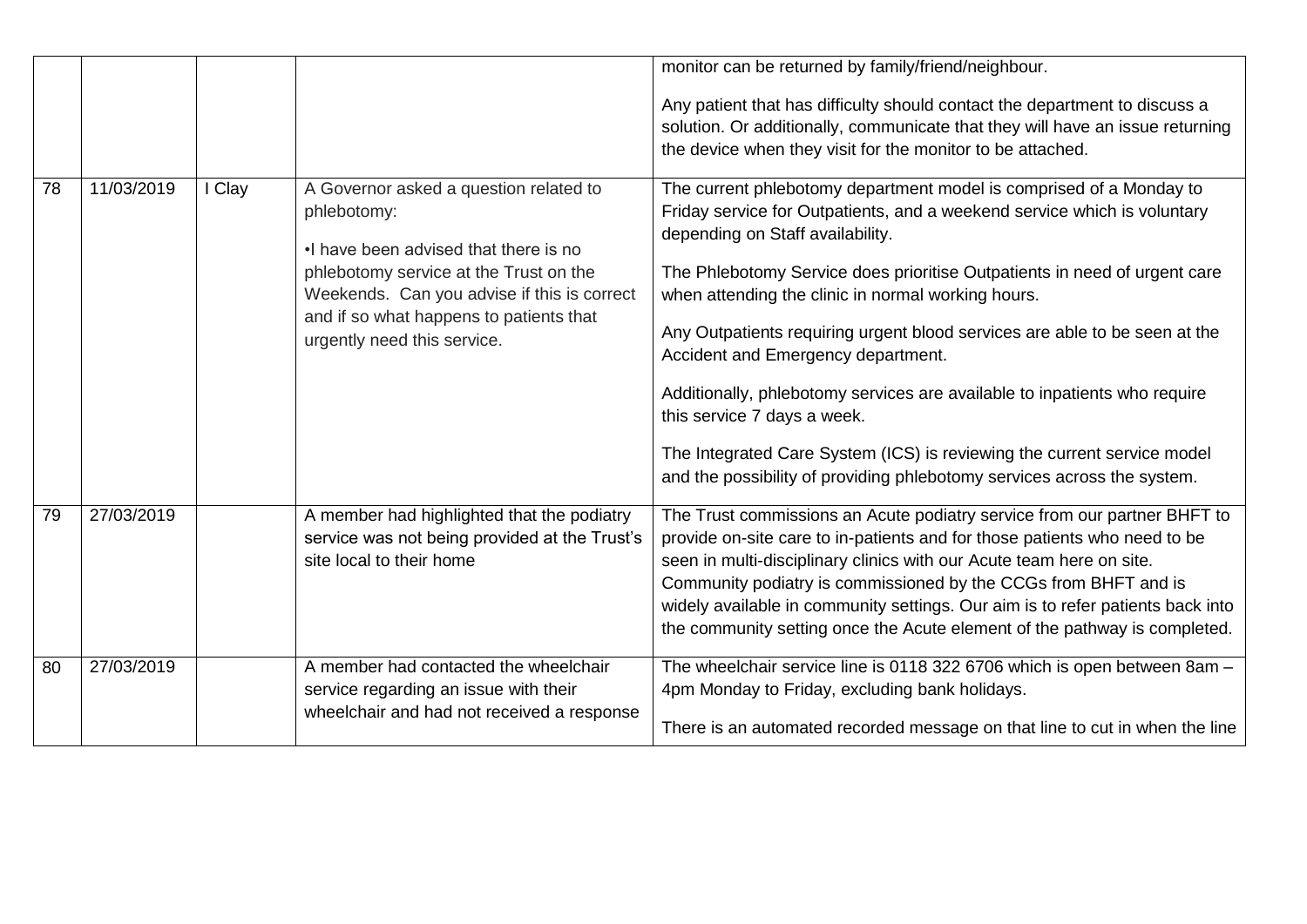|    |            | despite leaving a telephone message.                                                                                                                                                                                                                                         | is busy/unavailable, which provides information required for a repair or<br>emergency repair - which is to contact Millbrook Healthcare on 0333 234<br>0303. They are our approved repairers who assist with all repairs and<br>emergency repairs.<br>The Trust is only able to assist those patients who are registered and have<br>equipment from our service. The Trust does not repair private wheelchairs.                                                                                                                                                                                                                                                                                     |
|----|------------|------------------------------------------------------------------------------------------------------------------------------------------------------------------------------------------------------------------------------------------------------------------------------|-----------------------------------------------------------------------------------------------------------------------------------------------------------------------------------------------------------------------------------------------------------------------------------------------------------------------------------------------------------------------------------------------------------------------------------------------------------------------------------------------------------------------------------------------------------------------------------------------------------------------------------------------------------------------------------------------------|
| 81 | 27/03/2019 | A Governor raised a query regarding what<br>arrangements were in place in periods of<br>bad weather to ensure access to the Trust<br>was safe for patients.                                                                                                                  | In periods of bad weather the roads surrounding the hospital are gritted as<br>part of the Reading Borough Council priority gritting routes. These usually<br>follow along the bus routes which means that the majority of public<br>transportation remains on the roads allowing access to the Trust for both<br>patients and staff. All the hospital pathways, level 6 of the car park (and<br>ramps) and main public footfall areas are gritted by CBRE as part of the<br>Trust's estates and facilities adverse weather response. A watchful eye is<br>kept on the Met Office forecasts during the Winter months, and when ice<br>and snow warnings are received then the response is actioned. |
| 82 | 27/03/2019 | The Committee recommended that the<br>matter arising related to surfacing of the car<br>park in South wing, lack of lighting in the<br>south wing were added to the Governor<br>question log so that it was clarified these had<br>been reviewed and completed as necessary. | The Trust Estates department carried out pothole repairs to the south block<br>and north block car park during the financial year 2017/2018 as well as<br>regular external lighting inspection/repairs.<br>In addition, the Estates department is aiming to re-surface and reline the<br>South and North block car park as part of this financial year's capital<br>program.                                                                                                                                                                                                                                                                                                                        |
| 83 | 27/03/2019 | The Committee recommended that car<br>parking in relation to incorrect information on<br>letters and the Trust website would also be<br>included on the Governor question log with<br>confirmation that this had been concluded                                              | All booking letters are handled through templates in EPR. These are<br>standard templates and not modifiable outside of a documents request for<br>change via the EPR back office team. The current template does not state<br>that the hospital offers free parking.<br>If examples of letters received in the way described can be made available                                                                                                                                                                                                                                                                                                                                                 |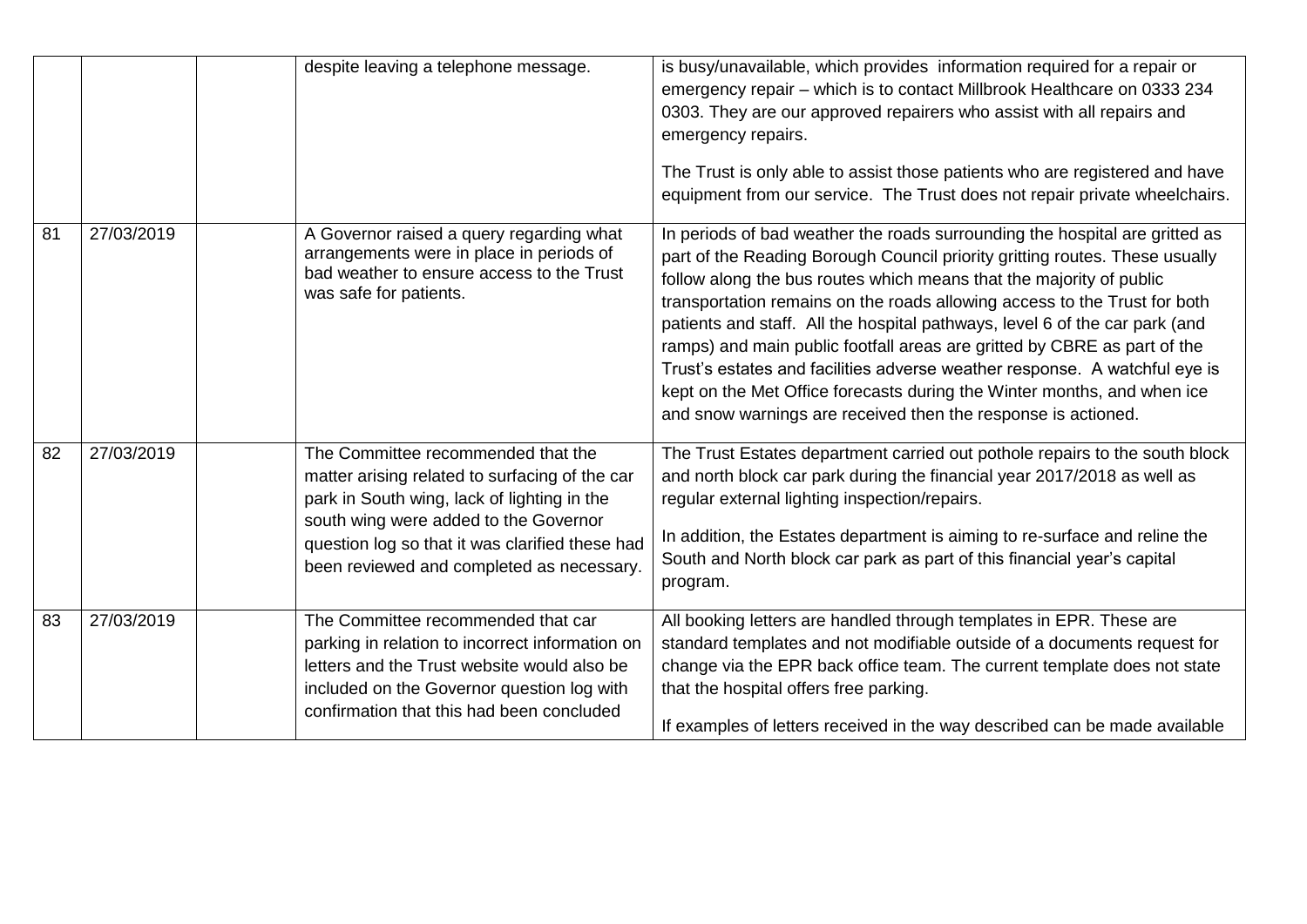|    |            |              |                                                                                                                                                                                                                                                                                                                                                                                                                                                                                                                                                                                                                                                                                                                                     | we can look at this further.                                                                                                                                                                                                          |
|----|------------|--------------|-------------------------------------------------------------------------------------------------------------------------------------------------------------------------------------------------------------------------------------------------------------------------------------------------------------------------------------------------------------------------------------------------------------------------------------------------------------------------------------------------------------------------------------------------------------------------------------------------------------------------------------------------------------------------------------------------------------------------------------|---------------------------------------------------------------------------------------------------------------------------------------------------------------------------------------------------------------------------------------|
|    |            |              |                                                                                                                                                                                                                                                                                                                                                                                                                                                                                                                                                                                                                                                                                                                                     |                                                                                                                                                                                                                                       |
| 84 | 29/03/2019 | Bagshaw      | A Governor asked a query related to<br>compliance with Life Sciences Industry<br><b>Registration Council:</b><br>Does the RBH NHS FT comply with the<br>request from the Life Sciences Industry<br><b>Registration Council as follows:</b><br>The LSI Registration Council has just sent<br>out a letter to all Trusts which encourage the<br>use of the LSI Credentialing register. The<br>letter stresses that a Professional Standards<br>Authority (PSA) credentialing register<br>provides a level of assurance that is not<br>available elsewhere through other systems.<br>Or does the Trust expect suppliers to<br>register with a different credentialing body,<br>creating additional costs and administration<br>burdens | Registration to the LSI credentialing register is not a national mandate.<br>Where suppliers are procured in this area, The Trust would ensure that the<br>supply chain is compliant where applicable.                                |
| 85 | 29/03/2019 | W<br>Murdoch | A Governor queried whether there was any<br>Dermatology cover in place at Townlands<br>and if so, could the arrangements for cover<br>at Townlands be confirmed.                                                                                                                                                                                                                                                                                                                                                                                                                                                                                                                                                                    | The Trust does offer dermatology cover at Townlands, there is an all-day<br>clinic running on a Wednesday. It covers 2 week wait and general<br>dermatology with minor procedures carried out there as well in the minor<br>ops room. |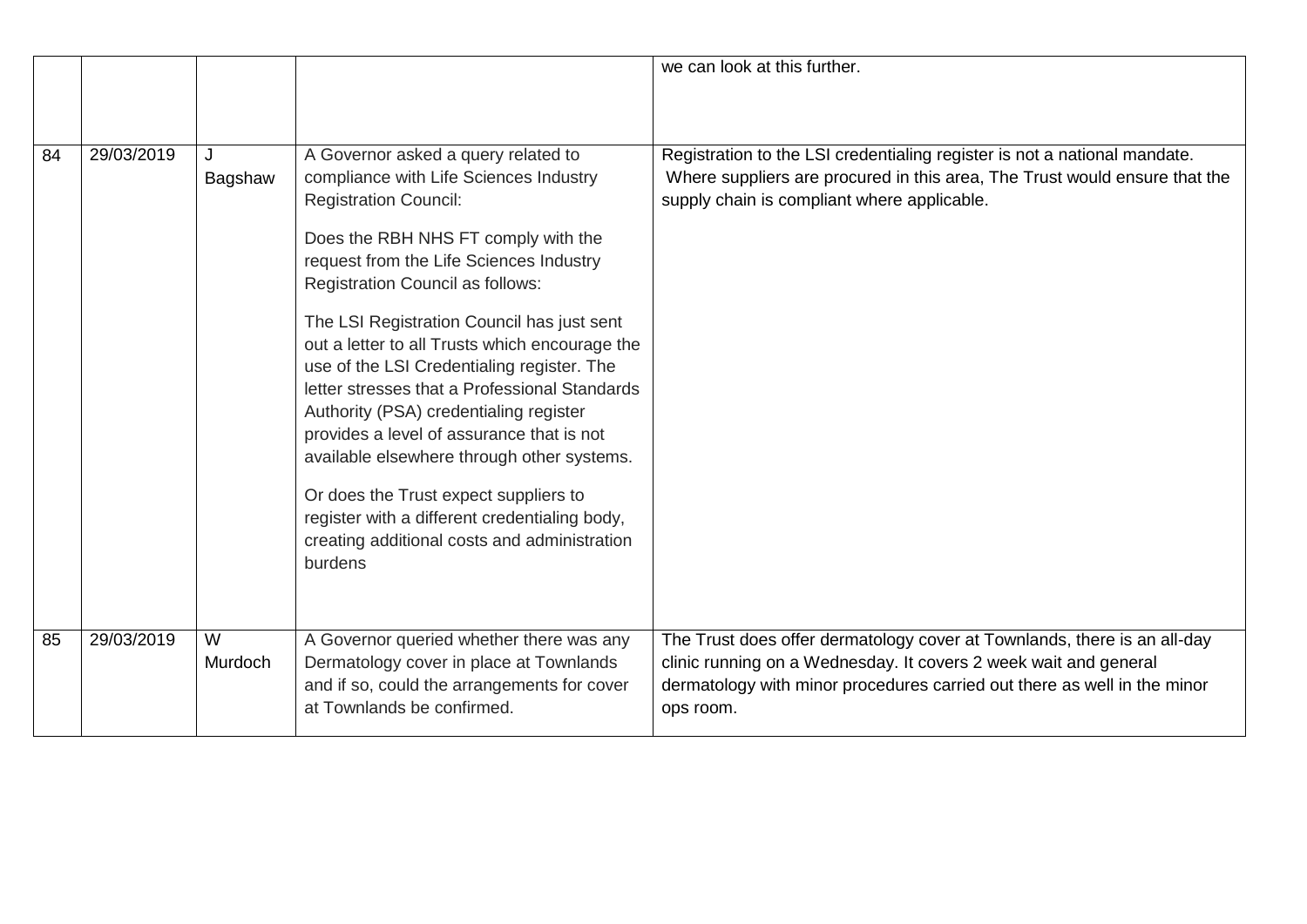|    |            |              |                                                                                                                                                                   | The Trust currently has no substantive consultants employed. However we<br>have entered into a partnership with Oxford and the consultant service at<br>Townlands is provided by 2 of the Oxford consultants who we "buy" in on a<br>Wednesday. The other staff there, nurses and admin are Trust staff.                                                                                                                                                                           |
|----|------------|--------------|-------------------------------------------------------------------------------------------------------------------------------------------------------------------|------------------------------------------------------------------------------------------------------------------------------------------------------------------------------------------------------------------------------------------------------------------------------------------------------------------------------------------------------------------------------------------------------------------------------------------------------------------------------------|
| 86 | 29/03/219  | J<br>Bagshaw | A Governor queried whether the Trust was<br>able to fulfil the rota, 24/7 in Paediatric A&E                                                                       | Paediatric A&E nursing is fully staffed with no vacancies and staffed 24/7.                                                                                                                                                                                                                                                                                                                                                                                                        |
| 87 | 29/03/2019 | T Lloyd      | A Governor queried whether the Trust had<br>any concerns about our neurological<br>services.                                                                      | The Trust's Neurology service is performing well against all plans. We are<br>undertaking a service review to look at ways of responding to the<br>continually increasing out-patient demand which includes looking at using<br>video-conferencing and referral triage.                                                                                                                                                                                                            |
|    |            |              |                                                                                                                                                                   | The Trust is formulating a proposal to increase Neurology Nurse capacity to<br>cope with the rising demands.                                                                                                                                                                                                                                                                                                                                                                       |
|    |            |              |                                                                                                                                                                   | From a Neuro-rehabilitation point of view The Trust has recognised the<br>increasing demand for Neuro-rehabilitation beds and an ICS (Integrated<br>Care System) approach is being applied to this to develop solutions which<br>provide best care for patients.                                                                                                                                                                                                                   |
| 88 | 12/06/2019 | J<br>Bagshaw | A Governor queried how many exception<br>reports were received from junior doctors in<br>the last year, and how many resulted in<br>service or rostering changes. | In the financial year 2018/19, 255 exception reports were submitted. The<br>precise number of these which resulted in service or rostering changes is<br>not known, because these changes are usually performed on the basis of<br>patterns of exception reporting, rather than on the bases of individual<br>reports. However, rostering and service changes were made in at least<br>three departments over the year, on the basis of, or in part due to exception<br>reporting. |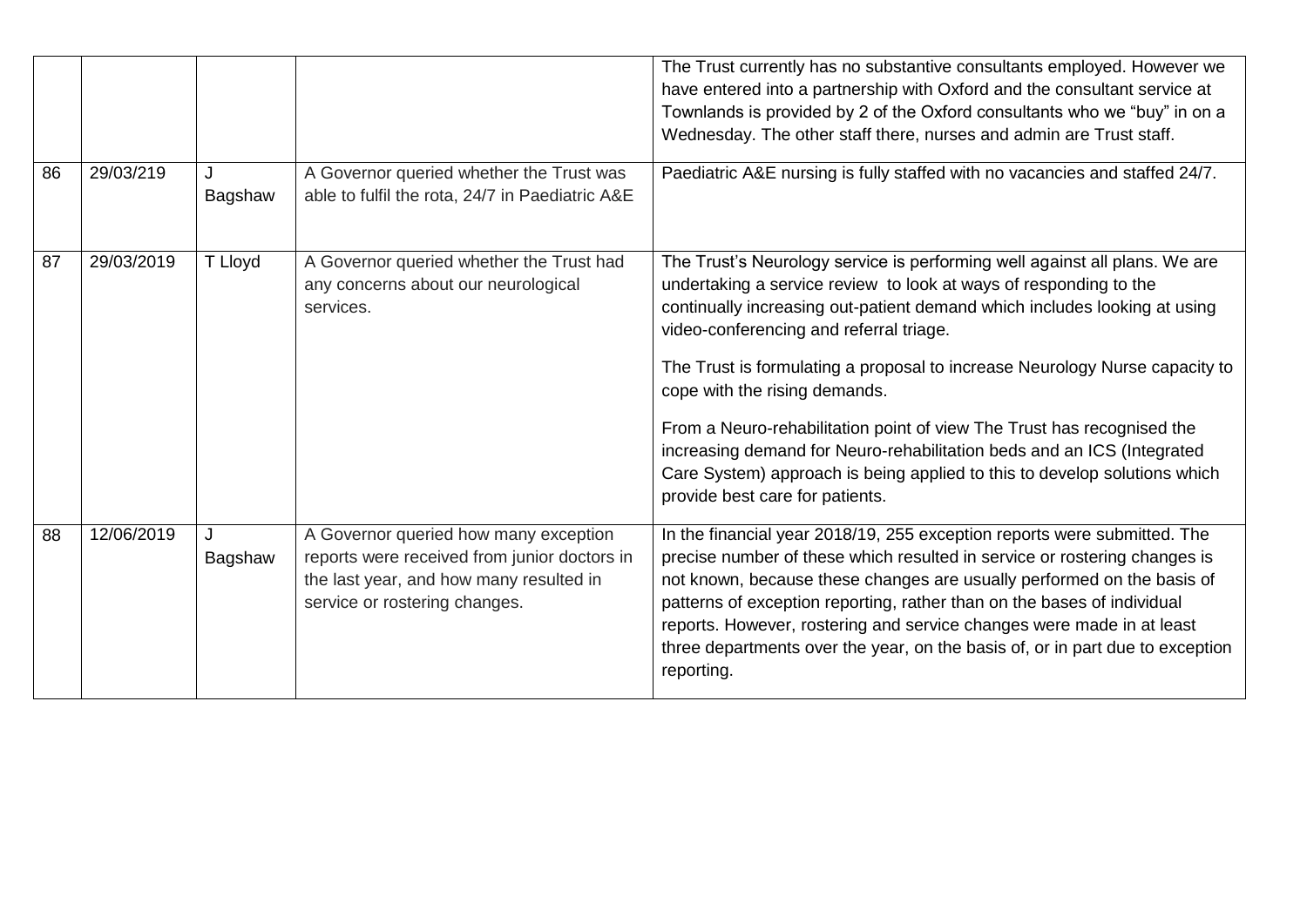| 89 | 03/07/2019 | Bagshaw | GPs at my local surgery tell me that patients<br>are often discharged home without their<br>knowledge and notification may be<br>significantly delayed. Is there a standard<br>process and timescale for GPs to be<br>informed? | The Trust aims to provide patients, following an inpatient stay, with an<br>electronic discharge summary (EDL) prior to leaving the building. With an<br>electronic copy sent to the GP within 24 hours of discharge. Where this is<br>not possible for valid reasons the summary should be completed within 24<br>hours.<br>To improve timely provision of information the Trust has<br>Extended our digital information transfer solution (DOCMAN) to include<br>all regions – not just Berkshire West (the signing of an EDL as complete<br>triggers DOCMAN to send to the GP automatically). Avoiding the need<br>manual intervention.<br>Digital Hospital Programme - as part of the ClinDocs/EPMA go live<br>(Oct/Nov 18) the standalone EDL solution was replaced with a solution<br>integrated within the core electronic patient record (EPR) – providing a<br>semi-auto populated EDL which is embedded closer to the discharge<br>process.<br>GPs in Berkshire East and West have access to the Connected Care<br>Shared Care Portal. Within Connected Care admissions, discharges<br>and transfers are available.<br>Work will continue through 2019/20 to optimise the use of the EPR |
|----|------------|---------|---------------------------------------------------------------------------------------------------------------------------------------------------------------------------------------------------------------------------------|----------------------------------------------------------------------------------------------------------------------------------------------------------------------------------------------------------------------------------------------------------------------------------------------------------------------------------------------------------------------------------------------------------------------------------------------------------------------------------------------------------------------------------------------------------------------------------------------------------------------------------------------------------------------------------------------------------------------------------------------------------------------------------------------------------------------------------------------------------------------------------------------------------------------------------------------------------------------------------------------------------------------------------------------------------------------------------------------------------------------------------------------------------------------------------------------------|
| 89 | 28/08/2019 | Public  | What plans are in place for ensuring that the<br>RBH Foundation Trust will be carbon neutral<br>by 2030?                                                                                                                        | A response has been provided to the member of public from the Chief<br>Finance Officer and is available on request                                                                                                                                                                                                                                                                                                                                                                                                                                                                                                                                                                                                                                                                                                                                                                                                                                                                                                                                                                                                                                                                                 |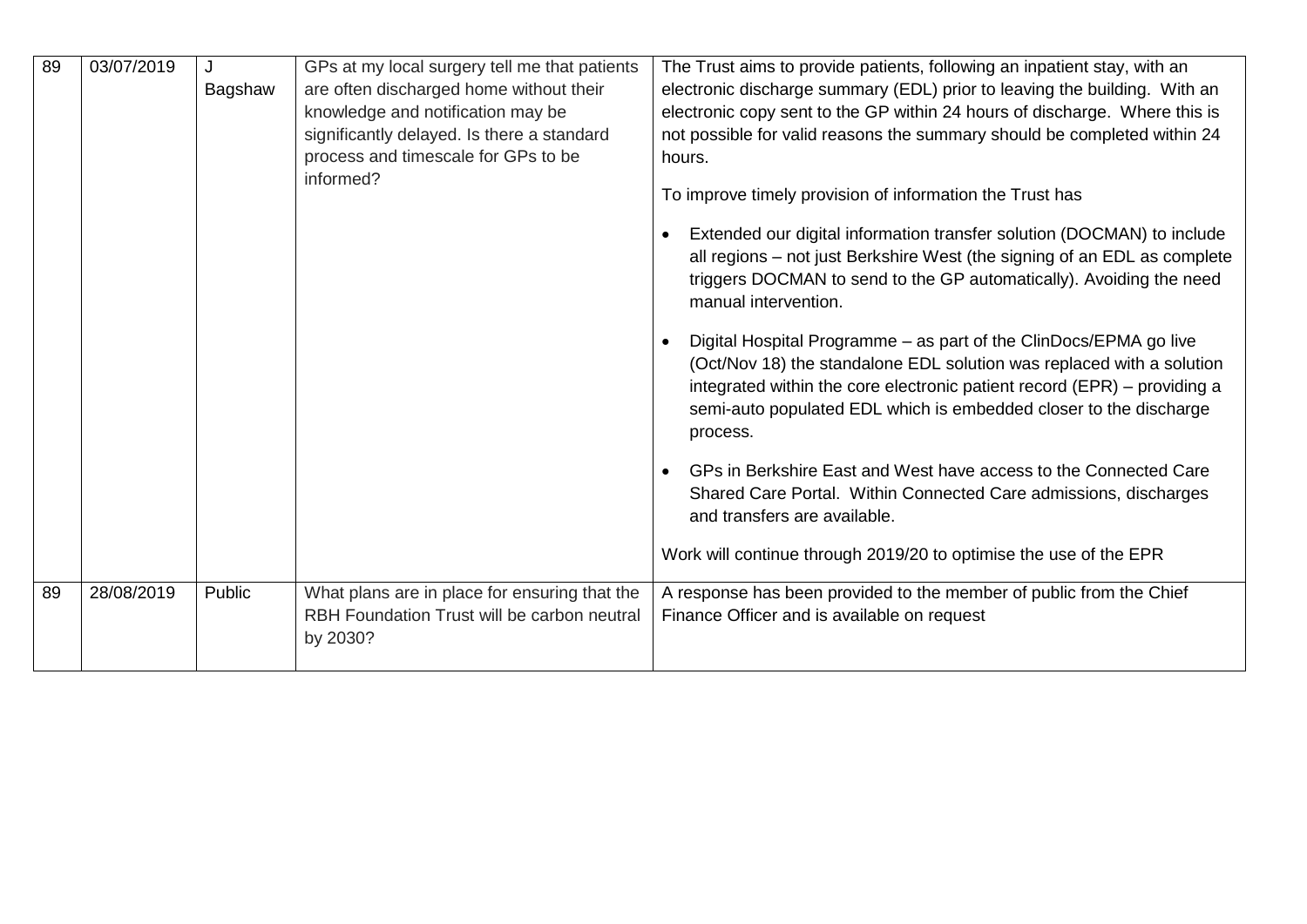| 90 | 14/10/2019 | J Cheng  | Why has one of the lifts in the Eye Block<br>been out of order since the beginning of<br>2019?                                                                                                                                                                                                                                                                                                                                  | The Eye block lifts were functional until a flood during August 2019.<br>Following this period, the lifts were out of use until 20th September 2019.<br>There may have been occasions prior to the flood where one of the two lifts<br>was not working. Since 20th September 2019 both lifts have been fully<br>functional.<br>There is one lift in Battle block that requires a full hydraulics change. This is<br>an expensive repair and the work has been included as part of a site-wide<br>capital project to upgrade all lifts. We are prioritising bringing back the Battle<br>Block lift into service.                                                                                                       |
|----|------------|----------|---------------------------------------------------------------------------------------------------------------------------------------------------------------------------------------------------------------------------------------------------------------------------------------------------------------------------------------------------------------------------------------------------------------------------------|-----------------------------------------------------------------------------------------------------------------------------------------------------------------------------------------------------------------------------------------------------------------------------------------------------------------------------------------------------------------------------------------------------------------------------------------------------------------------------------------------------------------------------------------------------------------------------------------------------------------------------------------------------------------------------------------------------------------------|
| 91 | 14/10/2019 | J Cheng  | What are the plans for Pre-Op Assessment'<br>as the environment is not ideal for patients?                                                                                                                                                                                                                                                                                                                                      | Refurbishment of the South Wing Annexe, where Pre-Op Assessment is<br>located, is rated as high priority, along with several other areas of the Trust<br>estate, in the wider Trust Estates Master Planning exercise. This is currently<br>being developed with significant engagement and input from patient<br>services.<br>As part of on-going estates maintenance, the physical environment in the<br>department is reviewed regularly to keep the building functioning and to<br>assess issues as proactively as possible. An alternative venue is being<br>scoped in partnership with a sister department to relocate the service to a<br>long-term base and to provide some services from other hospital sites |
| 92 | 27/11/2019 | J Barker | A Governor highlighted that a member of the<br>public was recently admitted to the Royal<br>Berkshire Hospital as an inpatient. The<br>patient (who was pregnant) was taken to the<br>outpatient phlebotomy department to have a<br>blood glucose test. The patient had to wait<br>for over an hour for this test and queried the<br>Trust's inpatient phlebotomy process. The<br>Chair of the Trust advised that this would be | The Chief Nursing Officer is unable to advise on specific cases. It is<br>suggested that the lady in question raises her experience with the Talk to<br>Us team directly. talktous@royalberkshire.nhs.uk                                                                                                                                                                                                                                                                                                                                                                                                                                                                                                              |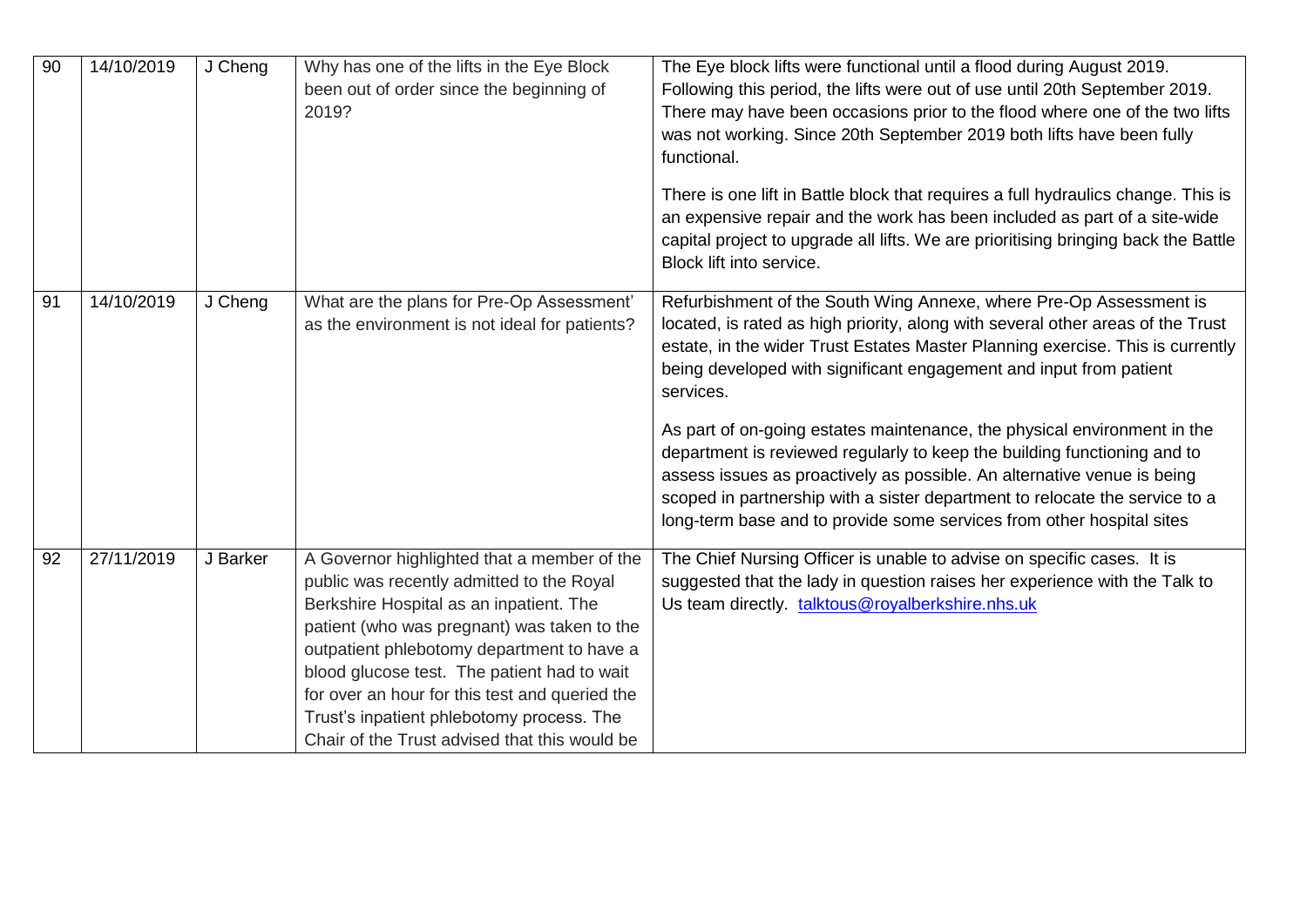|    |            |              | raised with the Chief Nursing Officer for a<br>response.                                                                                                                                                                                                                                                                                                                                                                                                                                                                                                                                           |                                                                                                                                                                                                                                                                                                                                                             |
|----|------------|--------------|----------------------------------------------------------------------------------------------------------------------------------------------------------------------------------------------------------------------------------------------------------------------------------------------------------------------------------------------------------------------------------------------------------------------------------------------------------------------------------------------------------------------------------------------------------------------------------------------------|-------------------------------------------------------------------------------------------------------------------------------------------------------------------------------------------------------------------------------------------------------------------------------------------------------------------------------------------------------------|
| 93 | 16/12/2019 | T Lloyd      | The wi-fi available to patients is reasonably<br>easy to access in most parts of the hospital<br>with five bars being the norm. However, the<br>bandwidth available to those accessing the<br>system is very limited with many operations<br>timing out before they can complete.<br>This was verified by a very experienced IT<br>professional who was trying to activate a<br>new mobile phone for one of his clients on a<br>ward at the RBH. (contact details available if<br>required)<br>Can this be rectified in order to improve<br>patient's experience during their stay in<br>hospital? | The Trust is in the process of implementing a major programme to replace<br>and improve both switches and Wi-Fi coverage over the next 12 months;<br>this is starting in Maternity at the end of February 2020. This will improve<br>access and bandwidth for both staff and patients.                                                                      |
| 94 | 04/01/2019 | J<br>Bagshaw | Does the RBH have a policy of fast tracking<br>appointments for ex-service personnel, and<br>if there are special arrangements are staff<br>aware of it?                                                                                                                                                                                                                                                                                                                                                                                                                                           | There is no policy in place to fast track appointments for ex-service<br>personnel.                                                                                                                                                                                                                                                                         |
| 95 | 15/1/2020  | T Lloyd      | A member has reported that it was<br>impossible to get a phone call through to<br>neurology on Monday of this week (Callers<br>were informed throughout the day that they<br>were 7th in the queue). On making further<br>enquiries it was divulged that CAT 10 had                                                                                                                                                                                                                                                                                                                                | The Trust had experienced intermittent problems with incoming calls,<br>Monday mornings between about 09:15 and 10:30, it improves after that<br>time. This affects many areas and is not confined to the Clinical Admin<br>Teams (CATs). The Trust is currently looking for a resolution to this<br>intermittent issue and early indications are positive. |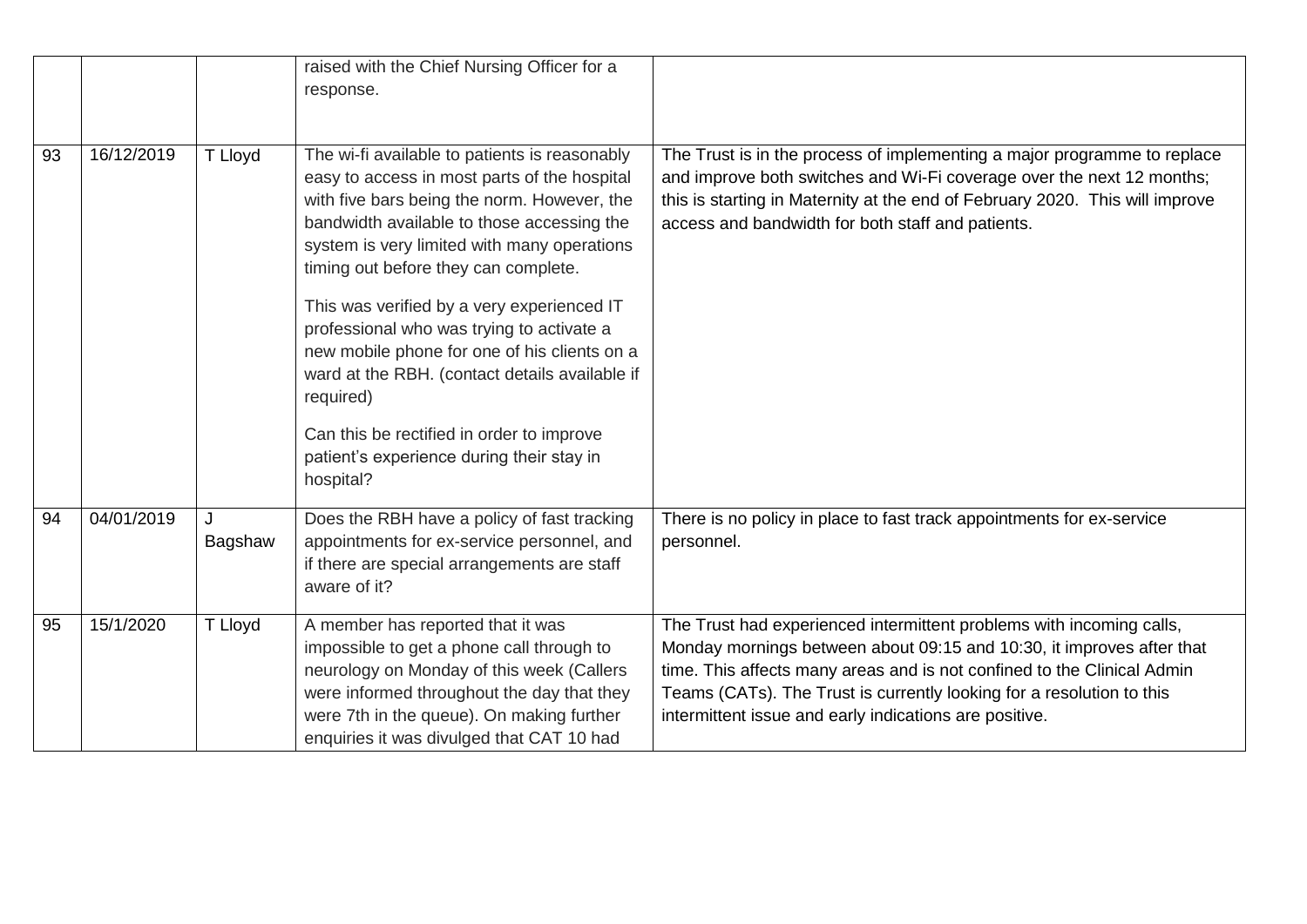|    |            | received no external phone calls on Monday<br>and that this had happened on previous<br>Mondays.                                                                                                                                                                                                                                                                                                              |                                                                                                                                                                                                                                                                                                                                                                                                                                                                                                                                                                                                                                                                                                                      |
|----|------------|---------------------------------------------------------------------------------------------------------------------------------------------------------------------------------------------------------------------------------------------------------------------------------------------------------------------------------------------------------------------------------------------------------------|----------------------------------------------------------------------------------------------------------------------------------------------------------------------------------------------------------------------------------------------------------------------------------------------------------------------------------------------------------------------------------------------------------------------------------------------------------------------------------------------------------------------------------------------------------------------------------------------------------------------------------------------------------------------------------------------------------------------|
| 96 | 19/02/2020 | Who is the Trust contact for Healthwatch<br>organisations; Reading, West Berks and<br>Governors                                                                                                                                                                                                                                                                                                               | The contact for Healthwatch Reading is Sharon Herring, Director of Nursing<br>for Networked Care.<br>The contact for Governors is Caroline Lynch, Trust Secretary                                                                                                                                                                                                                                                                                                                                                                                                                                                                                                                                                    |
| 97 | 25/02/2020 | When attending Cardiology patients are<br>being called by a number instead of their<br>name. This is not appropriate. It's not for<br>reasons of confidentiality as when attending<br>other appointments within the clinic patients<br>are called by their name. Can this be<br>rectified to address patients by their name<br>and not make them feel like a number?                                          | All patients visiting for the majority of Cardiology investigations as well as<br>Consultant appointments are called by name.<br>The exception is for those patients requiring an echocardiogram (ECG).<br>The Cardiology outpatient waiting area is often full with a combination of<br>Cardiology-booked ECG patients as well as ECGs for patients referred from<br>other departments. As such, it was difficult for the Physiologists to identify<br>which patient is next in line for an ECG. The decision to use numbers<br>rather than names was to ensure patients are seen in the order that they<br>presented to the Cardiology department and provide a fair and efficient<br>experience for our patients. |
| 98 | 25/02/2020 | Patients attending phlebotomy in RBH are<br>unhappy with the general ambience and<br>atmosphere of the service, stating they do<br>not know why cartoon posters, pictures and<br>magazines etc have been removed, and<br>they feel the department is now overly<br>sterile, with "nothing to take your mind off the<br>blood test". What is the Trust doing to<br>reverse this decline in patient experience? | The posters and magazines were removed to ensure the department was<br>compliant with infection control. The Department has been closed for a<br>period of time due to the Covid pandemic and the Trust is reviewing options<br>to re-open this service that could include an appointment system to reduce<br>waiting times and adhere to social distancing rules.                                                                                                                                                                                                                                                                                                                                                   |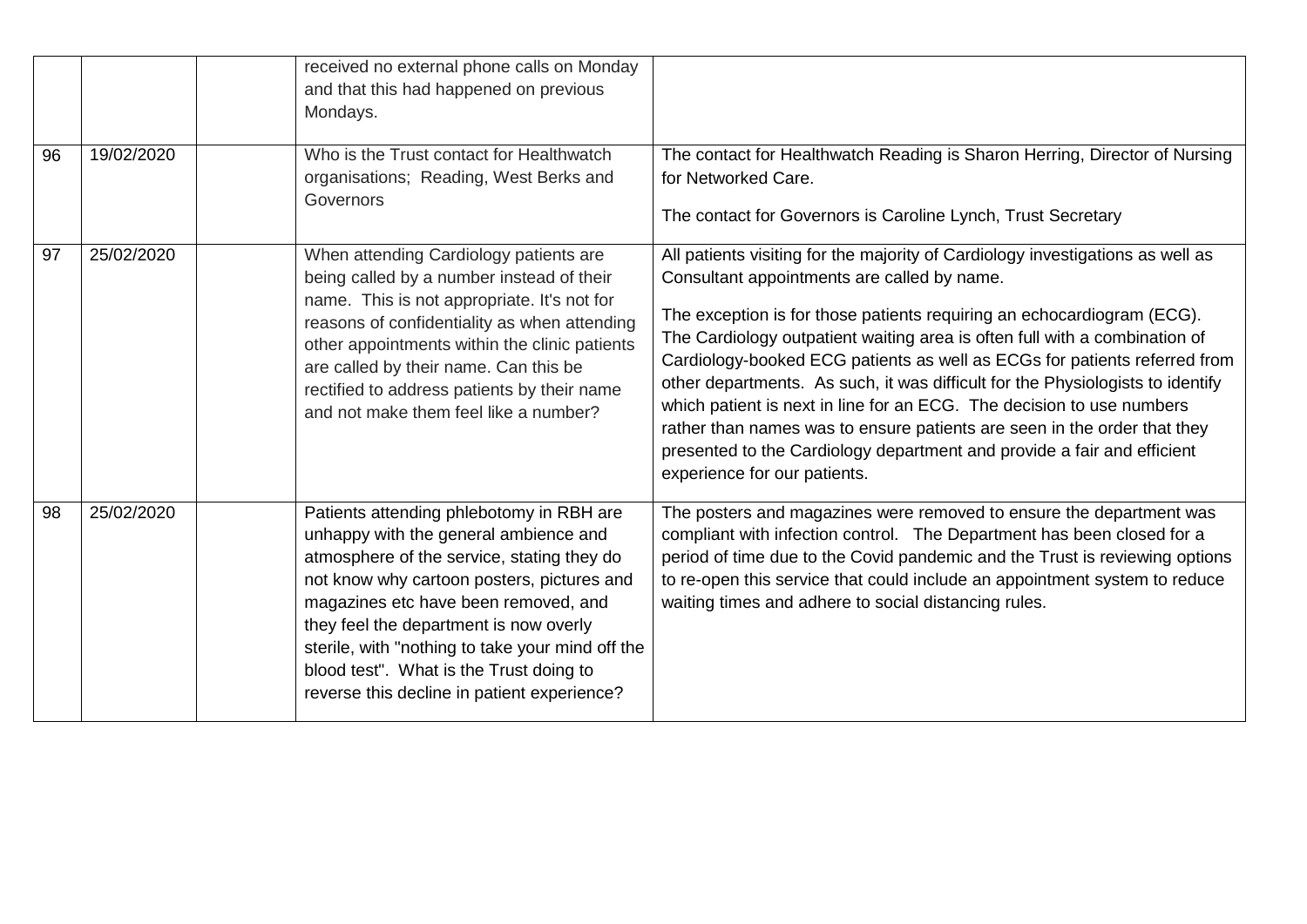| 99  | 01/07/2020 | J Ruddle | Question in relation to outpatient<br>appointments: In particular, I would like to<br>know:<br>a. Scope, i.e, which departments are<br>included<br>b. Whether patients will be given the<br>option of face-to-face vs<br>online/phone appointments<br>c. Whether a distinction will be drawn<br>between initial consultations versus<br>follow-ups<br>d. What steps will be taken to help<br>patients who may not be so familiar<br>with technology or have the<br>appropriate set up<br>e. What timings are proposed for<br>implementation | a. All departments were offered the use of the Attend Anywhere portal.<br>Paediatrics, Women's & Children's (including Midwifery and<br>Community Midwifery), T&O, Head & Neck (except Ophthalmology),<br>Elderly Care, Respiratory, Audiology, Physiotherapy, Sexual Health<br>Clinic and Neurology have all adopted video consultations<br>b. Yes patients are offered the opportunity for a video or telephone<br>appointment by departments but individual specialties would need to<br>confirm this. This did change over COVID as there were no face to<br>face appointments, a text message went out to patients asking their<br>preference telephone or video.<br>c. Video consultations were initially introduced as FU's but have also<br>been introduced for new appointments. Since June there has been<br>a greater number of video consultations delivered as follow ups<br>where as previously between March and May more new<br>appointments were delivered by video than follow ups. ENT for<br>example do a significant number of new appointments via telephone<br>and T&O does a high number of follow ups via telephone<br>d. Patient leaflets are available and are sent by departments to patients<br>to provide them appropriate guidance for the consultation. There is<br>also a patient video that can be shared to support patients.<br>e. Due to the pace of change during the COVID pandemic from March<br>to April the majority of specialties were introduced to the online<br>portal. Some departments adopted video consultations into practice<br>in May but the majority of specialties had begun using this<br>technology by April. |
|-----|------------|----------|---------------------------------------------------------------------------------------------------------------------------------------------------------------------------------------------------------------------------------------------------------------------------------------------------------------------------------------------------------------------------------------------------------------------------------------------------------------------------------------------------------------------------------------------|--------------------------------------------------------------------------------------------------------------------------------------------------------------------------------------------------------------------------------------------------------------------------------------------------------------------------------------------------------------------------------------------------------------------------------------------------------------------------------------------------------------------------------------------------------------------------------------------------------------------------------------------------------------------------------------------------------------------------------------------------------------------------------------------------------------------------------------------------------------------------------------------------------------------------------------------------------------------------------------------------------------------------------------------------------------------------------------------------------------------------------------------------------------------------------------------------------------------------------------------------------------------------------------------------------------------------------------------------------------------------------------------------------------------------------------------------------------------------------------------------------------------------------------------------------------------------------------------------------------------------------------------------------------------------|
| 100 | 03/10/2019 |          | What are the plans for Pre-Op Assessment<br>as the environment is not ideal for patients?                                                                                                                                                                                                                                                                                                                                                                                                                                                   | The South Wing Annexe is currently rated as high priority, along with<br>several other areas of the Trust estate, in the wider Trust Estates Master<br>Planning exercise which is currently being developed with significant                                                                                                                                                                                                                                                                                                                                                                                                                                                                                                                                                                                                                                                                                                                                                                                                                                                                                                                                                                                                                                                                                                                                                                                                                                                                                                                                                                                                                                             |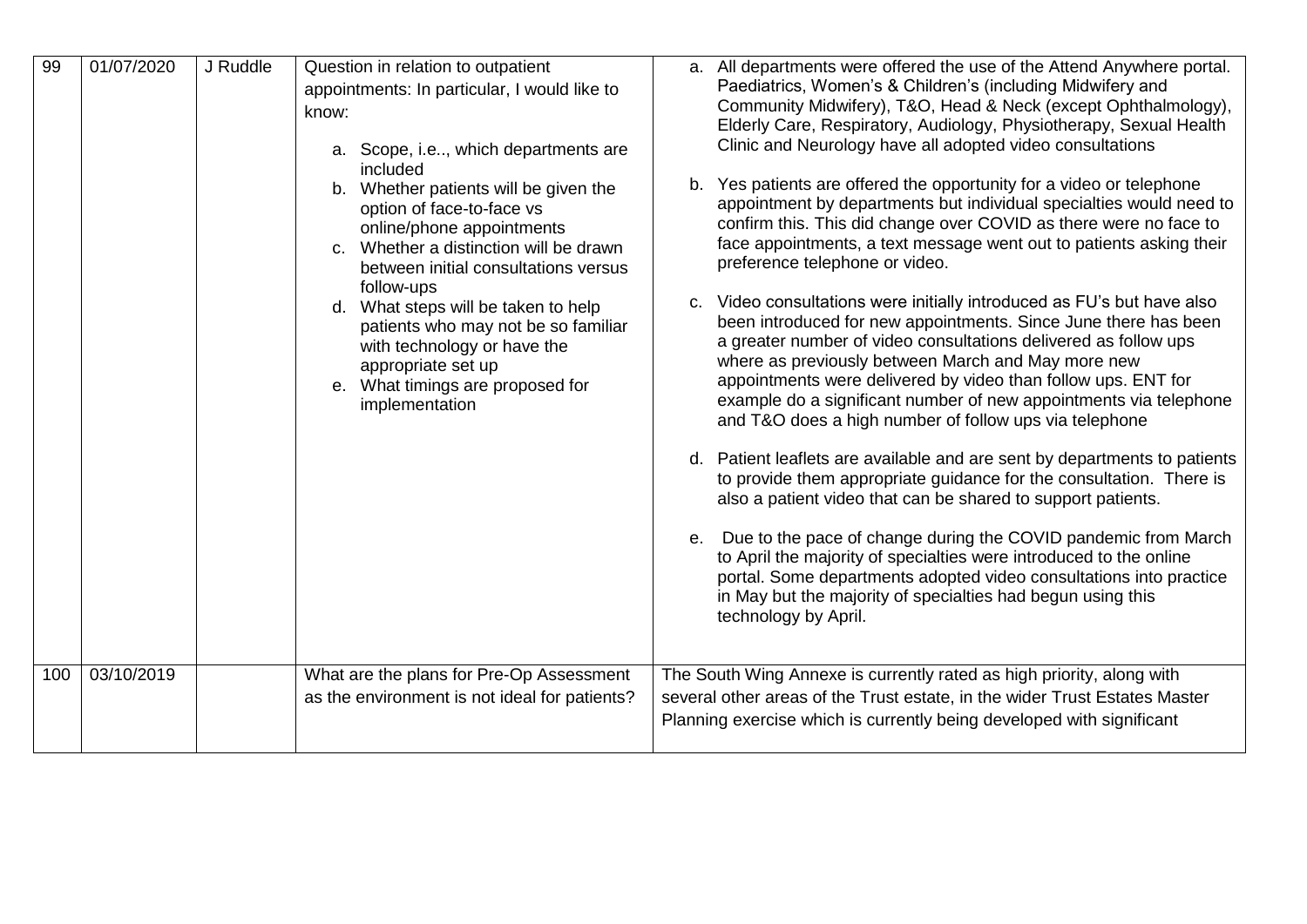|     |            |          |                                                                                                                                                                                                                                                                                                                                                                                                   | engagement and input from services.<br>As a short term measure, the department is reviewed regularly with<br>management and the estates team to keep the building functioning and to<br>assess issues as proactively as possible. An alternative venue is being<br>scoped in partnership with a sister department to relocate the service to a<br>long-term base and to provide some services from other hospital sites.                                                                                                                                                                                                                                                                                                                                                                                                        |
|-----|------------|----------|---------------------------------------------------------------------------------------------------------------------------------------------------------------------------------------------------------------------------------------------------------------------------------------------------------------------------------------------------------------------------------------------------|---------------------------------------------------------------------------------------------------------------------------------------------------------------------------------------------------------------------------------------------------------------------------------------------------------------------------------------------------------------------------------------------------------------------------------------------------------------------------------------------------------------------------------------------------------------------------------------------------------------------------------------------------------------------------------------------------------------------------------------------------------------------------------------------------------------------------------|
| 101 | 15/07/20   | M Garman | In the relative respite afforded by the huge<br>effort on the first wave of Covid, can we be<br>assured that every effort will be sought to<br>ensure that everyone from cleaners and<br>porters and caterers up, feels acknowledged<br>and respected for their above and beyond<br>efforts? Where reward is due, the<br>responsibility falls on us, in our various roles,<br>to see it honoured. | We have always been and remain committed to equality right across all of<br>our staff groups and volunteers and the messages from the CEO and senior<br>leadership team reinforces that commitment.<br>Throughout the pandemic we were inundated with generous gifts -<br>everything from hot food, soft drinks, ice cream, luxury body creams through<br>to 30 pairs of free tickets for a day at Highclere Castle. All of these gifts from<br>our community, local restaurants, businesses and partner organisations<br>were shared equally with all of our staff and volunteers regardless of job title<br>or paygrade.<br>We hope that once we are completely free of the virus we will be able to<br>hold a celebratory event by way of recognition and thanks that all staff and<br>volunteers will be invited to attend. |
| 102 | 31/07/2020 | K Boyle  | I've heard from the information officer at<br>South Reading Patient Voice (PPGs) that<br>plans have been made to transfer Audiology<br>and ENT to Townlands. Could you confirm<br>please if this is correct and if so what<br>consultation was carried out?                                                                                                                                       | While we've been looking to improve the facilities for these services for<br>some time, the principle reason for taking the space at Townlands at this<br>time is to restart an effective service to our patients.<br>In a post-COVID world the ENT plastics and audiology procedure rooms at<br>RBH have to be left free for an hour between patients for a full air change to<br>take place. At Townlands that is down to 15-20mins so we can see 3-4<br>times more patients, which is critical if we are to deal with the backlog of<br>patients that's built up during COViD.                                                                                                                                                                                                                                               |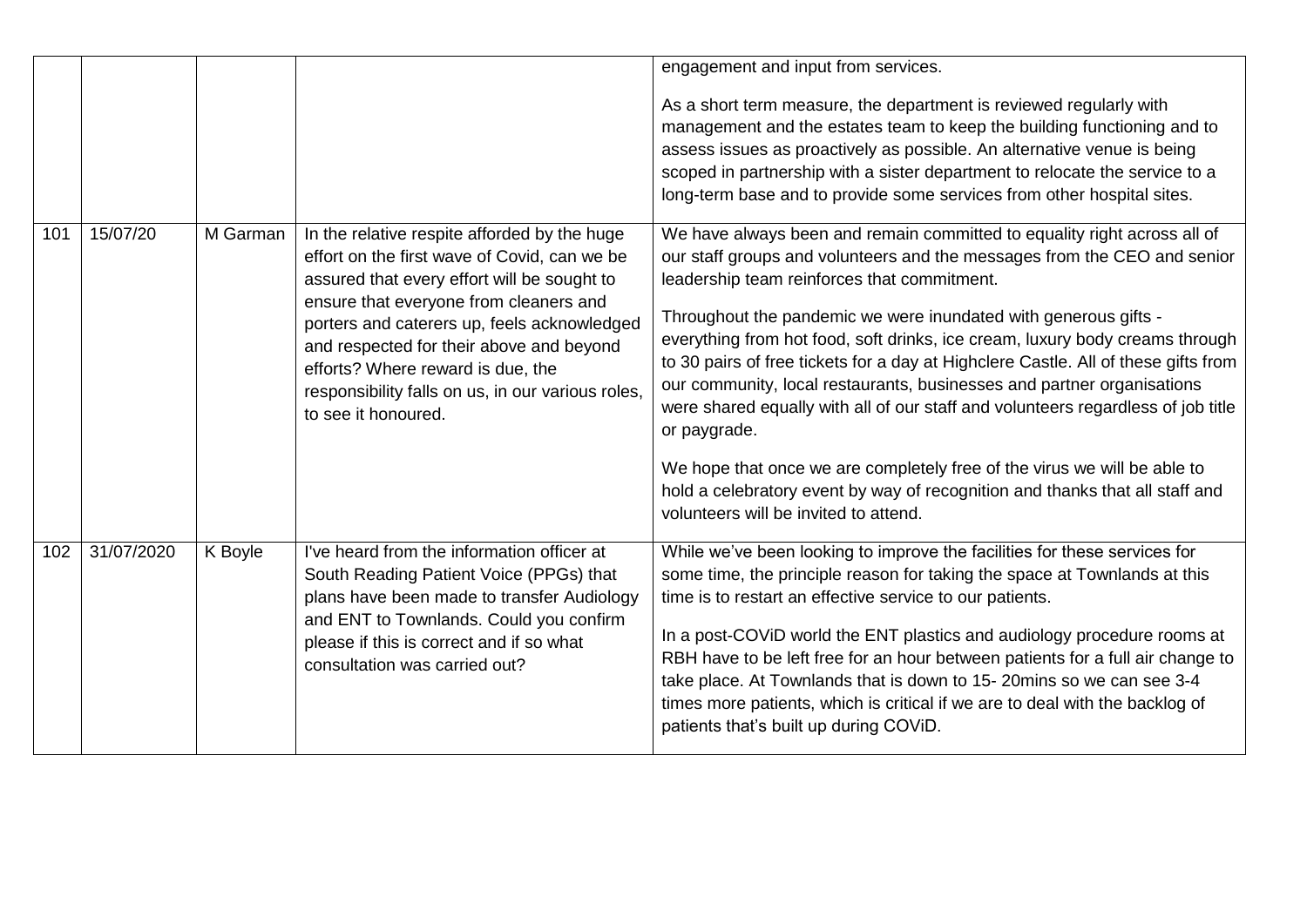|     |          |               |                                                                                                                                                                                                                                         | We have proceeded on the basis of the move to Townlands being a<br>temporary move, and we've only taken a 12-month lease on the building. To<br>support patients in Reading and West Berkshire, we have made some<br>changes to our ENT ward so that we can still provide the full range of OP<br>services on the RBH site, and we've boosted the number of Out-Patient<br>clinics we will run out at Newbury and Bracknell.<br>Over the next 12 months we will be evaluating and engaging as to whether<br>we should make the move more permanent in order to support the wider<br>redevelopment of the RBH site, and to make best use of the facilities at<br>Townlands which have been laying idle for a long time.<br>We took advice from the Independent Reconfiguration Panel and Berkshire |
|-----|----------|---------------|-----------------------------------------------------------------------------------------------------------------------------------------------------------------------------------------------------------------------------------------|---------------------------------------------------------------------------------------------------------------------------------------------------------------------------------------------------------------------------------------------------------------------------------------------------------------------------------------------------------------------------------------------------------------------------------------------------------------------------------------------------------------------------------------------------------------------------------------------------------------------------------------------------------------------------------------------------------------------------------------------------------------------------------------------------|
|     |          |               |                                                                                                                                                                                                                                         | West CCG and both parties confirmed that as we were retaining access to<br>services at RBH and were making a temporary move, we did not need to<br>conduct a public consultation exercise. We did of course, consult with our<br>staff.                                                                                                                                                                                                                                                                                                                                                                                                                                                                                                                                                           |
| 103 | 14/08/20 | F<br>Anderson | Why was the funding removed for the<br>Clinical Psychologist in the Audiology<br>department and is there a possibility funding<br>will be reinstated in future.                                                                         | The funding for this position has not been removed. The Trust has been<br>unable to recruit into the post.                                                                                                                                                                                                                                                                                                                                                                                                                                                                                                                                                                                                                                                                                        |
| 104 | 14/08/20 | F<br>Anderson | There is no seating area or toilet within the<br>long corridor from Cardiology on Level 1 to<br>the main entrance. Can a bench be installed<br>for patients and there are any plans for a<br>further toilet to be located in this area. | There are toilets situated to the left hand side of the cardiology department.<br>There are no plans, nor is it feasible unfortunately (no location with suitable<br>drainage etc), to put in any further toilets.<br>Bench seats were ordered pre Covid, and have been delivered for the<br>corridor as well as for several other locations. However due to social<br>distancing requirements (both for seating and width of corridors for safe<br>passing, they cannot be currently deployed).                                                                                                                                                                                                                                                                                                  |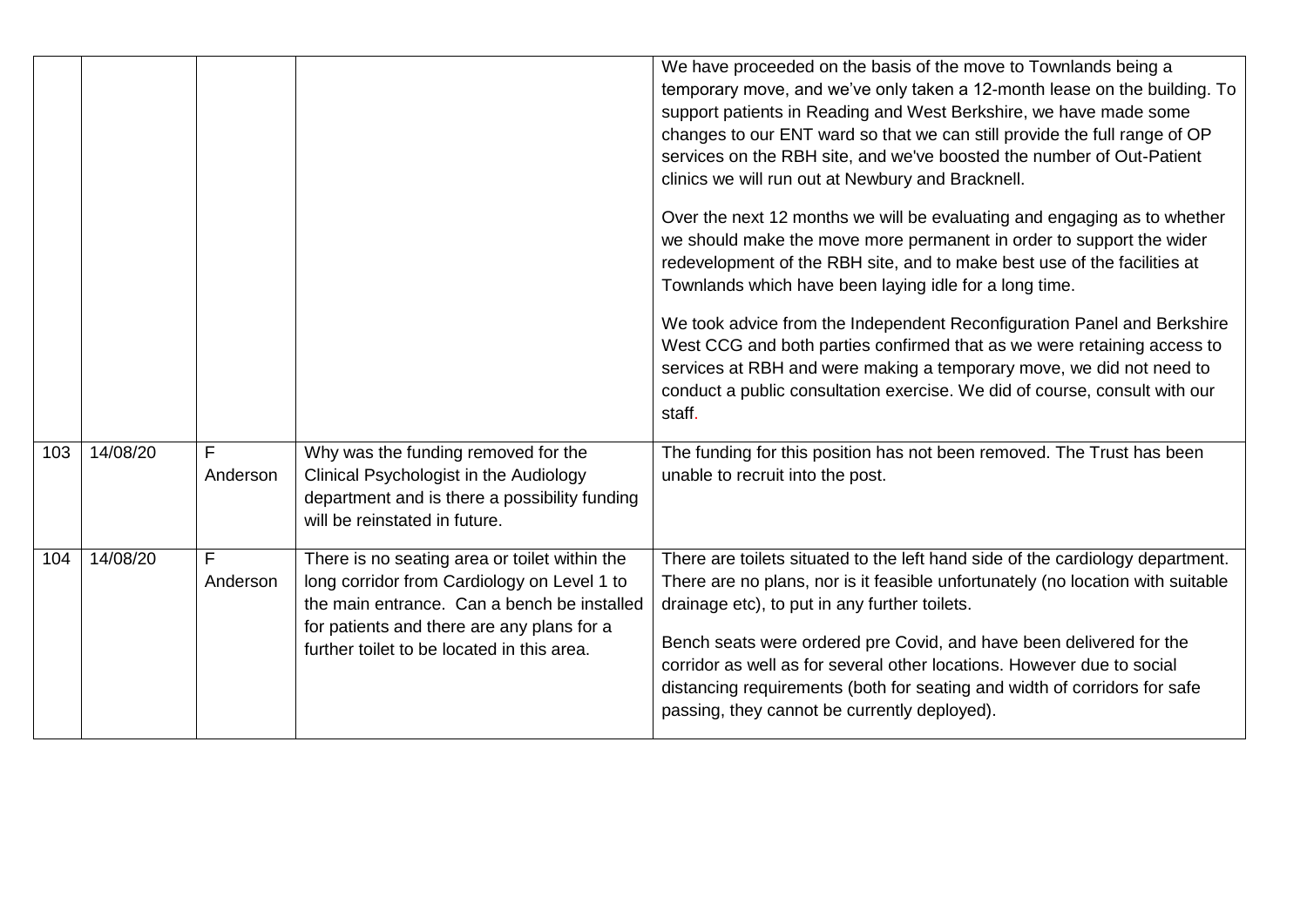| 105 | 30/09/20   | W<br>Murdoch   | Has the nurse led heart failure service been<br>suspended?                                                                                                                         | The service hasn't been suspended, we're aware of some disruption to the<br>community provided part of the service last year which was due to staff<br>vacancies but we believe that to be resolved now. The RBFT nurses have<br>been running clinics out from Bracknell Health space and doing more<br>telephone clinks during the pandemic.                                                                                                |
|-----|------------|----------------|------------------------------------------------------------------------------------------------------------------------------------------------------------------------------------|----------------------------------------------------------------------------------------------------------------------------------------------------------------------------------------------------------------------------------------------------------------------------------------------------------------------------------------------------------------------------------------------------------------------------------------------|
| 106 | 30/09/200  | K Boyle        | What is the waiting for treatment for<br>ophthalmology, in particular cataracts?                                                                                                   | Treatment waiting times are currently distorted as a result of COVID-19.<br>New triage pathways are in place to identify patients in need of more urgent<br>review and these patients are seen within a matter of days/weeks.<br>Triaged routine pathways are being managed in chronological order,<br>balancing both risk to patients and patient choice. Currently 60% of<br>patients referred to the Ophthalmology service are >18 weeks. |
| 107 | 26/11/2020 | J Ruddle       | What steps are being taken to allow<br>Governors to see, on a regular basis and<br>suitably anonymised, some detail of the<br>formal complaints that are raised with the<br>Trust? | The Patient Relations Annual Report for 2018/19 has been circulated to<br>Governors. The 2019/20 is due for review by the Quality Committee after<br>which time this will be shared with Governors.                                                                                                                                                                                                                                          |
| 108 | 27/01/2021 | F.<br>Anderson | A Governor queried medical staffing levels<br>on the Acute Stroke Unit on weekends.                                                                                                | A Consultant stroke physician/neurologist carries out ward rounds on the<br>Stroke Unit every Saturday and Sunday. In addition, they run a Rapid<br>Access clinic during the weekend. In addition to this, the on-call medical<br>team also provide cover across various wards during the weekends.                                                                                                                                          |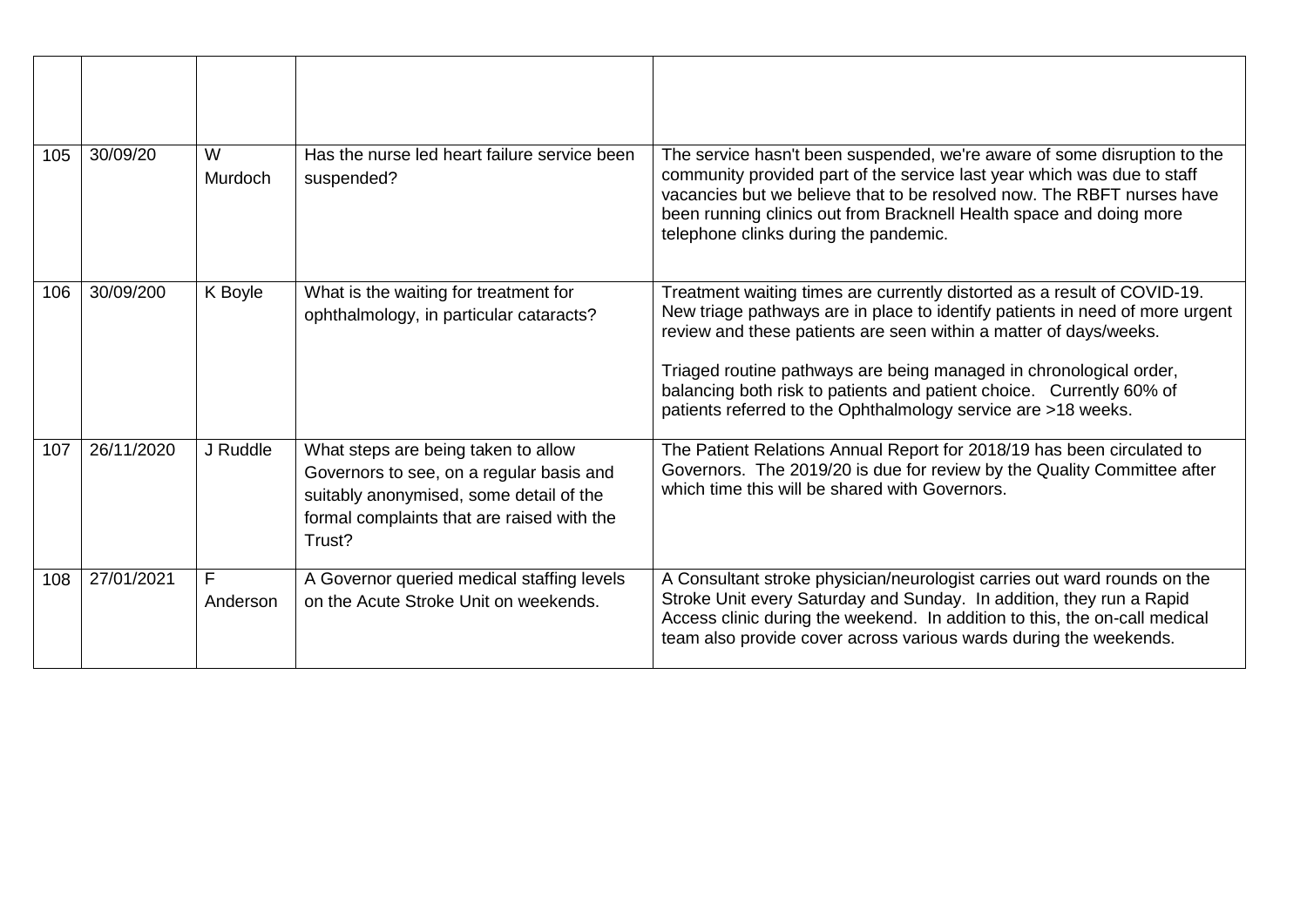| 109 | 04/02/2021 |            | A Governor queried the project scope and<br>timescales of the Wi-Fi rollout across the<br>Trust.                                                                                                                                                                                                                                                                                                    | The Wi-Fi rollout began on 15 February 2021 and will run up to August<br>2021.                                                                                                                                                                                                  |
|-----|------------|------------|-----------------------------------------------------------------------------------------------------------------------------------------------------------------------------------------------------------------------------------------------------------------------------------------------------------------------------------------------------------------------------------------------------|---------------------------------------------------------------------------------------------------------------------------------------------------------------------------------------------------------------------------------------------------------------------------------|
| 110 | 15/02/2021 | K Boyle    | A Governor queried whether the Trust could<br>provide feedback on items purchased for the<br>Charity staff amazon wish list, as well as,<br>whether items that were not in a suitable<br>condition could be exchanged.                                                                                                                                                                              | The Charity Director has confirmed that there was a tremendous response<br>from the community.<br>In relation to returning items, the Charity have only needed to return one<br>item that was broken. There is an efficient process in place to return any<br>unsuitable items. |
| 111 | 24/02/2021 | K Boyle    | A governor queried accessibility at the Trust<br>that had been highlighted in the local news.<br>The Acting Chief Executive advised a survey<br>had been commissioned to review building<br>and service access. Following the<br>recommendations, a work programme would<br>be established. A response, including the<br>survey completion date, would be included<br>on the governor question log. |                                                                                                                                                                                                                                                                                 |
| 112 | 29/03/2021 | P Williams | How is Friends and Family calibrated at the<br>RBH e.g. what conditions need to be met<br>before the patient receives a text message,<br>following in-patience or out-patient<br>appointment(s) asking them to answer<br>friends and family questions?                                                                                                                                              | Sent to Sharon Herring 08/04/2021                                                                                                                                                                                                                                               |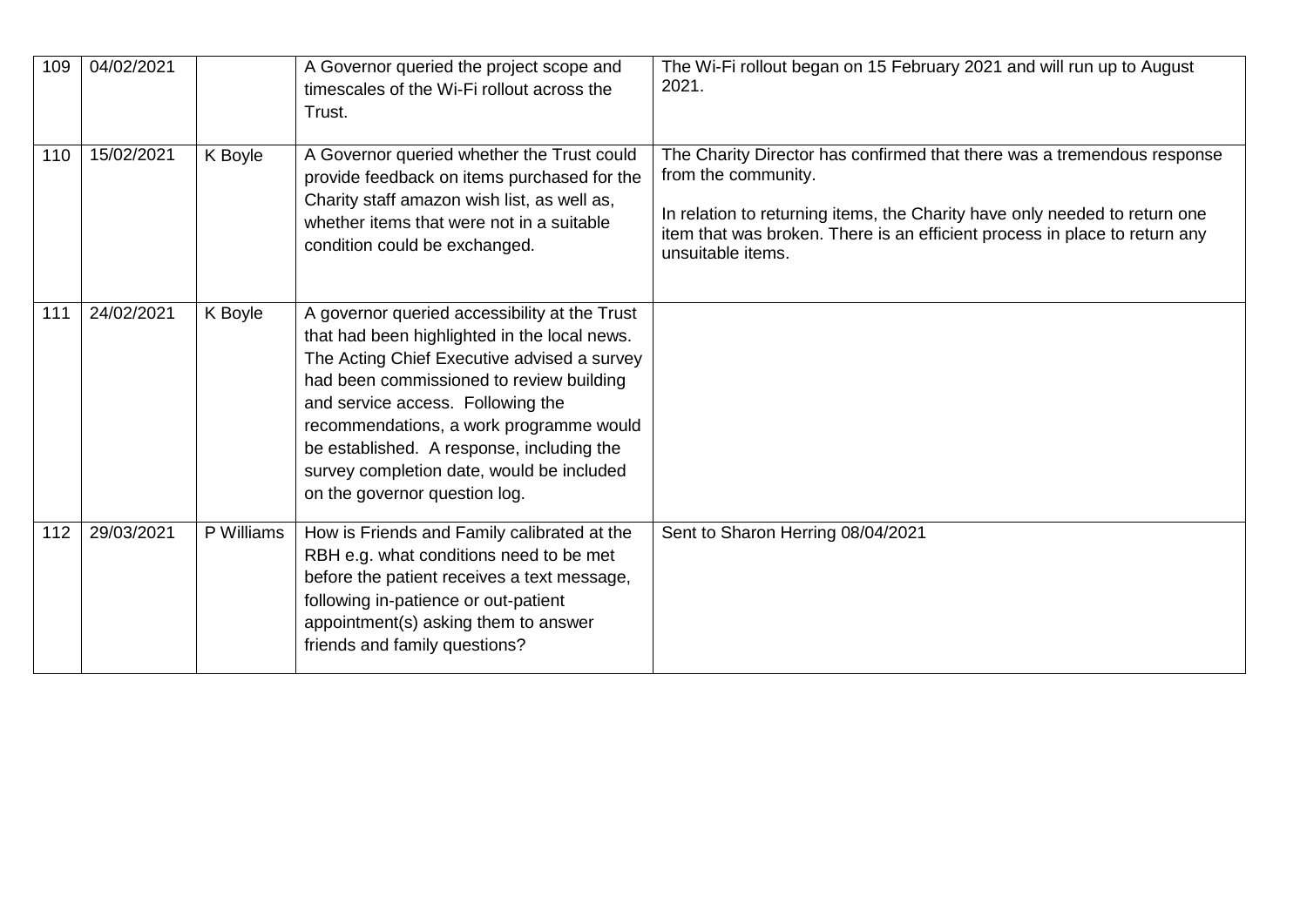| 113 | 31/03/2021 | P Williams | I have picked up concerns from constituents<br>who live in south / central Reading about the<br>difficulties when patients do not have a car<br>to get to appointments at ENT, Townlands in<br>Henley or urology in Bracknell. The patients<br>said they were daunted by the 4 to 5 hour<br>round trip by bus or train or the taxi costs if<br>trying to fit the visit in within a time<br>constrained day.<br>I had understood that patients could insist<br>on and would be offered a consultation in<br>Reading if they had difficulties with transport<br>and or were over 60. Is my memory correct<br>and how is the Reading option conveyed to<br>patients? | Sent to Laura Eyre 08/04/2021                                                                                                                                                                                                                                                                                                                                                                                                                                                                                                                                                                                                                                                                                                                                                                                                                                                                                                                                                                                                                                                                                                                                                                                                                                       |
|-----|------------|------------|-------------------------------------------------------------------------------------------------------------------------------------------------------------------------------------------------------------------------------------------------------------------------------------------------------------------------------------------------------------------------------------------------------------------------------------------------------------------------------------------------------------------------------------------------------------------------------------------------------------------------------------------------------------------|---------------------------------------------------------------------------------------------------------------------------------------------------------------------------------------------------------------------------------------------------------------------------------------------------------------------------------------------------------------------------------------------------------------------------------------------------------------------------------------------------------------------------------------------------------------------------------------------------------------------------------------------------------------------------------------------------------------------------------------------------------------------------------------------------------------------------------------------------------------------------------------------------------------------------------------------------------------------------------------------------------------------------------------------------------------------------------------------------------------------------------------------------------------------------------------------------------------------------------------------------------------------|
| 114 | 08/04/2021 |            | What are the plans to re-introduce<br>volunteers to ward areas?                                                                                                                                                                                                                                                                                                                                                                                                                                                                                                                                                                                                   | We are gradually reintroducing volunteers into different areas. The next<br>areas will be to roles like the welcome desk and to bring back our second<br>buggy. We will then be starting to look at the clinical areas but we will need<br>to assess each role and area and decide what additional measures we will<br>put in place, balancing the continued need to minimise footfall on site,<br>restrictions on visiting versus the benefits volunteers could bring from a<br>patient experience perspective. We will then need to look at individual<br>volunteer's risk assessments and work with them about whether they can<br>come back, when they are ready and what we need to put in place for them<br>as individuals. In addition, we need to work with each individual ward or<br>clinical area to make sure they are happy to have volunteers, what they<br>need to do to have them back and to support them to bring back volunteers,<br>e.g. some volunteers may not have been out socially for a long time and<br>may require additional support or some may have been recruited during the<br>pandemic and not know what 'normal volunteering' is like on the wards.<br>Some volunteers may not have had to wear the level of Personal Protective |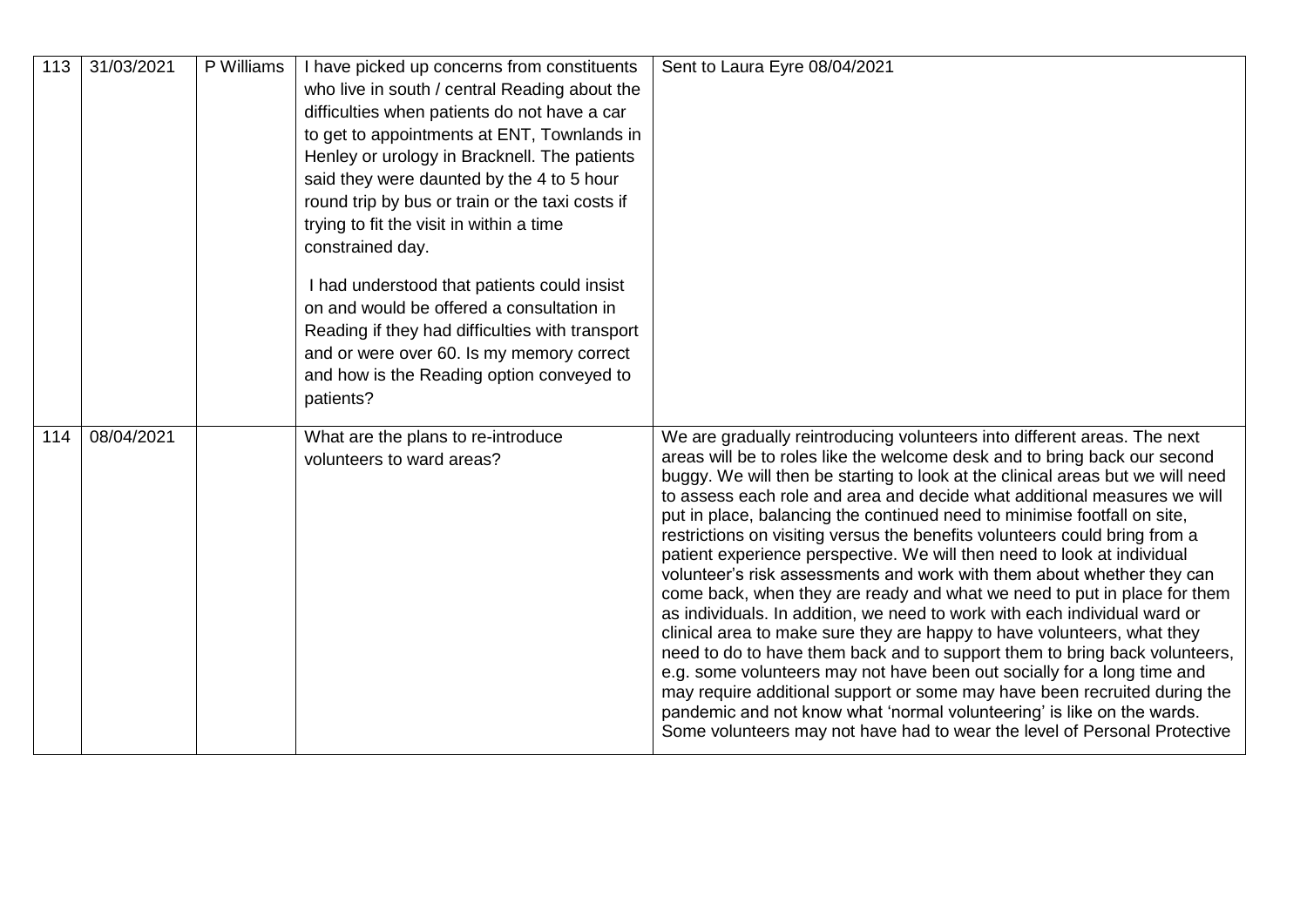|     |            |              |                                                                                                                                                                                                                                                                                                                                                                                                                  | Equipment (PPE) that might be required so this would need to be explored<br>with each area and volunteer. We will be starting to look at this in the<br>coming weeks but it is anticipated it will take time to have all the volunteers<br>back onto wards.                                                                                                                                                                                                                                                                                                                                                                                                                                                                                                                                                                                                     |
|-----|------------|--------------|------------------------------------------------------------------------------------------------------------------------------------------------------------------------------------------------------------------------------------------------------------------------------------------------------------------------------------------------------------------------------------------------------------------|-----------------------------------------------------------------------------------------------------------------------------------------------------------------------------------------------------------------------------------------------------------------------------------------------------------------------------------------------------------------------------------------------------------------------------------------------------------------------------------------------------------------------------------------------------------------------------------------------------------------------------------------------------------------------------------------------------------------------------------------------------------------------------------------------------------------------------------------------------------------|
| 115 | 08/04/2021 | J<br>Bagshaw | Could you tell me the best person to ask<br>about volunteering at RBH? I am on the<br>books for Berkshire Health Care as a<br>volunteer driver, and have DBS and am on<br>their insurance, but they don't seem to<br>manage to find any driving work to be done!<br>Given the discussion about patients getting<br>to and from the Henley, Bracknell and<br>Reading sites it seems obvious that I could<br>help. | We have currently paused our volunteer recruitment while we focus on<br>reintroducing volunteer roles and bringing back our previous volunteers and<br>placing those who have recently been recruited. We anticipate opening up<br>our recruitment again in a month or so and those who are interested can<br>contact voluntary.services@royalberkshire.nhs.uk and they will be able to<br>advise on starting their recruitment process.<br>Voluntary Service does not currently have volunteers that drive patients<br>from various locations. We can only use volunteer drivers to deliver or<br>collect items for the Trust from various, mainly local, locations or our spoke<br>sites. Mainly patients have used volunteer organisations in their local area<br>who offer this service that have specifically been set up as patient driving<br>charities. |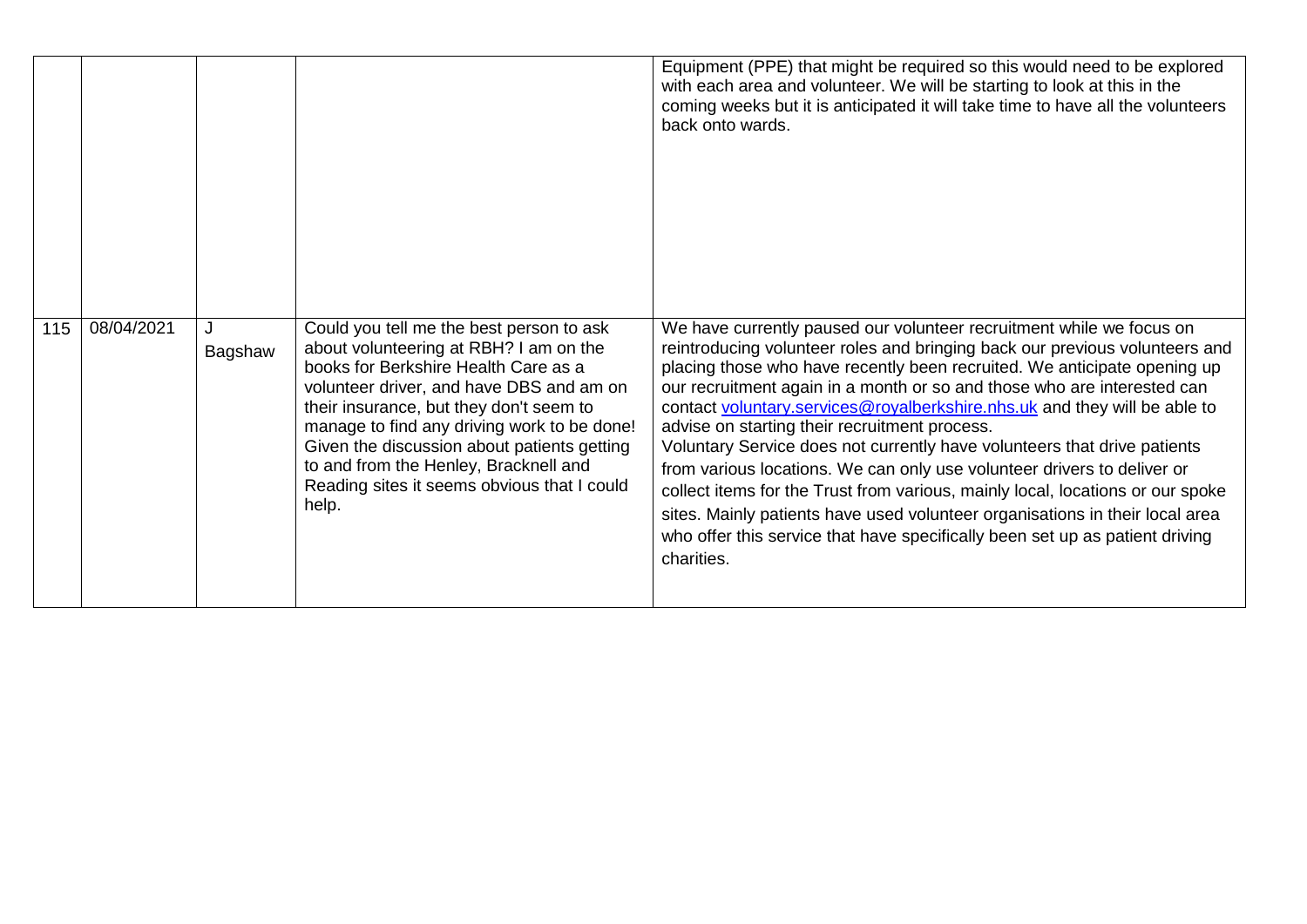| 116 | 16/04/2021    | T Lloyd | How many cases of suspected negligent care<br>of adult care home patients coming to the RBH<br>via A&E or for planned care were reported or<br>referred to local authorities in the 6 months to<br>31 March 2021            | The Associate Chief Nurse Safeguarding, Mental Health & LD<br>advised that the information was not currently recorded. However,<br>this information would be collated and included in the Trust<br>Safeguarding Annual Report from 2021/22.                                                                                                                                                                                                                                                                                                                                                                                                                                                                                                                                                                                                                                                                                                                                                                                                                                                                                                                                                      |
|-----|---------------|---------|-----------------------------------------------------------------------------------------------------------------------------------------------------------------------------------------------------------------------------|--------------------------------------------------------------------------------------------------------------------------------------------------------------------------------------------------------------------------------------------------------------------------------------------------------------------------------------------------------------------------------------------------------------------------------------------------------------------------------------------------------------------------------------------------------------------------------------------------------------------------------------------------------------------------------------------------------------------------------------------------------------------------------------------------------------------------------------------------------------------------------------------------------------------------------------------------------------------------------------------------------------------------------------------------------------------------------------------------------------------------------------------------------------------------------------------------|
| 117 | 28 April 2021 | S Lobo  | What is the progress on the review of the<br>Vision 2025 strategy and are the pillars to be<br>amended/adapted in light of the experiences of<br>the pandemic? Is digital transformation a main<br>area of change/progress? | The Trust has committed to refreshing its strategy in light of key<br>developments since its inception in 2018, including a shifting policy<br>landscape (publication of the NHS Long Term Plan, emergence of<br>Integrated Care Systems, publication of the recent white paper on<br>Integrated Care and upcoming health and social care bill), the new<br>ways of working arising from the COVID-19 pandemic and<br>participation in the government's hospital infrastructure<br>programme.<br>Work is underway to refresh the Trust's clinical services strategy<br>and other enabling strategies to inform this exercise, in close<br>alignment with patients, staff and stakeholders. What Matters 2021<br>was recently launched alongside this to capture the key themes<br>that matter to our staff and ensure that the Trust develops a<br>strategy that staff identify with and believe in.<br>Throughout our conversations internally and externally, digital<br>transformation and digital enablement are repeatedly recognised<br>as themes that are firmly set to play a central role in shaping and<br>delivering our view for the future and are a key priority for the<br>Trust. |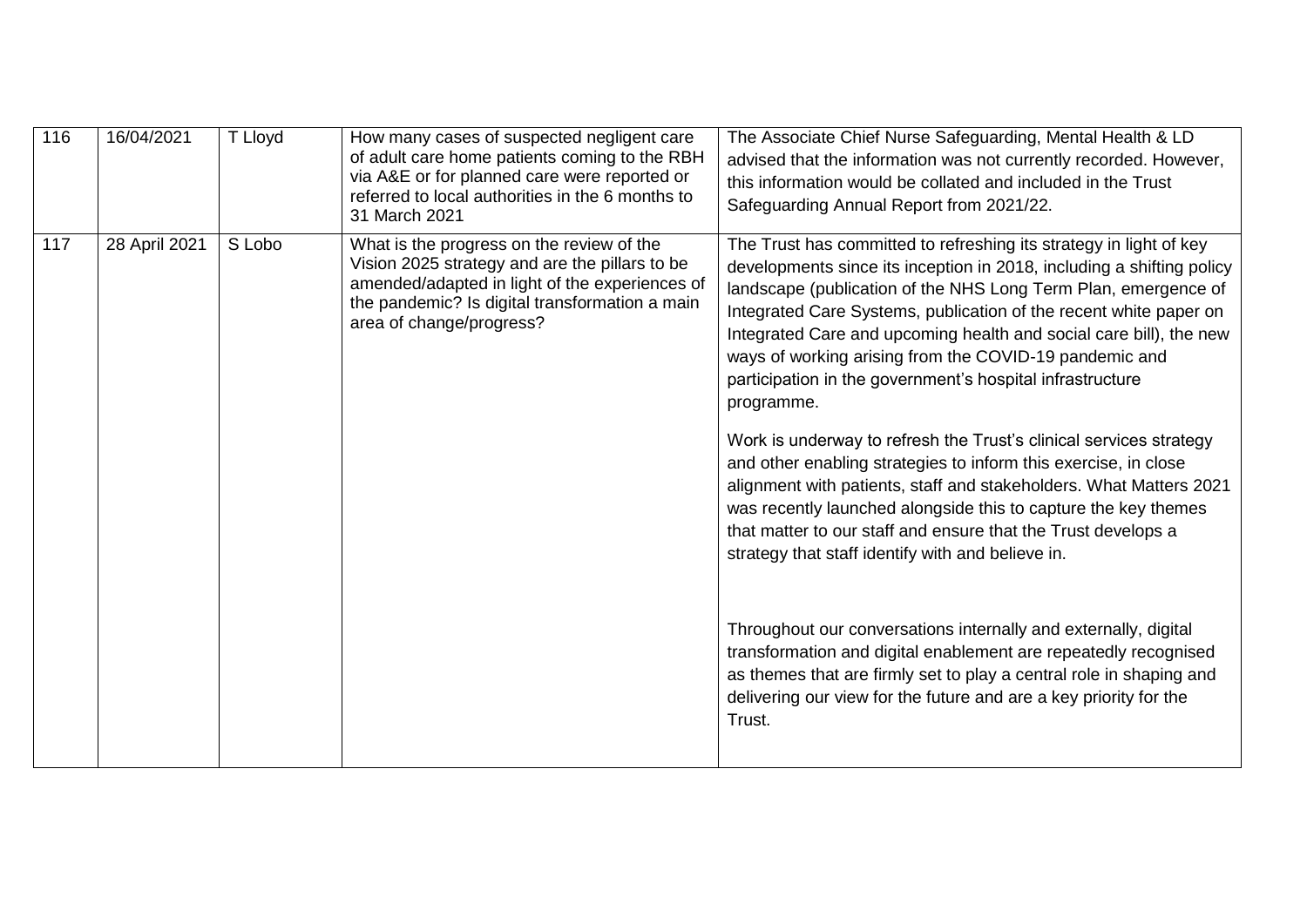| 118 | 28 April 2021 | S Lobo     | I would like to find out about paediatrics, Long<br>COVID and care and after-care (post<br>discharge) for children as young as 1 or less?                                                                                                                                                                                                                             | The aftercare aspect is dependent on the patient's clinical status<br>as babies are usually asymptomatic with Covid. They would have<br>been offered a follow up appointment if they had been unwell with<br>Covid.                                                                                           |
|-----|---------------|------------|-----------------------------------------------------------------------------------------------------------------------------------------------------------------------------------------------------------------------------------------------------------------------------------------------------------------------------------------------------------------------|---------------------------------------------------------------------------------------------------------------------------------------------------------------------------------------------------------------------------------------------------------------------------------------------------------------|
| 118 | 28 April 2021 | S Lobo     | I would like to find out about paediatrics, Long<br>COVID and care and after-care (post<br>discharge) for children as young as 1 or less?                                                                                                                                                                                                                             | The aftercare aspect is dependent on the patient's clinical status<br>as babies are usually asymptomatic with Covid. They would have<br>been offered a follow up appointment if they had been unwell with<br>Covid.                                                                                           |
| 119 | 28 April 2021 | K Boyle    | A governor sought clarity on whether the<br>'Purple Network' had been engaged and<br>whether more training would be offered to staff<br>in relation to autism awareness. The<br>Occupational Nurse Manager had not liaised<br>with the Purple Network and would review this<br>provision. It was agreed a response would be<br>included on the governor question log. | The Purple Network is the name of the initiative launched by<br>Berkshire Healthcare NHS Foundation Trust to support staff who<br>have experience with disabilities, physical or mental health issues<br>and caring responsibilities.                                                                         |
| 120 | 13 May 2021   | P Williams | Over a one week period in April 2021 how<br>many ED presentations were there?<br>Of these presentations how many were not<br>registered with a GP in Reading<br>Can we provide the first part of the postcode of<br>attendees<br>Can we also provide the same date from the<br>same period in 2019.                                                                   | There was 2192 ED presentations in the week commencing 15<br>March 2021 (7 days). Of those, 199 patients were not registered<br>with a GP in Reading.<br>There was 2179 ED presentations in the week after the 15 March<br>2019 (7 days). Of those, 136 patients were not registered with a<br>GP in Reading. |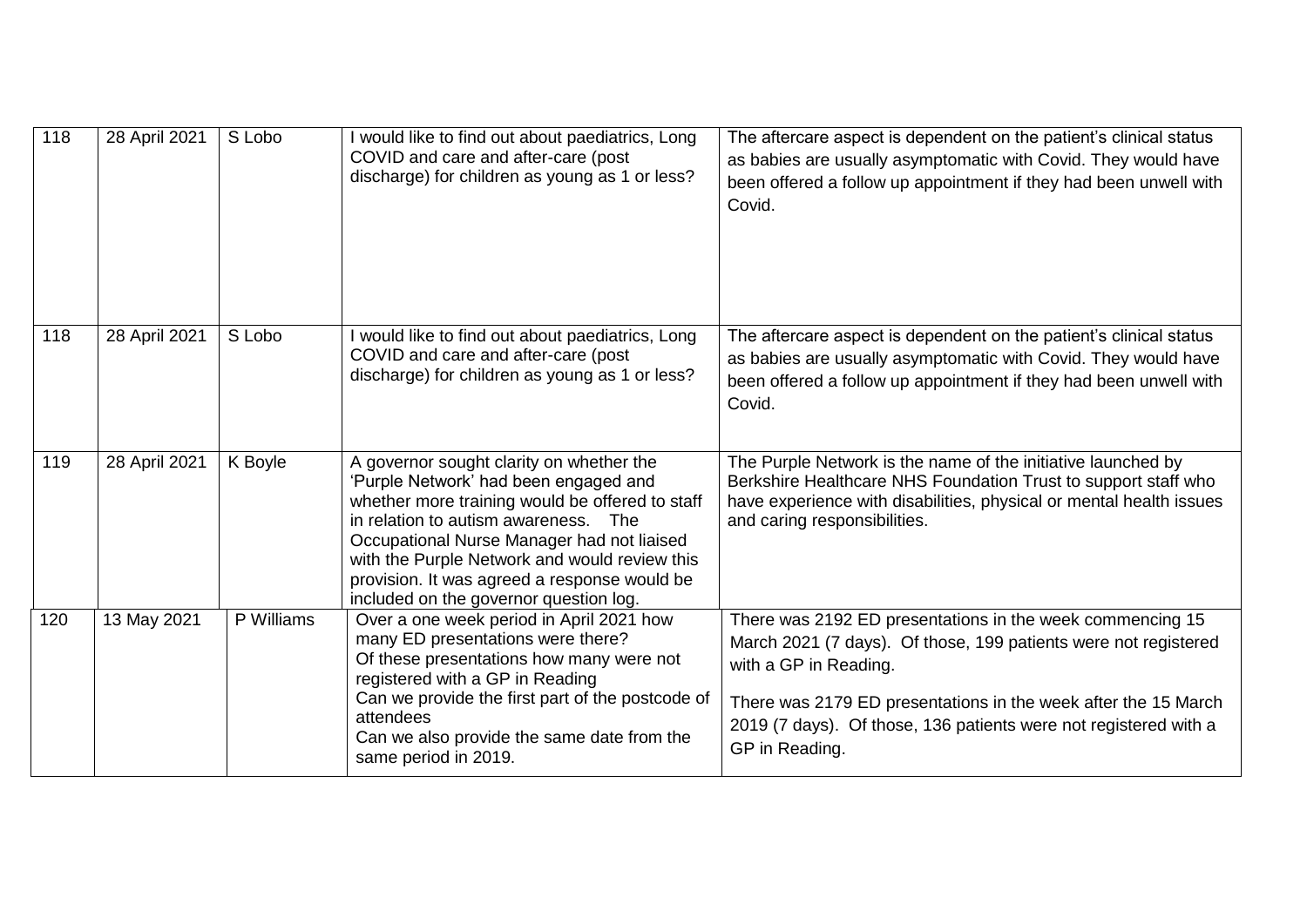| 121 | 26 May 2021 | Member of<br>Public | A member of the public raised question in<br>relation to the closure of hydrotherapy pool and<br>the privacy impact assessment. | The consultation was widely promoted via local media, websites<br>and social media. We engaged with key stakeholders including<br>local MPs, lead councillors, Healthwatch and the voluntary sector<br>who shared details of the consultation on their communications<br>channels to ensure the information reached as wide an audience<br>as possible.                                                                                               |
|-----|-------------|---------------------|---------------------------------------------------------------------------------------------------------------------------------|-------------------------------------------------------------------------------------------------------------------------------------------------------------------------------------------------------------------------------------------------------------------------------------------------------------------------------------------------------------------------------------------------------------------------------------------------------|
|     |             |                     |                                                                                                                                 | The consultation was open to all members of the public but,<br>because it concerned the future commissioning of NHS<br>hydrotherapy services, a key part of our communications and<br>engagement was focussed on NHS patients and not groups that<br>used hydrotherapy at the Royal Berkshire Hospital pool in a private<br>capacity. However, we did respond individually and privately to<br>specific questions and concerns raised by individuals. |
|     |             |                     |                                                                                                                                 | The three month consultation was regularly promoted via social<br>media and in patient newsletters and included full details of how to<br>take part. A meeting was also convened with a local MP and a<br>group of representatives from organisations who used the<br>hydrotherapy service with the then Deputy Chief Officer of the<br>CCG.                                                                                                          |
|     |             |                     |                                                                                                                                 | Links to the PPG newsletter:<br>August 2020 - launch of hydro 12 week consultation<br>Sept 2020 – there's still time to have your say<br>October 2020 - last few days to have your say<br>February 2020 - result of CCG GB decision                                                                                                                                                                                                                   |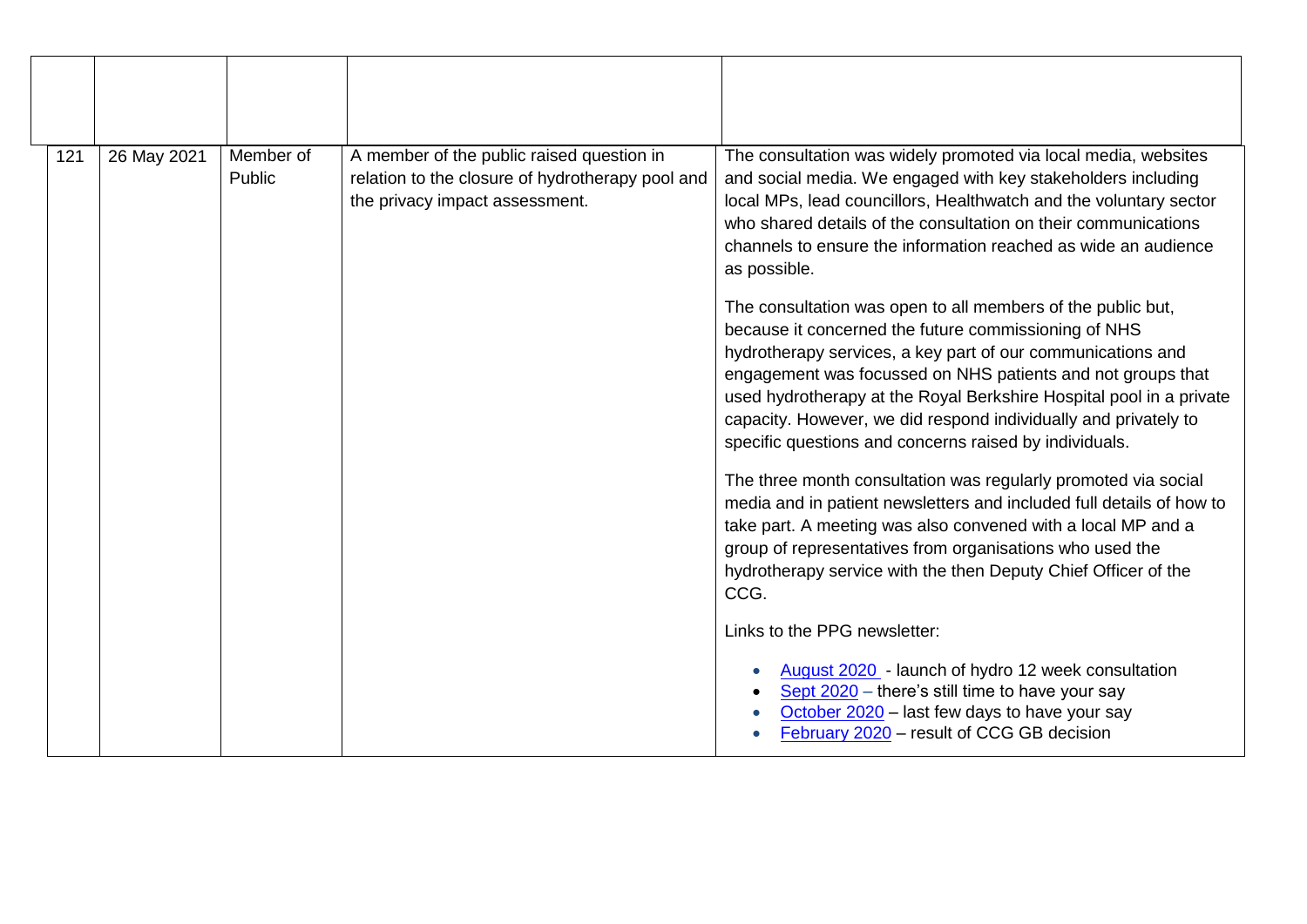|     |                     |                      |                                                                                                                                                                                                                                                                           | Social media – a few examples from the CCG account:<br>10 August<br>19 August<br>26 August<br>11 September<br>23 September<br>1 October<br>14 October<br>22 October                                                                                                                                                                                                                                                                       |
|-----|---------------------|----------------------|---------------------------------------------------------------------------------------------------------------------------------------------------------------------------------------------------------------------------------------------------------------------------|-------------------------------------------------------------------------------------------------------------------------------------------------------------------------------------------------------------------------------------------------------------------------------------------------------------------------------------------------------------------------------------------------------------------------------------------|
| 122 | 26 November<br>2021 | <b>Paul Williams</b> | Primary care appear to be going into overdrive<br>about messaging the shortage of blood sample<br>bottles. The messaging does not seem to be a<br>joined up NHS response. Is the shortage an<br>issue for the RBH, if so, what are the mitigating<br>actions being taken? | We have been informed by Pathology (BSPS) that this is now<br>stable and no longer an issue for RBFT. Perhaps the restriction is<br>still in place in Primary care but not in hospital Trusts? From our<br>end, we have resumed normal operations with regards Blood<br>bottles. We have a minimum of 3 weeks stock at any point in time<br>for the pathology network and our BSPS colleagues are closely<br>monitoring the stock levels. |
| 122 | 28 July 2021        | Governor             | How many catheter ablations were referred to<br>other Trusts in the last 12 months?<br>How many catheter ablations were conducted<br>in house in the RBH in the last 12 months.                                                                                           | 5 catheter ablations were referred to another Trust for complex<br>procedures.<br>48 catheter ablations were performed at the Trust between August<br>2020 and August 2021.                                                                                                                                                                                                                                                               |
| 123 | 28 July 2021        | Governor             | Are local patients (by postcode) offered an<br>audiology appointment at Royal Berkshire<br>Hospital as opposed to being offered an                                                                                                                                        | The Trust is increasing appointments that it offers in order to<br>reduce waiting lists. When an appointment is available at<br>Townlands Hospital a person can be offered an appointment there<br>if this waiting list is shorter. However, a patient can ask for an                                                                                                                                                                     |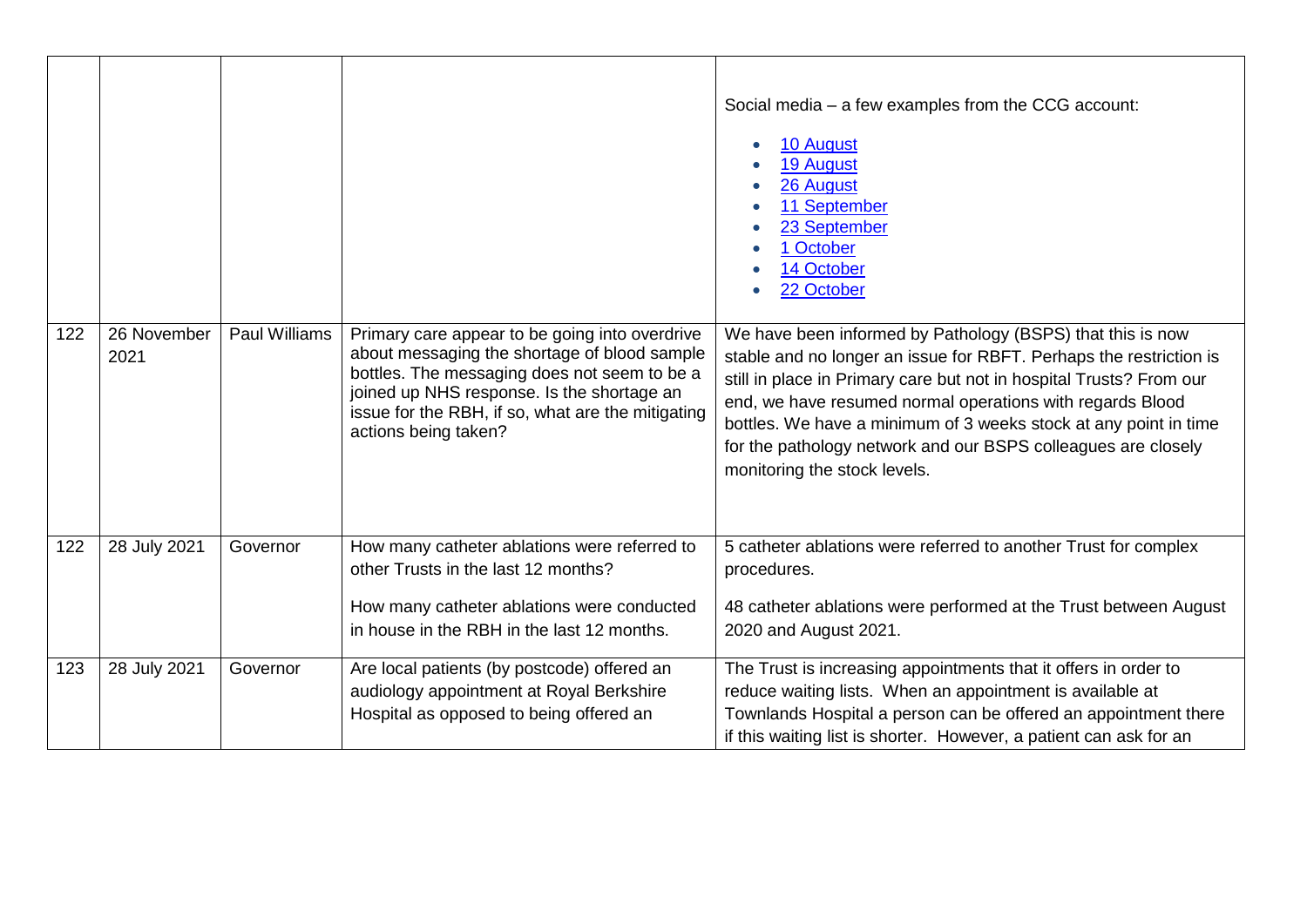|     |                    |          | appointment at another site.                                                                                                                                                                                                                                                                                                                           | appointment at the Royal Berkshire Hospital if that is not offered as<br>a first choice.                                                                                                                                                                                                                                                                                                                                                                                                                                                                                                                                                                                                                                                                                                                                                                                                                                                                                                                                                                                                                                                                |
|-----|--------------------|----------|--------------------------------------------------------------------------------------------------------------------------------------------------------------------------------------------------------------------------------------------------------------------------------------------------------------------------------------------------------|---------------------------------------------------------------------------------------------------------------------------------------------------------------------------------------------------------------------------------------------------------------------------------------------------------------------------------------------------------------------------------------------------------------------------------------------------------------------------------------------------------------------------------------------------------------------------------------------------------------------------------------------------------------------------------------------------------------------------------------------------------------------------------------------------------------------------------------------------------------------------------------------------------------------------------------------------------------------------------------------------------------------------------------------------------------------------------------------------------------------------------------------------------|
| 124 | 21 October<br>2021 | Governor | I have seen the announcement around the<br>community diagnostic centres and notice one<br>in the BOB footprint. Given the backlog and<br>issues in primary care, does the RBFT / BOB<br>team have any further info on the potential of<br>these hubs and how they could benefit the<br>catchment population?<br>https://www.gov.uk/government/news/40- | Patients in Berkshire West will benefit from an expansion of<br>diagnostic services at West Berkshire Community Hospital<br>(WBCH). WBCH already offers a range of diagnostic services,<br>chemotherapy and renal dialysis, and additional funding will enable<br>the Royal Berkshire NHS Foundation Trust team to expand the<br>service, add to the equipment on site and create new jobs.                                                                                                                                                                                                                                                                                                                                                                                                                                                                                                                                                                                                                                                                                                                                                             |
|     |                    |          | community-diagnostic-centres-launching-<br>across-england                                                                                                                                                                                                                                                                                              | Diagnostic community centres provide a one-stop-shop service<br>offering checks, scans and tests. The aims are to provide:<br>earlier diagnoses for patients through easier, faster, and more<br>direct access to the full range of diagnostic tests needed to<br>understand patients' symptoms including breathlessness,<br>cancer, ophthalmology<br>a reduction in hospital visits which will help to reduce the risk<br>of COVID-19 transmission<br>a reduction in waits by diverting patients away from hospitals,<br>allowing them to treat urgent patients, while the community<br>diagnostic centres focus on tackling the backlog<br>a contribution to the NHS's net zero ambitions by providing<br>multiple tests at one visit, reducing the number of patient<br>journeys and helping to cut carbon emissions and air pollution<br>This investment will help progress work on tackling waiting lists and<br>also help ease pressure on our acute hospital site at the Royal<br>Berkshire Hospital in Reading. The enhancement of facilities at<br>WBCH, including extended opening hours, will help improve access<br>to diagnostic services. |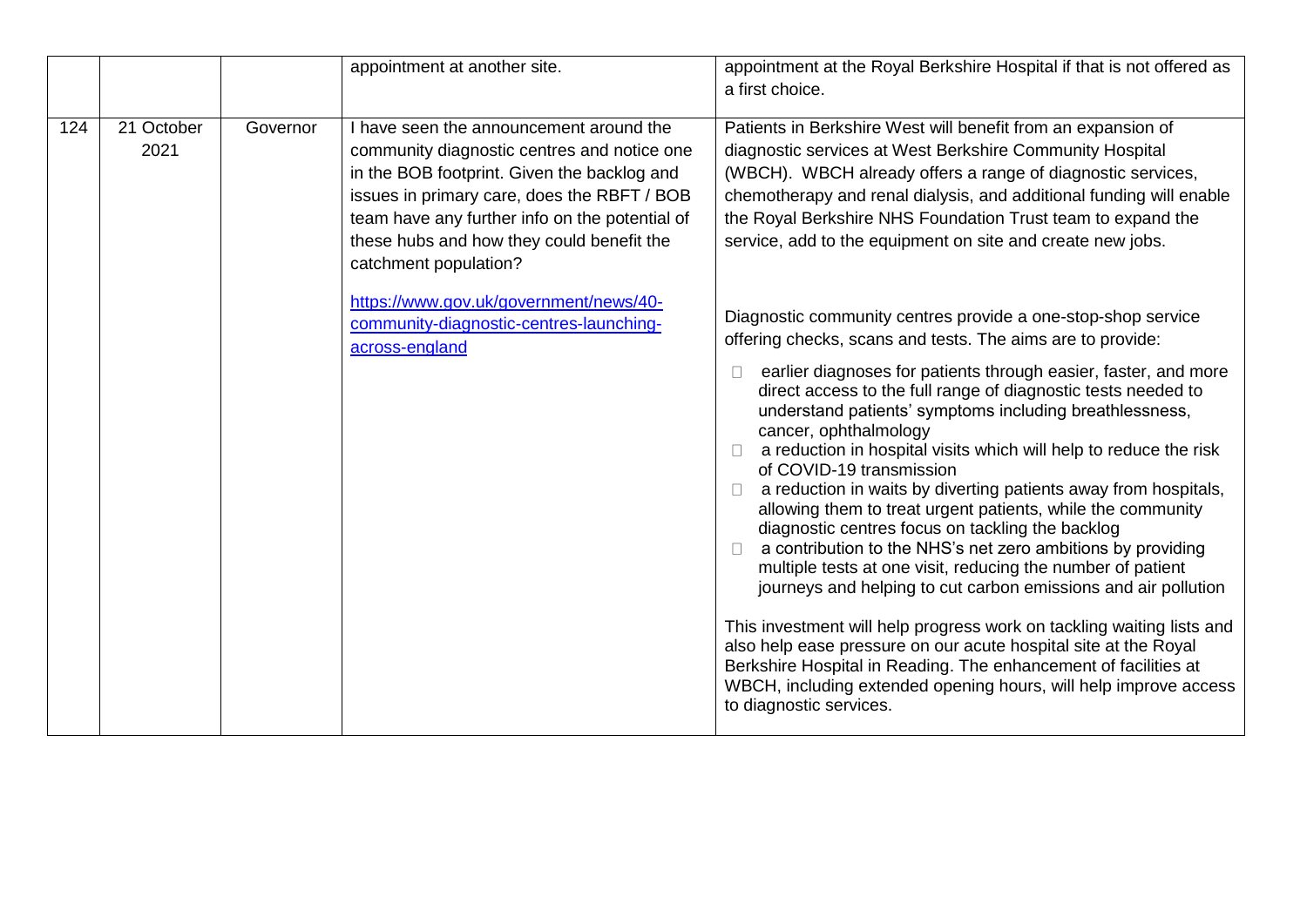| 125 | November<br>2021   | Governor | A query was raised in relation to a limit on<br>adults attending hydrotherapy sessions                                                                                   | Hydrotherapy services for NHS patients are available in Berkshire<br>West at two locations - Castle School, Newbury (paediatrics) and<br>Lynden Hill, Reading (adults).<br>NHS patients are referred via the IFR process if it is felt<br>hydrotherapy is the most appropriate form of healthcare. There is<br>no limit on numbers - the referrals are based on NHS patients<br>meeting the criteria in the IFR process which is undertaken by<br>Berkshire West Clinical Commissioning Group.                                                                                                                                                                                                                                                                                                                                                                                                                                                                                                                                                                                                     |
|-----|--------------------|----------|--------------------------------------------------------------------------------------------------------------------------------------------------------------------------|----------------------------------------------------------------------------------------------------------------------------------------------------------------------------------------------------------------------------------------------------------------------------------------------------------------------------------------------------------------------------------------------------------------------------------------------------------------------------------------------------------------------------------------------------------------------------------------------------------------------------------------------------------------------------------------------------------------------------------------------------------------------------------------------------------------------------------------------------------------------------------------------------------------------------------------------------------------------------------------------------------------------------------------------------------------------------------------------------|
| 126 | 11 January<br>2022 | Governor | A query was raised on the Trust pilot project<br>with Whitley Primary Care Network (PCN)                                                                                 | As a result of an increase in demand being seen across all urgent<br>care services resulting in significant pressure, particularly in ED<br>and primary care, a system wide workshop was held in May 2021<br>with a subsequent task and finish group, to identify a set of actions<br>that could be taken to address these pressures both in the short<br>term and moving into autumn / winter. The work of the task and<br>finish group concluded that actions to create immediate capacity<br>were required that included a need for primary care overflow<br>arrangements and streaming / divert system in ED. As a result, a<br>pilot with Reading Primary Care Network (PCN) for overflow<br>solution allowing ED to directly book patient appointments as well<br>as increasing PCN capacity, was commissioned by Berkshire West<br>CCG. The initial pilot went live, late December and is trialling, ED<br>directly booking patients into Whitley PCN. The CCG are<br>monitoring activity as the commissioner of the service and the<br>working groups will be looking at developing KPI's. |
| 127 | 26 January<br>2022 | Governor | A query was raised on multiple letters being<br>provided to confirm an appointment, followed<br>by a letter of cancellation and then a<br>rescheduled appointment letter | Letters are generated automatically each time an appointment is<br>made or cancelled, so it is anticipated this was caused by an<br>appointment time being amended for a clinic. Occasionally,<br>appointments are extended where there are additional                                                                                                                                                                                                                                                                                                                                                                                                                                                                                                                                                                                                                                                                                                                                                                                                                                             |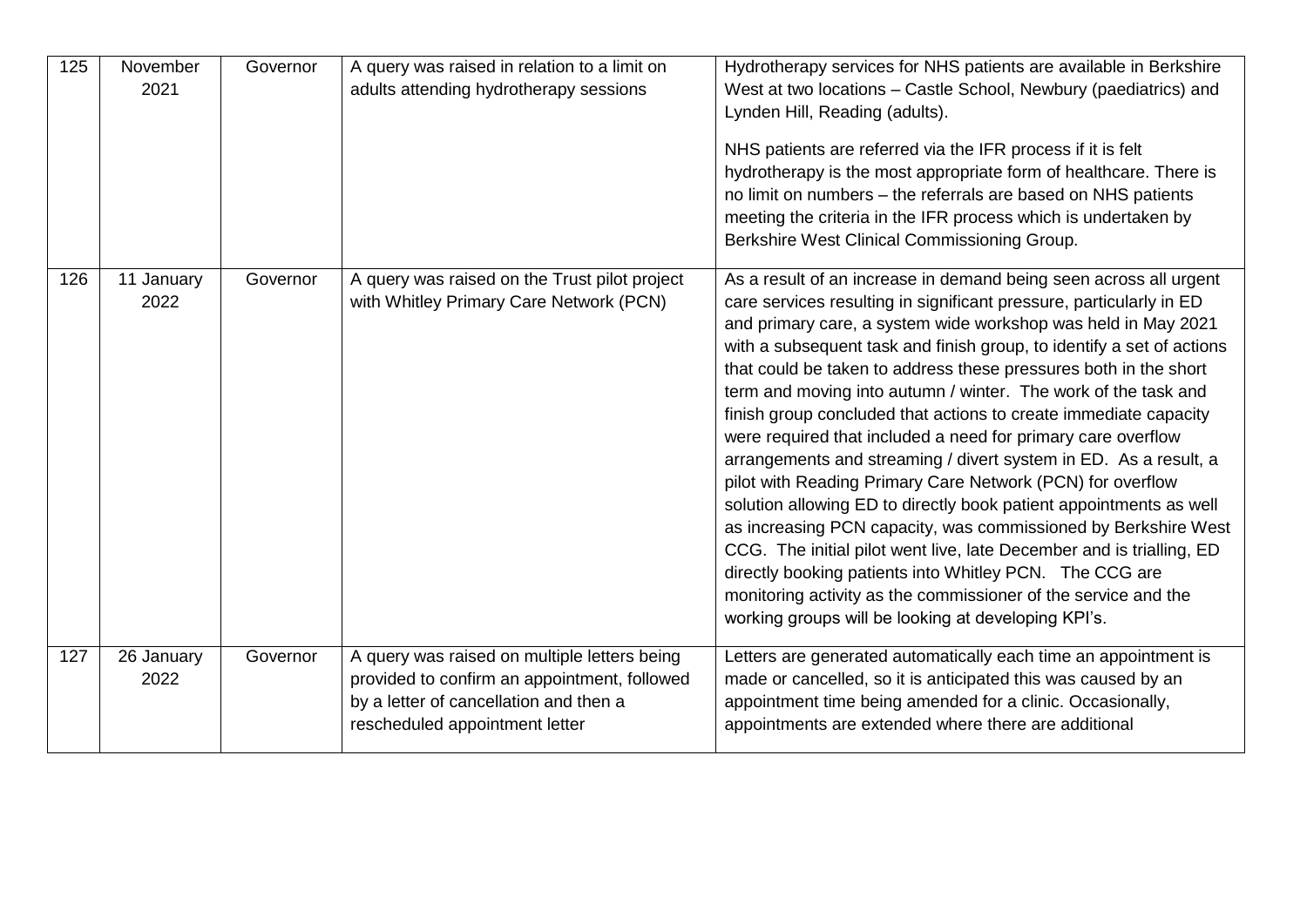|     |          |                     |                                                                                                                                                           | requirements and this will automatically populate a new<br>appointment time for a patient. Currently there is not another<br>option as this would increase the clinical administration workload<br>and the possibility of human error occurring.                                                                                                                                                                                                                                           |
|-----|----------|---------------------|-----------------------------------------------------------------------------------------------------------------------------------------------------------|--------------------------------------------------------------------------------------------------------------------------------------------------------------------------------------------------------------------------------------------------------------------------------------------------------------------------------------------------------------------------------------------------------------------------------------------------------------------------------------------|
| 128 | Governor | 23 February<br>2022 | A query was raised as to whether a family<br>could appoint an independent pathologist to<br>attend an autopsy                                             | When an autopsy takes place at the hospital the family can discuss<br>an independent pathologist attending and the mortuary team would<br>help to facilitate the request. The family would be required to cover<br>the cost of any expenses related to the independent pathologist.<br>If the autopsy was being undertaken by us but at the request of the<br>Coroner the family would be required to liaise with the Coroner's<br>office to discuss an independent pathologist attending. |
| 129 | Governor | 14 April 2022       | 1) A query was raised on whether the hydro<br>pool would be reinstated if funding was made<br>available.                                                  | The hydrotherapy pool has been closed for two years in line with<br>Covid Infection Prevention Control and social distancing<br>regulations. Our estimates indicate it would cost over £720k to re-<br>open and then £270k per year in ongoing costs. We feel an acute<br>hospital site is not necessarily a suitable setting for a hydrotherapy<br>service, and this was acknowledged by a hydrotherapy stakeholder<br>group meeting with the MP Alok Sharma in July 2021.                |
|     |          |                     |                                                                                                                                                           | NHS patients must be referred by the Independent Financial<br>Review process for hydrotherapy treatment.                                                                                                                                                                                                                                                                                                                                                                                   |
|     |          |                     | 2) Can the venues being suggested be used<br>for both adult and children, how many patients<br>are using the pool and is funding being made<br>available? | The search for suitable alternatives involved 40 pools and the focus<br>was on keeping the NHS hydrotherapy provision within the<br>Berkshire West boundaries, although it was extended into<br>Oxfordshire because of the scarcity of suitable pools within the<br>Berkshire West geography. Only two sites, Lynden Hill and Castle<br>School adhered to the extremely rigorous clinical, health and safety<br>and accessibility regulations and met with approval from the clinical      |